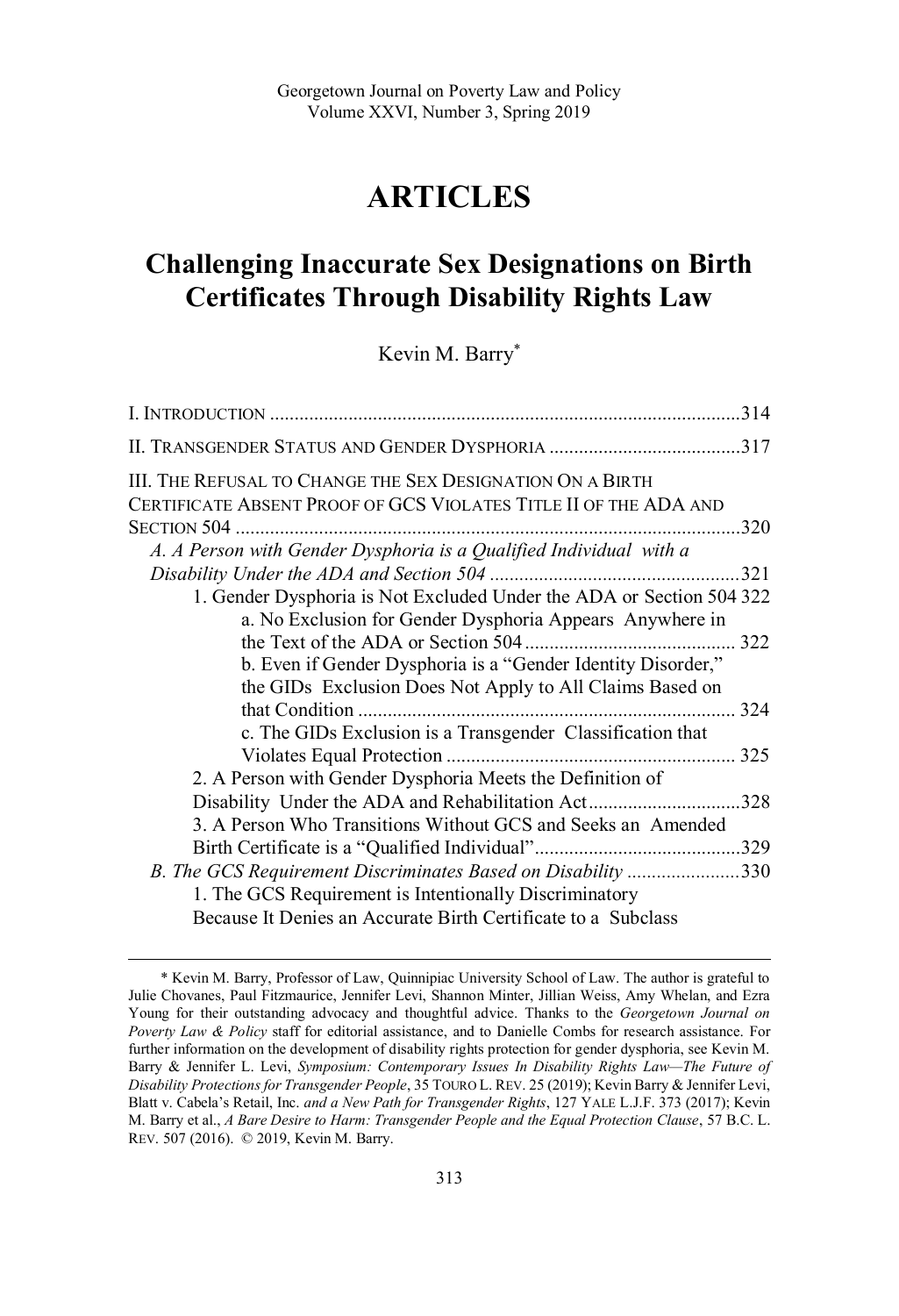<span id="page-1-0"></span>

|                                                                      | .331 |
|----------------------------------------------------------------------|------|
| 2. The GCS Requirement is Discriminatory in Effect Because It        |      |
| Screens Out a Subclass of People with Gender Dysphoria from          |      |
|                                                                      | .333 |
| 3. The State's Refusal to Issue an Accurate Birth Certificate Absent |      |
| GCS Constitutes a Failure to Make Reasonable Modifications           |      |
| for a Subclass of People with Gender Dysphoria 334                   |      |
|                                                                      | .336 |
| A. "The GCS Requirement is Not Discriminatory Because It Does Not    |      |
|                                                                      | .336 |
| B. "Even if the GCS Requirement Discriminates, It Does Not Do So     |      |
|                                                                      | 337  |
| C. "Eleventh Amendment Immunity Bars Claims for Monetary Damages     |      |
| Under Title II of the ADA"                                           | .338 |
| 1. A Plaintiff May Maintain a Suit for Damages Under Title II of the |      |
| ADA for Conduct That "Actually Violates" § 1 of the                  |      |
| Fourteenth Amendment.                                                | 339  |
| 2. A Plaintiff May Maintain a Suit for Damages Under Title II of the |      |
| ADA Provided that There is "Congruence and Proportionality"          |      |
| Between the Injury to be Prevented or Remedied and the Means         |      |
|                                                                      | 340  |
|                                                                      |      |
|                                                                      | 342  |
| APPENDIX: COMPARISON OF STATE LAWS REGARDING CHANGES TO SEX          |      |
|                                                                      | .345 |
|                                                                      |      |

#### I. INTRODUCTION

Despite the growing visibility and acceptance of transgender people in recent years, transgender people remain a "historically persecuted and politically powerless" class who "face discrimination, harassment, and violence because of their gender identity."<sup>1</sup> Nowhere is this more evident than in the actions of the

Whitaker v. Kenosha Unified Sch. Dist. No. 1 Bd. of Educ., 858 F.3d 1034, 1051 (7th Cir. 2017); 1. Doe 1 v. Trump, 275 F. Supp. 3d 167, 176 (D.D.C. 2017), *vacated by* Doe 2 v. Shanahan, No. 18-5257, 2019 WL 102309 (D.C. Cir. Jan. 4, 2019); *see generally* NAT'L CTR. FOR TRANSGENDER EQUAL., THE REPORT OF THE 2015 U.S. TRANSGENDER SURVEY, EXECUTIVE SUMMARY 4 (2016), <https://www.transequality.org/sites/default/files/docs/USTS-Full-Report-FINAL.PDF>(surveying nearly 28,000 transgender people and finding "startling disparities between transgender people in the survey and the U.S. population when it comes to the most basic elements of life, such as finding a job, having a place to live, accessing medical care, and enjoying the support of family and community. Survey respondents also experienced harassment and violence at alarmingly high rates."); *id.* at 3 ("Nearly one-third (29%) of respondents were living in poverty, compared to 12% in the U.S. population. A major contributor to the high rate of poverty is likely respondents' 15% unemployment rate—three times higher than the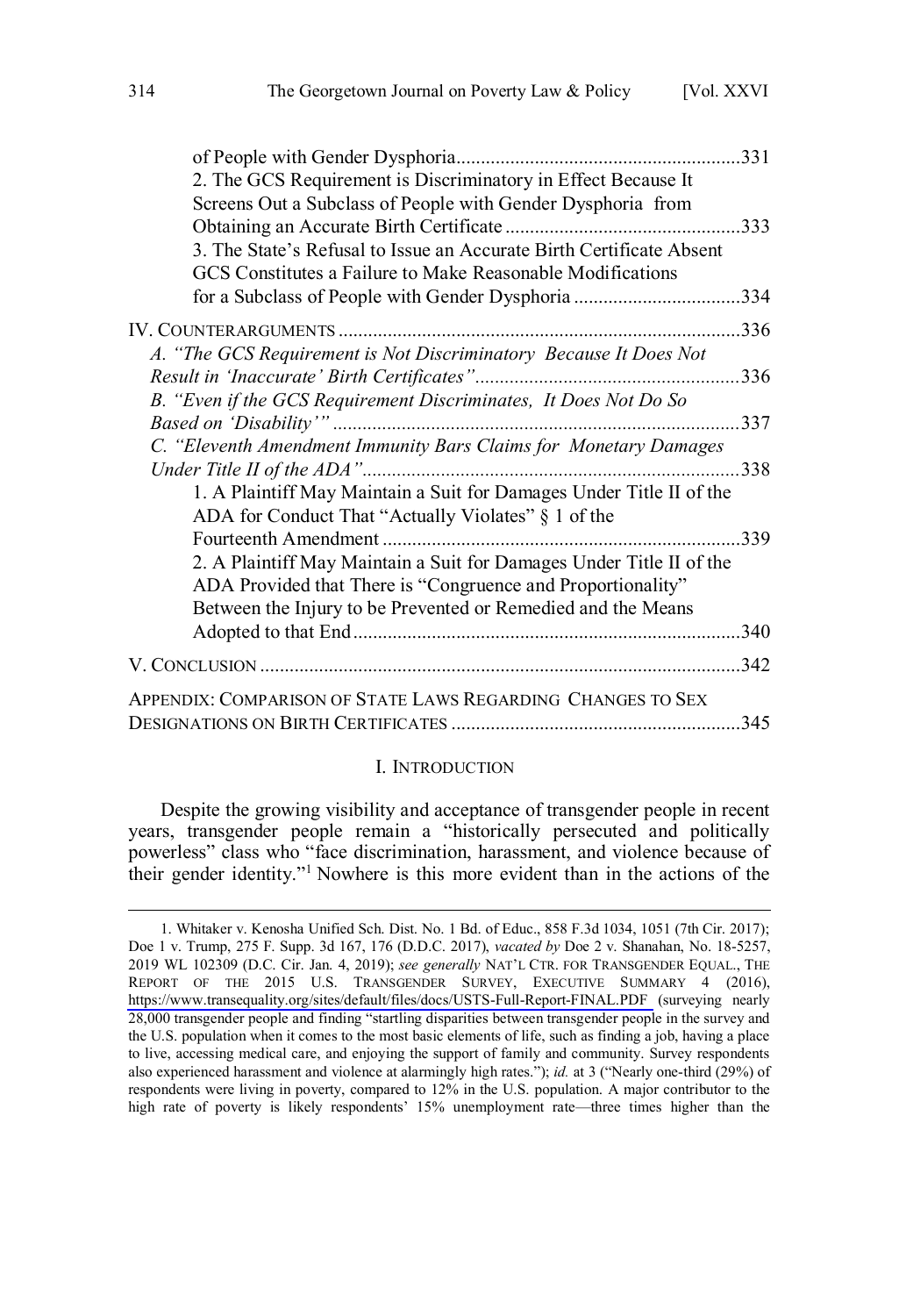Trump administration, which has relentlessly pursued policies to the detriment of transgender people. These policies include: attempting to rescind regulations that protect transgender people from healthcare discrimination under the Affordable Care Act in  $2016$ ;<sup>2</sup> reinstating a ban on military service by transgender service members who, according to the President, are a "burden<sup>[]"</sup> and a "disruption;"<sup>3</sup> and rescinding a policy that prohibits schools from denying transgender students access to gender-appropriate restroom facilities.<sup>4</sup>

But there is one area of the law where an opposite trend has emerged: Disability rights law. People with gender dysphoria—the clinically significant distress experienced by transgender people who cannot live consistent with their gender identity<sup>5</sup>—have secured protection under the Americans with Disabilities Act of 1990 ("ADA") and its predecessor, Section 504 of the Rehabilitation Act ("Section 504"), <sup>6</sup> despite decades-old language excluding various transgenderrelated conditions.<sup>7</sup> In 2017, for example, a transgender worker named Kate Lynn Blatt successfully claimed protection under the ADA for discrimination she experienced on the job, and in 2018, a transgender inmate successfully claimed protection under the ADA and Section 504 for discrimination she experienced while incarcerated.<sup>8</sup>

More disability rights challenges await—including challenges to restrictive birth certificate laws that require people to undergo gender confirmation surgery

3. Doe 1, 275 F. Supp. 3d at 183.

 $\overline{a}$ 

*See* Rebecca Hersher & Carrie Johnson, *Trump Admin. Rescinds Obama Rule On Transgender*  4. *Students' Bathroom Use*, NPR (Feb. 22, 2017, 7:37 PM), [https://www.npr.org/sections/thetwo](https://www.npr.org/sections/thetwoway/2017/02/22/516664633/trump-administration-rescinds-obama-rule-on-transgender-students-bathroom-use)[way/2017/02/22/516664633/trump-administration-rescinds-obama-rule-on-transgender-students-](https://www.npr.org/sections/thetwoway/2017/02/22/516664633/trump-administration-rescinds-obama-rule-on-transgender-students-bathroom-use)

[bathroom-use](https://www.npr.org/sections/thetwoway/2017/02/22/516664633/trump-administration-rescinds-obama-rule-on-transgender-students-bathroom-use) (discussing 2017 guidance from U.S. Department of Justice and U.S. Department of Education rescinding 2016 guidance).

5. AM. PSYCHIATRIC ASS'N, DIAGNOSTIC AND STATISTICAL MANUAL OF MENTAL DISORDERS 451– 53 (5th ed. 2013) [hereinafter DSM-5] ("Gender dysphoria refers to the distress that may accompany the incongruence between one's experienced or expressed gender and one's assigned gender. Although not all individuals will experience distress as a result of such incongruence, many are distressed if the desired physical interventions by means of hormones and/or surgery are not available.").

6. The Rehabilitation Act applies to state governments because of their receipt of federal funds. *See infra* Part III (discussing Section 504).

7. *See infra* Section III.A.1 (discussing transgender exclusion under ADA and Section 504).

8. *See generally* Doe v. Mass. Dep't of Corr., No. 17-12255, 2018 WL 2994403 (D. Mass. June 14, 2018); Blatt v. Cabela's Retail, Inc., No. 5:14-cv-4822-JFL, 2017 WL 2178123 (E.D. Pa. May 18, 2017). The United States Department of Justice has not opposed such protection. *See* Notice by the United States of Decision Not to Intervene to Defend Constitutionality of a Federal Statute, Doe v. Mass*.*, No. 17-12255, at 1 (D. Mass. May 30, 2018); Second Statement of Interest of the United States of America, Blatt v. Cabela's Retail, Inc., No. 5:14-CV-04822 (E.D. Pa. Nov. 16, 2015).

unemployment rate in the U.S. population at the time of the survey  $(5\%)$ ... [N]early one-third  $(30\%)$  of respondents have experienced homelessness at some point in their lifetime . . . .").

*See Trump Administration Plan to Roll Back Health Care Nondiscrimination Regulation:*  2 . *Frequently Asked Questions*, NAT'L CTR. FOR TRANSGENDER EQUAL., [https://transequality.org/HCRL-](https://transequality.org/HCRL-FAQ)[FAQ](https://transequality.org/HCRL-FAQ) (last visited Apr. 21, 2019) (discussing Trump administration's plan to roll back healthcare antidiscrimination regulations); *see generally* 45 C.F.R. § 92.4 (2019).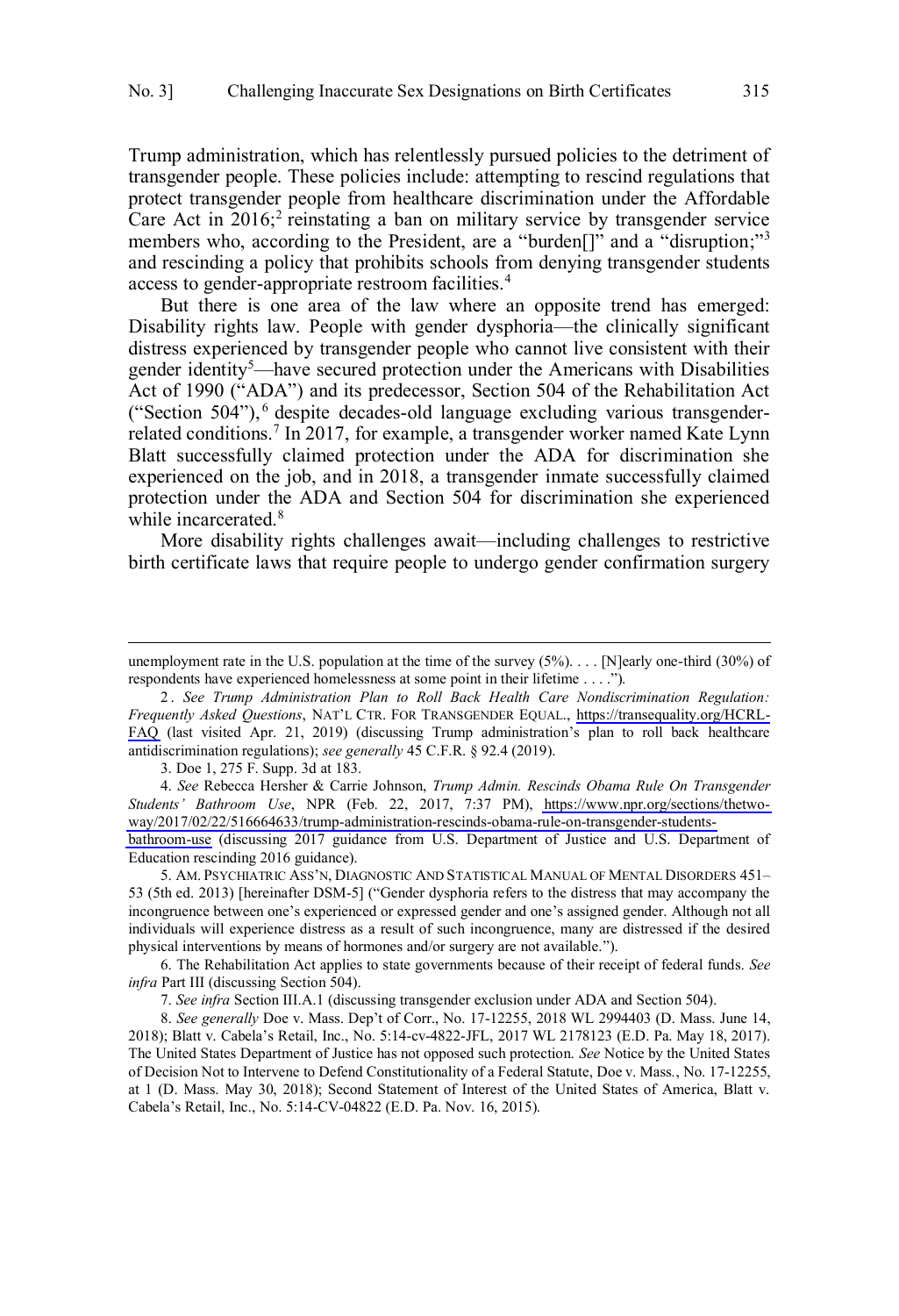("GCS") in order to change the sex designation on their birth certificates.  $9$ Although vulnerable to attack on substantive due process and equal protection grounds, <sup>10</sup> restrictive state birth certificate laws plainly violate the ADA and

10. Restrictive birth certificate laws violate substantive due process by infringing various fundamental rights, including: (1) The right to privacy by disclosing that a person is transgender and exposing the person to discrimination and bodily harm, *see* Scott Skinner-Thompson, *Outing Privacy*, 110 NW. U. L. REV. 159, 191–92 (2015) ("[P]urportedly vanilla policies requiring individuals to provide proof of surgery before changing gender designations on government-issued identification documents directly infringe on transgender individuals' informational privacy. For the many transgender people who are unable or choose not to have gender confirmation surgery, the government's surgery requirement publicly outs the individual to anyone (such as an employer) who observes the dissonance between the person's identification and gender presentation, subjecting them to potential discrimination"); (2) the right to refuse unwanted medical treatment by forcing a person to undergo medical procedures that may not be medically appropriate or available in order to change the sex designation on their birth certificate, *see, e.g.*, Skinner v. Oklahoma, 316 U.S. 535, 545 (1942) (invalidating state law that permitted involuntary sterilization of people convicted of crimes of moral turpitude); and (3) the right to gender autonomy—to live one's life consistent with the gender identity with which one identifies, *see, e.g.*, Obergefell v. Hodges, 135 S. Ct. 2584, 2593 (2015) ("The Constitution promises liberty to all within its reach, a liberty that includes certain specific rights that allow persons, within a lawful realm, to define and express their identity."); Planned Parenthood v. Casey, 505 U.S. 833, 851 (1992) ("At the heart of liberty is the right to define one's own concept of existence . . .

. Beliefs about these matters could not define the attributes of personhood were they formed under compulsion of the State."); *see also* Jillian Todd Weiss, *Protecting Transgender Students: Application of Title IX to Gender Identity or Expression and the Constitutional Right to Gender Autonomy*, 28 WIS. J.L. GENDER & SOC'Y 331, 339–40 (2013) (arguing "that there is a right to 'gender autonomy,' that protects people with transgender and transsexual identity, as well as those of traditional gender identity, from restrictions based on gender identity. This right to 'gender autonomy' is the right of self-determination of one's gender, free from state control, and the right to self-identify as that gender, free from state contradiction.").

Restrictive birth certificates also violate equal protection by denying accurate birth certificates to transgender people who do not undergo gender confirmation surgery. Heightened scrutiny applies because transgender people are a suspect/quasi-suspect class or because discrimination against transgender people is sex-based. *See, e.g.*, Doe 1, 275 F. Supp. 3d at 208–10 (applying "intermediate level of scrutiny" because "discrimination on the basis of someone's transgender identity is a quasi-suspect form of classification that triggers heightened scrutiny" and also because such discrimination is "on the basis of gender, which is itself subject to intermediate scrutiny").

Approximately seventeen states have GCS requirements. *See infra* Appendix (listing seventeen 9. states that explicitly require GCS (Alabama, Arizona, Arkansas, Colorado, Georgia, Kansas, Kentucky, Louisiana, Maine, Michigan, Missouri, Nebraska, North Carolina, Ohio, Tennessee, Virginia, and Wisconsin) and twelve states that may require GCS (Indiana, Iowa, Mississippi, New Hampshire, North Dakota, Oklahoma, South Carolina, South Dakota, Texas, Utah, West Virginia, and Wyoming); *see also Changing Birth Certificate Sex Designations: State-By-State Guidelines*, LAMBDA LEGAL, <https://www.lambdalegal.org/know-your-rights/article/trans-changing-birth-certificate-sex-designations> (last visited Apr. 20, 2019) (collecting state statutes regarding changing sex designations on birth certificates); *ID Documents Center*, TRANSGENDER LAW CTR., <https://transequality.org/documents>(last visited Apr. 21, 2019) [hereinafter *ID Documents]* (same); *Identity Document Laws and Policies*, MOVEMENT ADVANCEMENT PROJECT, [http://www.lgbtmap.org/equality-maps/identity\\_document\\_laws](http://www.lgbtmap.org/equality-maps/identity_document_laws)  (last visited Apr. 21, 2019) (same); *see, e.g.*, ALA. CODE § 22-9A-19 (2013) ("Upon receipt of a certified copy of an order of a court of competent jurisdiction indicating that the sex of an individual born in this state has been changed by surgical procedure and that the name of the individual has been changed, the certificate of birth of the individual shall be amended as prescribed by rules to reflect the changes.").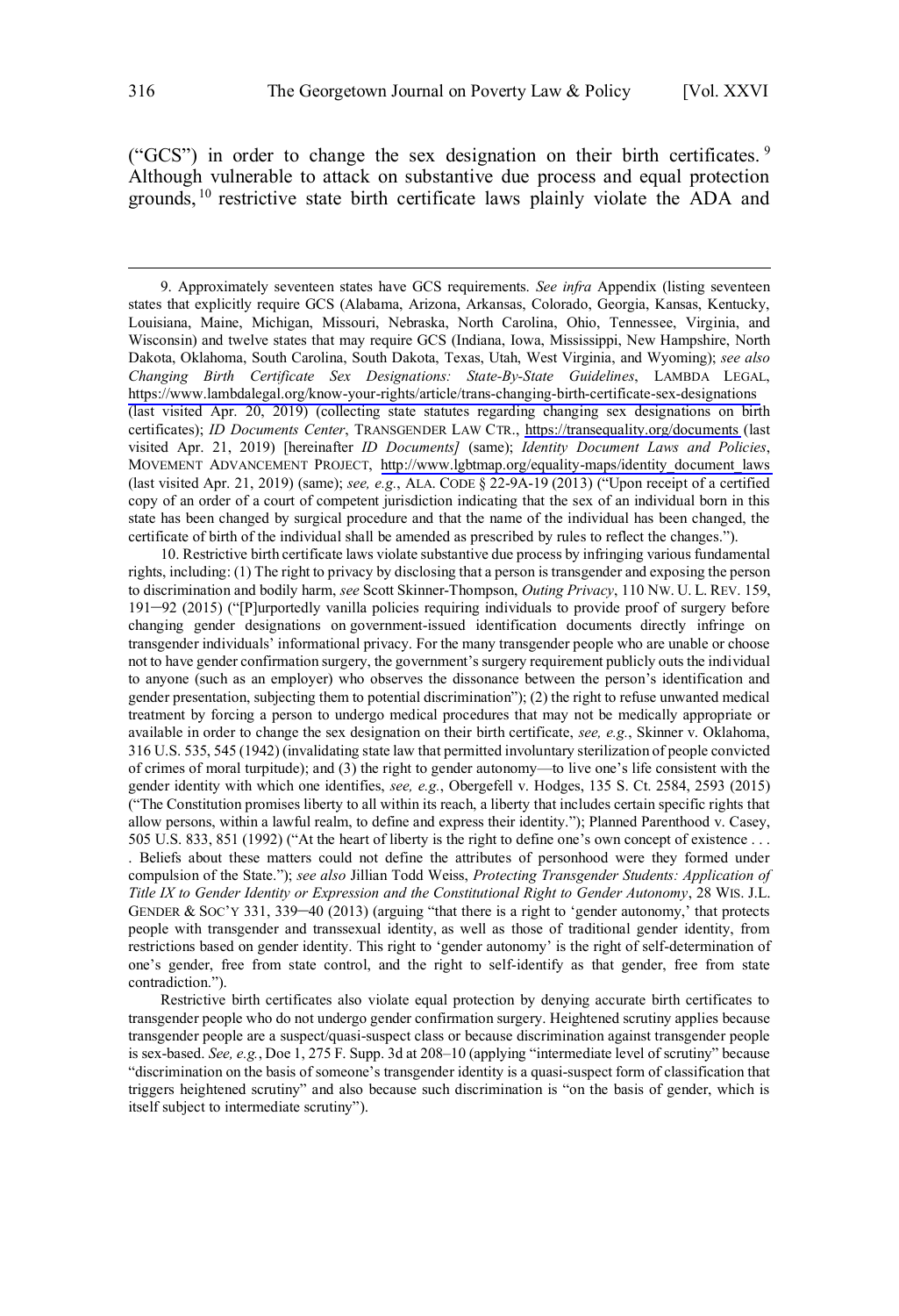<span id="page-4-0"></span>Section 504 because they discriminate against people with gender dysphoria who  $\mu$  do not undergo surgery.<sup>11</sup>

This Article considers the disability rights challenge to discriminatory birth certificate laws. Part II provides context for this challenge by discussing transgender status and its relationship to the diagnosis of gender dysphoria. Building on the briefing in several district court cases,<sup>12</sup> Part III analyzes why a state's refusal to change the sex designation on a birth certificate absent proof of GCS violates Title II of the ADA and Section 504. Part IV addresses several counterarguments, and Part V offers some concluding remarks.

#### II. TRANSGENDER STATUS AND GENDER DYSPHORIA

To understand why restrictive state birth certificate laws discriminate based on gender dysphoria, it is first helpful to understand the meaning of "transgender." A transgender person is someone whose gender identity does not align with one's assigned sex at birth.<sup>13</sup> For example, most people born with the physical characteristics of males psychologically identify as men, and most people born with the physical characteristics of females psychologically identify as women. However, for a transgender person, this is not true; the person's assigned sex at birth and the person's gender identity do not match.<sup>14</sup> Although there is not yet one definitive explanation for what determines gender identity, biological factors, most notably sexual differentiation in the brain, have a role in gender identity development.<sup>15</sup>

12. *See* Plaintiff's Brief in Opposition to Defendant's Motion to Dismiss at 12–20, Doe v. Mass. Dep't of Corr., No. 1:17-cv-12255-RGS (D. Mass. Feb. 2, 2018); Brief of Amici Curiae in Opposition to Defendants' Motion to Dismiss Plaintiff's Amended Complaint at 2–28, Doe v. Arrisi, No. 3:16-cv-08640.

13. U.S. EQUAL EMP'T OPPORTUNITY COMM'N, BATHROOM/FACILITY ACCESS AND TRANSGENDER EMPLOYEES, <https://www.eeoc.gov/eeoc/publications/fs-bathroom-access-transgender.cfm>(last visited Apr. 21, 2019) ("Transgender' refers to people whose gender identity and/or expression is different from the sex assigned to them at birth."); DSM-5, *supra* note 5, at 451 (stating that gender identity "refers to an individual's identification as male, female, or . . . some category other than male or female."). In addition to transgender men and women, the transgender community includes "people who are non-binary, which is a term that is often used to describe people whose gender identity is not exclusively male or female, including those who identify as having no gender, a gender other than male or female, or more than one gender." NAT'L CTR. FOR TRANSGENDER EQUAL., *supra* note 1, at 6–7.

14. DSM-5, *supra* note 5, at 452–53.

15 . *See, e.g.*, CHRISTINE MICHELLE DUFFY, GENDER IDENTITY AND SEXUAL ORIENTATION DISCRIMINATION IN THE WORKPLACE: A PRACTICAL GUIDE 16–77 (Christine Michelle Duffy ed., 2014) (discussing recent medical studies pointing to biological etiology for transgender identity); Randi

<sup>11.</sup> Given courts' obligation to avoid a constitutionally suspect interpretation of a statute in favor of a constitutionally uncontroversial interpretation, statutory disability claims will figure prominently in courts' analysis of restrictive birth certificates. *See* Doe v. Mass. Dep't of Corr*.*, No. 17-12255-RGS, 2018 WL 2994403, at \*5–6 (D. Mass. June. 14, 2018) ("[A] court has a duty where 'a serious doubt of constitutionality is raised' with respect to a statutory provision to 'first ascertain whether a construction of the statute is fairly possible by which [a constitutional] question may be avoided.'") (citing *Crowell v. Benson*, 285 U.S. 22, 62 (1932)); *see also* United States v. Dwinells, 508 F.3d 63, 70 (1st Cir. 2007) ("[A]s between two plausible constructions of a statute, an inquiring court should avoid a constitutionally suspect one in favor of a constitutionally uncontroversial alternative.").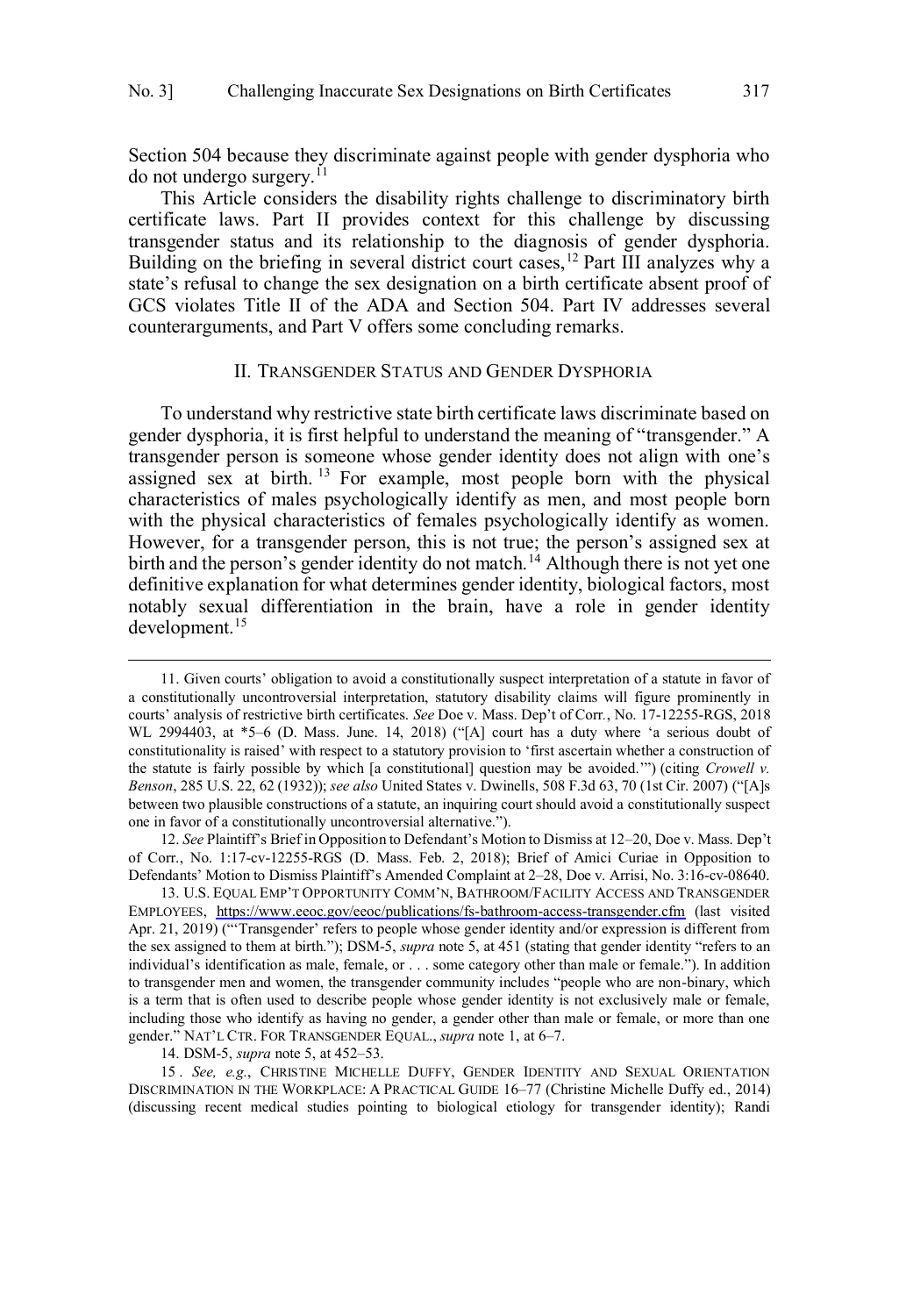For transgender individuals who cannot live consistent with their gender identity, this incongruence between their birth sex and their gender identity may result in gender dysphoria—i.e., a feeling of stress and discomfort with one's assigned sex.<sup>16</sup> Such gender dysphoria, if clinically significant and persistent, is a serious medical condition.<sup>17</sup> According to the fifth version of the American Psychiatric Association's *Diagnostic and Statistical Manual of Mental Disorders*, gender dysphoria is characterized by: (1) a marked incongruence between one's gender identity and one's assigned sex, which is often accompanied by a strong desire to be rid of one's primary and secondary sex characteristics and/or to acquire primary/secondary sex characteristics of the other gender; and (2) intense emotional pain and suffering resulting from this incongruence. <sup>18</sup> Among adolescents and adults, gender dysphoria often begins in early childhood, around the ages of two to three ("early onset gender dysphoria"), but it may also occur around puberty or even later in life ("late-onset gender dysphoria"). <sup>19</sup> If left medically untreated, gender dysphoria can result in debilitating depression, anxiety, and for some people, suicidality and death.<sup>20</sup> In addition to the negative health conditions directly attributable to gender dysphoria, people with gender dysphoria are frequently subjected to discrimination in multiple areas of their lives

Kaufman, *Introduction to Transgender Identity and Health*, FENWAY GUIDE TO LESBIAN, GAY, BISEXUAL, AND TRANSGENDER HEALTH 331, 337–38 (Harvey J. Makadon et al., 2d. ed. 2008) ("The predominating biological theory suggests that a neurohormonal disturbance takes place in the brain during embryological development. While the genitalia of the human embryo become differentiated as male or female during the 12th week of fetal development, the gender identity portion of the brain differentiates around the 16th week. If there is a hormonal imbalance during this four-week period, gender identity may not develop along the same lines as the genitalia."); Milton Diamond, *Biased-Interaction Theory of Psychosexual Development: "How Does One Know if One Is Male or Female?*," 55 SEX ROLES 589, 596 (2006) ("During prenatal development the nervous system, the brain in particular, is programmed along a track that is usually concomitant with the development of other sex appropriate structures like genitals and reproductive organs. The brain, however, as in other [i]ntersex conditions, can develop along one sex/gender path while other organs develop along another. Put simply, the brain can develop as male while other parts of the body develop as female."); *see also* Second Statement of Interest of the United States of America at 3–4, Blatt v. Cabela's Retail, Inc., No. 5:14-CV-04822-JFL (E.D. Pa. Nov. 16, 2015) [hereinafter DOJ *Blatt* Statement] (compiling studies supporting "biologic etiology for transgender identity"); Aruna Saraswat, Jamie D. Weinand & Joshua D. Safer, *Evidence Supporting the Biologic Nature of Gender Identity*, 21 ENDOCRINE PRAC. 199, 199–202 (Feb. 2, 2015) (providing a review of data in support of a "fixed, biologic basis for gender identity" and concluding that "current data suggest a biologic etiology for transgender identity").

<sup>16.</sup> DSM-5, *supra* note 5, at 451 ("Gender dysphoria as a general descriptive term refers to an individual's affective/cognitive discontent with the assigned gender but is more specifically defined when used as a diagnostic category.").

<sup>17.</sup> *Id.* at 454 ("For natal adult males, prevalence ranges from 0.005% to 0.014%, and for natal females, from 0.002% to 0.003%. Since not all adults seeking hormone treatment and surgical reassignment attend specialty clinics, these rates are likely modest underestimates.").

<sup>18.</sup> *See id.* at 452 ("The condition is associated with clinically significant distress or impairment in social, occupational, or other important areas of functioning.").

<sup>19.</sup> *Id.* at 455–56.

<sup>20.</sup> *Id.* at 454–55.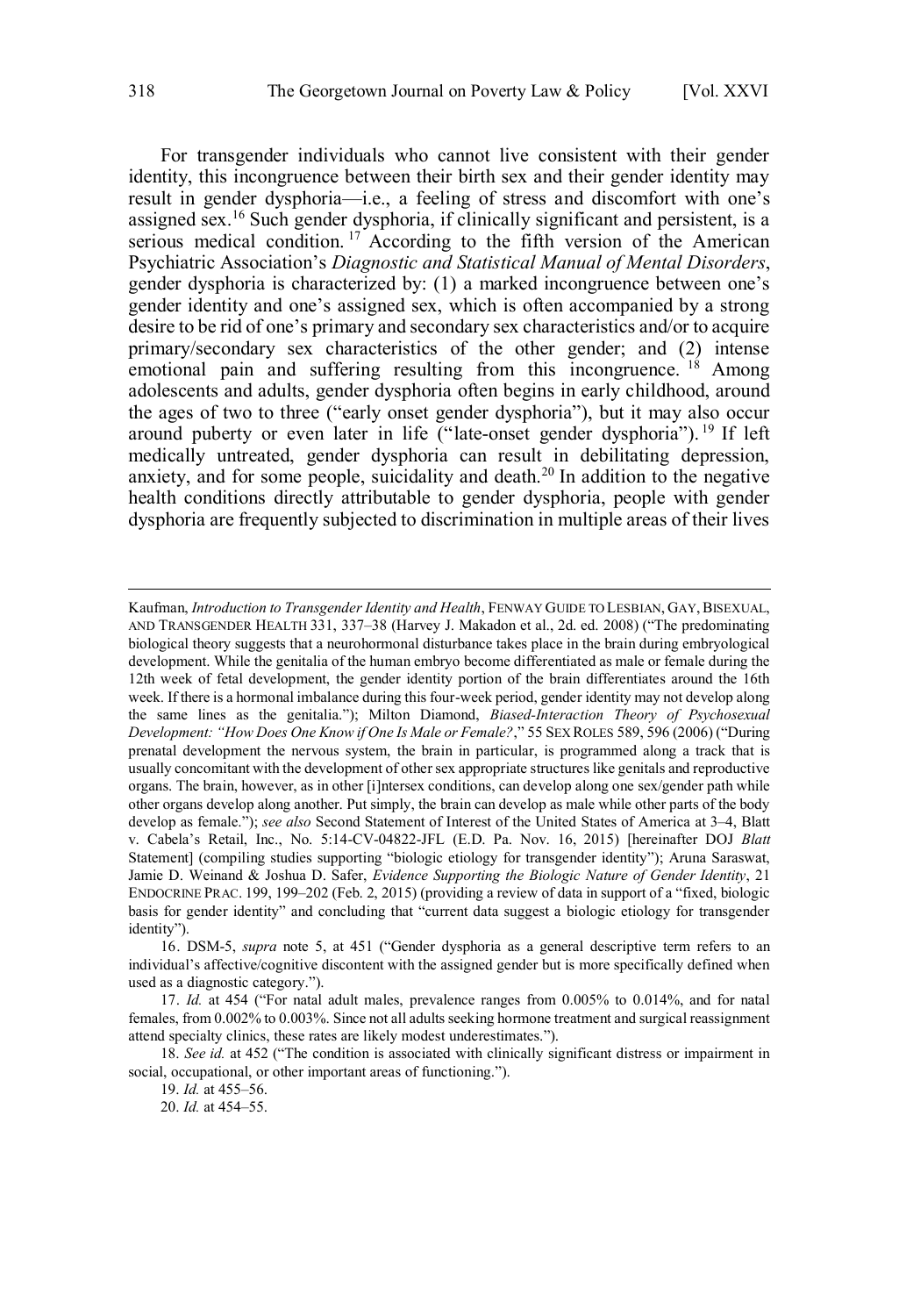(e.g., housing, employment, school, healthcare, interactions with police and other government officials) that exacerbates these negative health outcomes.<sup>21</sup>

Like other medical conditions, gender dysphoria can be ameliorated through medical treatment.<sup>22</sup> There is no single course of medical treatment that is appropriate for every person with gender dysphoria. Instead, the World Professional Association for Transgender Health, Inc. ("WPATH") (formerly known as "The Harry Benjamin International Gender Dysphoria Association, Inc."), has established internationally accepted Standards of Care ("SOC") for the treatment of gender dysphoria.<sup>23</sup> The SOC were originally approved in 1979 and have undergone seven revisions through  $2012$ . <sup>24</sup> As part of the SOC, many transgender individuals with gender dysphoria undergo a medically-recommended and supervised gender transition in order to live life consistent with their gender identity.<sup>25</sup>

The current SOC recommend an individualized approach to gender transition, consisting primarily of a medically-appropriate combination of "living part time or full time in another gender role, consistent with one's gender identity," hormone therapy, and surgery.<sup>26</sup> To complete their medical transition, some transgender individuals may live in their desired gender role without undergoing hormone therapy or surgery.<sup>27</sup> Others may decide with their health care provider that it is

23. *See* SOC, *supra* note 22, at 1.

24. *Id*.

 $\overline{a}$ 

26. SOC, *supra* note 22, at 9.

27. *Id.* at 8 ("[W]hile many individuals need both hormone therapy and surgery to alleviate their gender dysphoria, others need only one of these treatment options and some need neither.").

<sup>21.</sup> *Id.* at 458 ("Gender dysphoria . . . is associated with high levels of stigmatization, discrimination, and victimization, leading to negative self-concept, increased rates of mental disorder comorbidity, school dropout, and economic marginalization, including unemployment, with attendant social and mental health risks, especially in individuals from resource-poor family backgrounds. In addition, these individuals' access to health services and mental health services may be impeded by structural barriers, such as institutional discomfort or inexperience in working with this patient population."); *see also* JAIME M. GRANT ET AL., NAT'L CTR. FOR TRANSGENDER EQUAL. AND NAT'L GAY AND LESBIAN TASK FORCE, INJUSTICE AT EVERY TURN: A REPORT OF THE NATIONAL TRANSGENDER DISCRIMINATION SURVEY 2 (2011), [https://transequality.org/sites/default/files/docs/](https://transequality.org/sites/default/files/docs/resources/NTDS_Report.pdf)  [resources/NTDS\\_Report.pdf](https://transequality.org/sites/default/files/docs/resources/NTDS_Report.pdf) [hereinafter NATIONAL SURVEY] (discussing discrimination against transgender people in a range of settings, including "in childhood homes, in school systems that promise to shelter and educate, in harsh and exclusionary workplaces, at the grocery store, the hotel front desk, in doctors' offices and emergency rooms, before judges and at the hands of landlords, police officers, health care workers and other service providers").

<sup>22.</sup> See WORLD PROF'L ASS'N FOR TRANSGENDER HEALTH, STANDARDS OF CARE 5 (7th ed. 2012), [https://s3.amazonaws.com/amo\\_hub\\_content/Association140/files/Standards of Care V7 - 2011 WPATH](https://s3.amazonaws.com/amo_hub_content/Association140/files/Standards%20of%20Care%20V7%20-%202011%20WPATH%20(2)(1).pdf) [\(2\)\(1\).pdf](https://s3.amazonaws.com/amo_hub_content/Association140/files/Standards%20of%20Care%20V7%20-%202011%20WPATH%20(2)(1).pdf) (last visited Apr. 21, 2019) [hereinafter SOC]; *see also* DSM-5, *supra* note 5, at 451 (stating that "many [individuals] are distressed *if* the desired physical interventions by means of hormone and/or surgery are not available") (emphasis added).

*See id.* at 9–10; *see also* OCCUPATIONAL SAFETY AND HEALTH ADMINISTRATION, A GUIDE TO 25. RESTROOM ACCESS FOR TRANSGENDER WORKERS,<https://www.osha.gov/Publications/OSHA3795.pdf> (last visited Apr. 21, 2019) (discussing gender transition).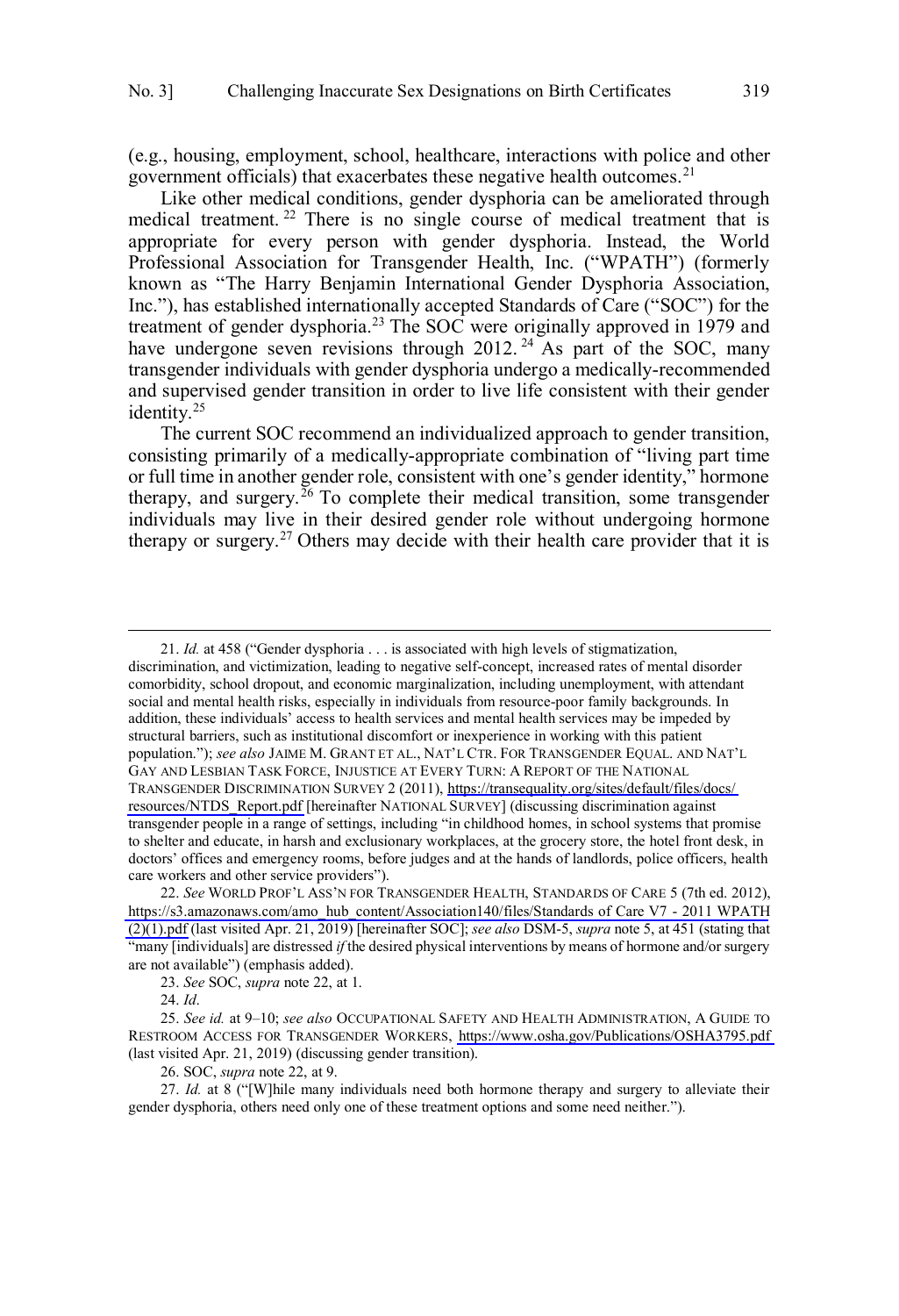<span id="page-7-0"></span>medically necessary for them to undergo hormone therapy and/or surgery as well.<sup>28</sup> In addition to these medical treatment options, "other options [that] can be considered to help alleviate gender dysphoria" include "[c]hanges in name and gender marker on identity documents."<sup>29</sup>

In sum, the correct course of treatment for any given individual, in order for a person to achieve genuine and lasting comfort with one's sex, "is individualized: What helps one person alleviate gender dysphoria might be very different from what helps another person."<sup>30</sup> GCS is one of *several* medical treatments for gender dysphoria; for many people with gender dysphoria, non-surgical interventions are all that is necessary to alleviate their condition. Furthermore, even if GCS is otherwise necessary to alleviate a person's gender dysphoria, there are many reasons why that person may not undergo it. For example, it may be contraindicated by a preexisting health condition, such as obesity, high blood pressure, heart disease, smoking history, obstructive sleep apnea, or allergies to anesthesia, or the person may not be able to afford it.<sup>31</sup>

## III. THE REFUSAL TO CHANGE THE SEX DESIGNATION ON A BIRTH CERTIFICATE ABSENT PROOF OF GCS VIOLATES TITLE II OF THE ADA AND SECTION 504

A state's refusal to change the sex designation on a birth certificate absent proof of GCS violates Title II of the ADA and Section 504.<sup>32</sup> To prevail under these statutes, a person must establish that: (1) One is a qualified individual with a disability; (2) one was excluded from participation in, denied the benefits of, or was subjected to discrimination by reason of one's disability; (3) such discrimination occurred in the context of a service, program, or activity; and (4) the defendant is a "public entity" under the ADA or receives federal financial

 $\overline{a}$ 

*Compare* AM. SOC'Y OF ANESTHESIOLOGISTS, *Preparing for Surgery: Risks*, 31.

32. *See* 42 U.S.C. § 12132 (2012) (stating, in relevant part, that "no qualified individual with a disability shall, by reason of such disability, be excluded from participation in or be denied the benefits of the services, programs, or activities of a public entity, or be subjected to discrimination by any such entity."); 29 U.S.C. § 794(a) (2012) (stating, in relevant part, that "[n]o otherwise qualified individual with a disability . . . shall, solely by reason of her or his disability, be excluded from the participation in, be denied the benefits of, or be subjected to discrimination under any program or activity receiving Federal financial assistance. . . .").

<sup>28</sup> . *Id.* at 9–10; *see also* DSM-5, *supra* note 5, at 453 (recognizing "cross-sex medical procedure[s] or treatment regimen[s] namely, regular cross-sex hormone treatment or gender reassignment surgery confirming the desired gender").

<sup>29.</sup> *Id.* at 10.

<sup>30.</sup> *See* SOC, *supra* note 22, at 5.

<https://www.asahq.org/whensecondscount/preparing-for-surgery/risks>(last visited Apr. 21, 2019) (discussing preexisting health conditions that may increase the risk of surgery, including "high blood pressure, heart disease . . . diabetes, stroke, seizures or other neurological disorders, obesity, obstructive sleep apnea, lung conditions [such as asthma] . . . kidney problems, allergies to anesthesia or a history of adverse reactions to anesthesia," as well as "[s]moking, or drinking two or more alcoholic beverages a day"), with NATIONAL SURVEY, *supra* note 21, at 138 ("The costs of transition-related surgeries, which are rarely covered by health insurance, are beyond the reach of most transgender people, particularly because the community experiences such high rates of employment discrimination and poverty.").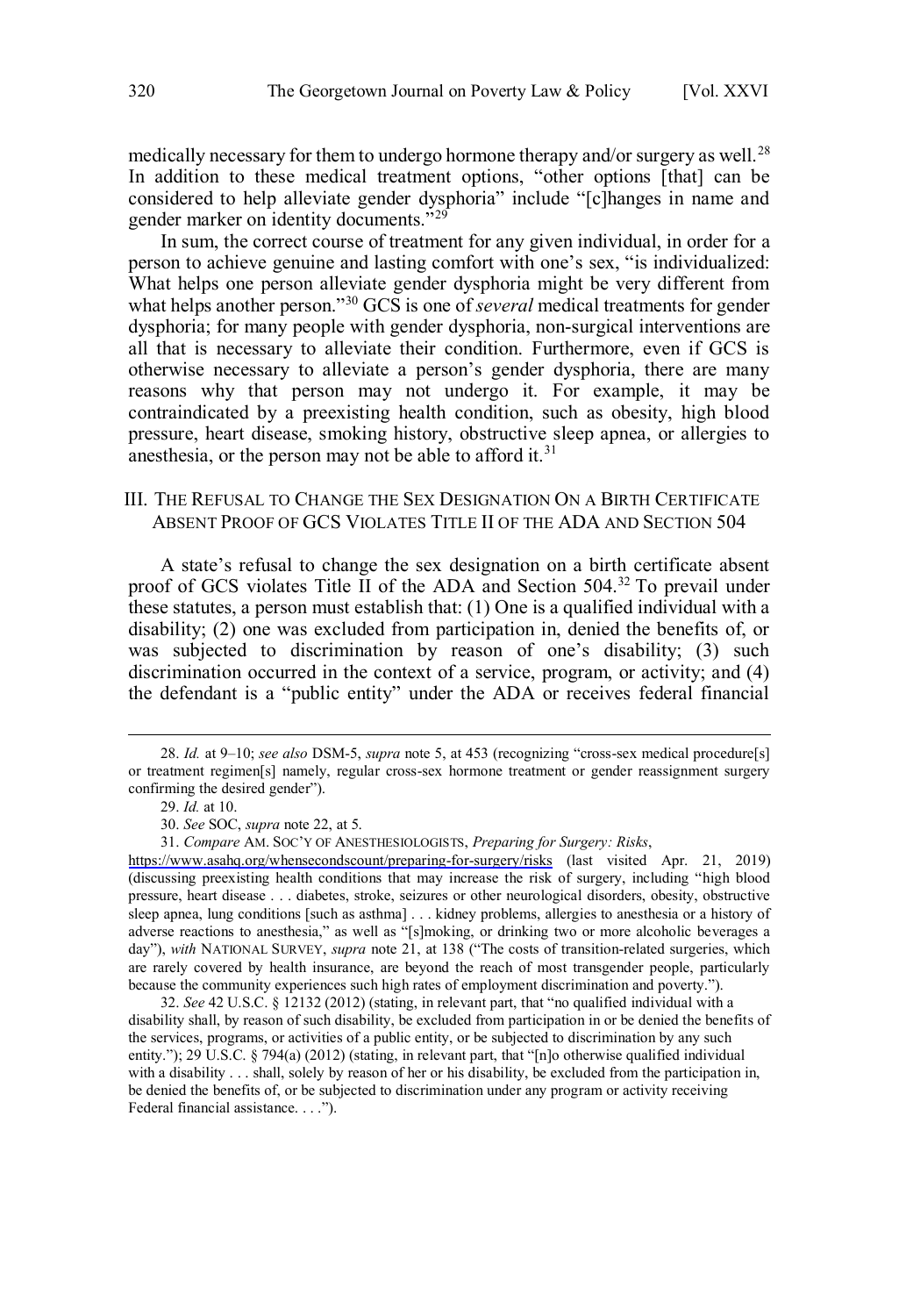<span id="page-8-0"></span>assistance pursuant to Section 504.<sup>33</sup> Given the similarities between the two laws, "[t]he law developed under section 504 of the Rehabilitation Act is applicable to Title II of the ADA."<sup>34</sup>

In the birth certificate context, there is no dispute as to the third and fourth elements: State agencies that issue birth certificates are without question "public entities" under the ADA and recipients of federal funding for purposes of Section 504, and their issuance of accurate birth certificates is a service, program, or activity.<sup>35</sup> Two questions remain: (A) whether a person who once had, currently has, or is regarded as having gender dysphoria is a "qualified individual with a disability;" and (B) whether a State discriminates based on disability when it denies an accurate birth certificate to a person who does not undergo GCS to treat gender dysphoria. This Article addresses both questions in turn.

## *A. A Person with Gender Dysphoria is a Qualified Individual with a Disability Under the ADA and Section 504*

A person with gender dysphoria is a qualified individual with a disability under the ADA and Rehabilitation Act because: (1) gender dysphoria is not excluded from the definition of disability; (2) gender dysphoria meets the definition of disability; and (3) the person meets the essential eligibility requirements for receipt of an accurate birth certificate, with or without reasonable accommodation.

<sup>33.</sup> *See, e.g.*, Muhammad v. Ct. of Common Pleas of Allegheny Cty*.*, 483 Fed. App'x 759, 762 (3d Cir. 2012) (discussing nearly identical analyses of ADA and Section 504); *accord* Yeskey v. Pa. Dep't of Corr., 118 F.3d 168, 170 (3d Cir. 1997), *aff'd*, 524 U.S. 206 (1998).

<sup>34.</sup> Helen L. v. Didario, 46 F.3d 325, 330 n.7 (3d Cir. 1994); *see also* Bragdon v. Abbott, 524 U.S. 624, 632 (1998) (stating that Congress required courts "to construe the ADA to grant at least as much protection as provided by the regulations implementing the Rehabilitation Act") (citing 42 U.S.C.  $\S$ 12201(a)); Frederick L. v. Dep't of Pub. Welfare, 364 F.3d 487, 491 (3d Cir. 2004) ("We have construed the provisions of the [Rehabilitation Act] and the ADA in light of their close similarity of language and purpose.").

<sup>35.</sup> *Compare* 42 U.S.C. § 12131(1) (2012) (defining "public entity" to mean "any State or local government" and "any department, agency . . . or other instrumentality of a State or States or local government"), *and* 29 U.S.C. § 794(a) (2012) (applying Section 504's nondiscrimination mandate to entities receiving federal financial assistance), *with* Noel v. N.Y. City Taxi & Limousine Comm'n, 687 F.3d 63, 68 (2d Cir. 2012) ("[T]he phrase 'services, programs, or activities' has been interpreted to be 'a catch-all phrase that prohibits all discrimination by a public entity.'"), Hason v. Med. Bd. of Cal*.*, 279 F.3d 1167, 1172–73 (9th Cir. 2002) ("[T]he ADA's broad language brings within its scope anything a public entity does."), *and Yeskey*, 118 F.3d at 170–71 (stating that "[t]he statutory definition of '[p]rogram or activity' in Section 504 indicates that the terms were intended to be all-encompassing," and broadly interpreting Section 504 and Title II of the ADA to "appl[y] to anything a public entity does") (citing DOJ regulations under the Rehabilitation Act and ADA).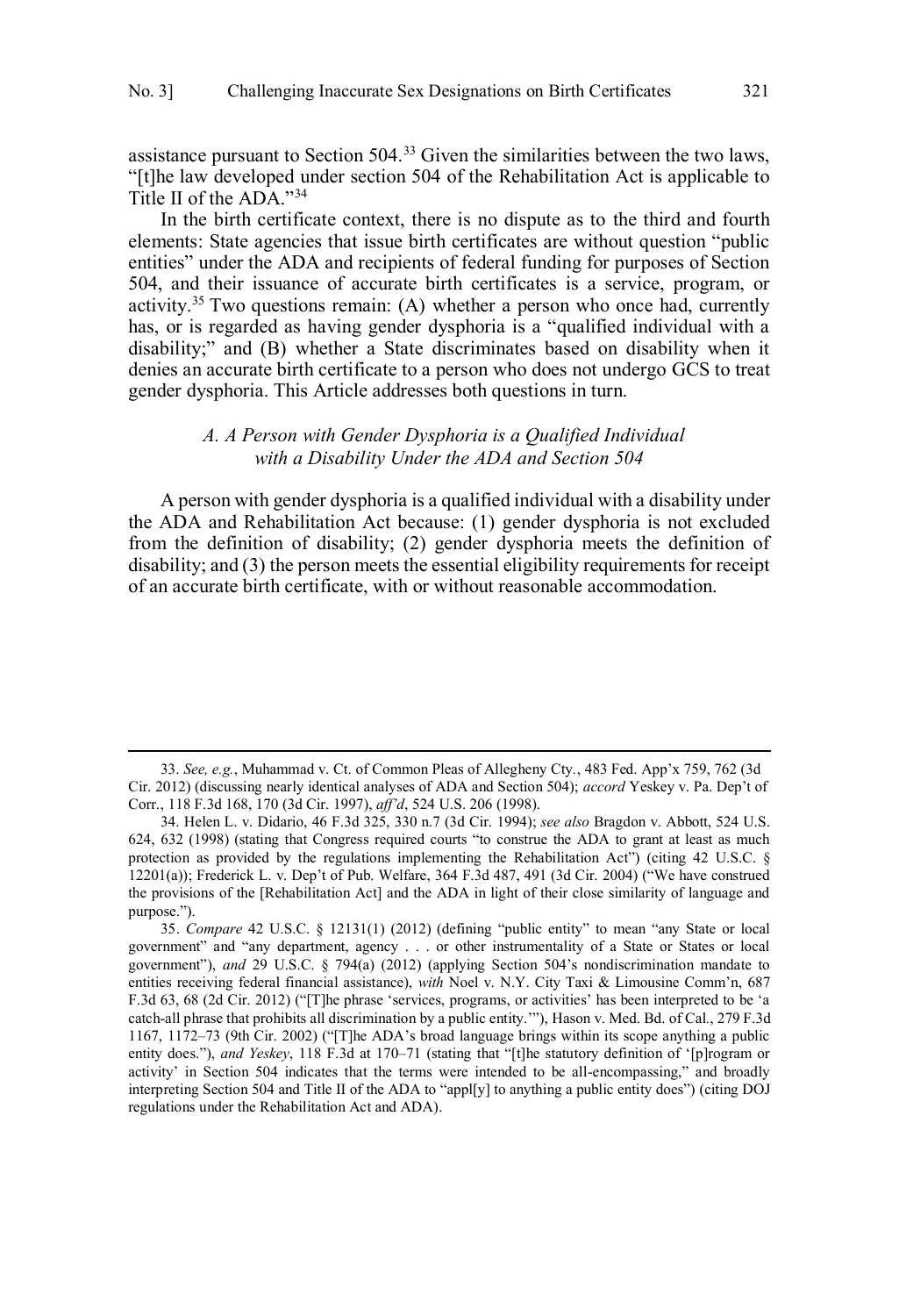#### <span id="page-9-0"></span>1. Gender Dysphoria is Not Excluded Under the ADA or Section 504

The ADA and Section 504 expressly exclude from protection "gender identity disorders not resulting from physical impairments" and "transsexualism,"<sup>36</sup> the latter of which has always been understood to be either interchangeable with, or a subtype of, gender identity disorder (collectively, the "GIDs Exclusion").  $37$ Importantly, the GIDs Exclusion, does not apply to the new diagnosis of gender dysphoria in the fifth edition of the American Psychiatric Association's *Diagnostic and Statistical Manual of Mental Disorders* ("DSM-5"), which was published in 2013.<sup>38</sup> As two federal district courts have held, as the U.S. Department of Justice has concluded in three separate cases in Pennsylvania, New Jersey, and Connecticut, and as the ADA's text and legislative history make clear, gender dysphoria is not excluded under the ADA and Section 504.<sup>39</sup> Assuming that gender dysphoria *were* excluded, this interpretation would result in a categorical exclusion of transgender people from coverage under the ADA and Section 504 in violation of constitutional guarantees of equal protection.<sup>40</sup> Such an interpretation is to be avoided under basic principles of statutory interpretation.<sup>41</sup>

# a. No Exclusion for Gender Dysphoria Appears Anywhere in the Text of the ADA or Section 504

In 2013, gender dysphoria replaced gender identity disorder in the DSM-5. This replacement was more than semantic, reflecting a substantive difference between the medical conditions themselves. The GIDs Exclusion does not apply to gender dysphoria because the two conditions differ in several key ways.

First, unlike the outdated diagnosis of gender identity disorder, the hallmark or presenting feature of gender dysphoria is *not* a person's gender identity. Rather, it is the clinically significant distress, termed dysphoria, that a person experiences as a result of the mismatch between a person's gender identity and one's assigned

<sup>36. 42</sup> U.S.C. § 12211(b)(1) (2012) (ADA) (excluding transgender-related conditions from the definition of disability). After excluding "gender identity disorders not resulting from physical impairments" from the ADA in 1990, Congress passed an identical exclusion to the Rehabilitation Act two years later. *See* Rehabilitation Act Amendments Act of 1992, Pub. L. No. 102–569, 106 Stat. 4344 (exclusion codified at 29 U.S.C. § 705(20)(F)(i) (2012)).

<sup>37.</sup> *See* DUFFY, *supra* note 15, at 16–48 ("It was not uncommon at the time [the ADA was being debated] for people to use the terms 'transsexualism' and 'GID' interchangeably."); *see also id.* at 16–98 to 16–103 (explaining that, beginning in 1980, successive versions of the DSM referred to transsexualism as a subtype of gender identity disorder applicable to adults and adolescents, until 1994, when transsexualism was removed from the DSM). Because the now obsolete diagnosis of transsexualism merely referred to gender identity disorder in adolescents and adults, the ADA's exclusion of *transsexualism* does not apply to gender dysphoria for the very same reasons that the ADA's exclusion of *gender identity disorders* does not apply to gender dysphoria.

<sup>38.</sup> *See* DSM-5, *supra* note 5, at 452–53.

<sup>39.</sup> *See infra* Section III.A.1.i-ii and accompanying text.

<sup>40.</sup> *See infra* Section III.A.1.iii. and accompanying text (discussing constitutional challenge).

<sup>41.</sup> *See supra* note 11 and accompanying text (discussing constitutional avoidance canon).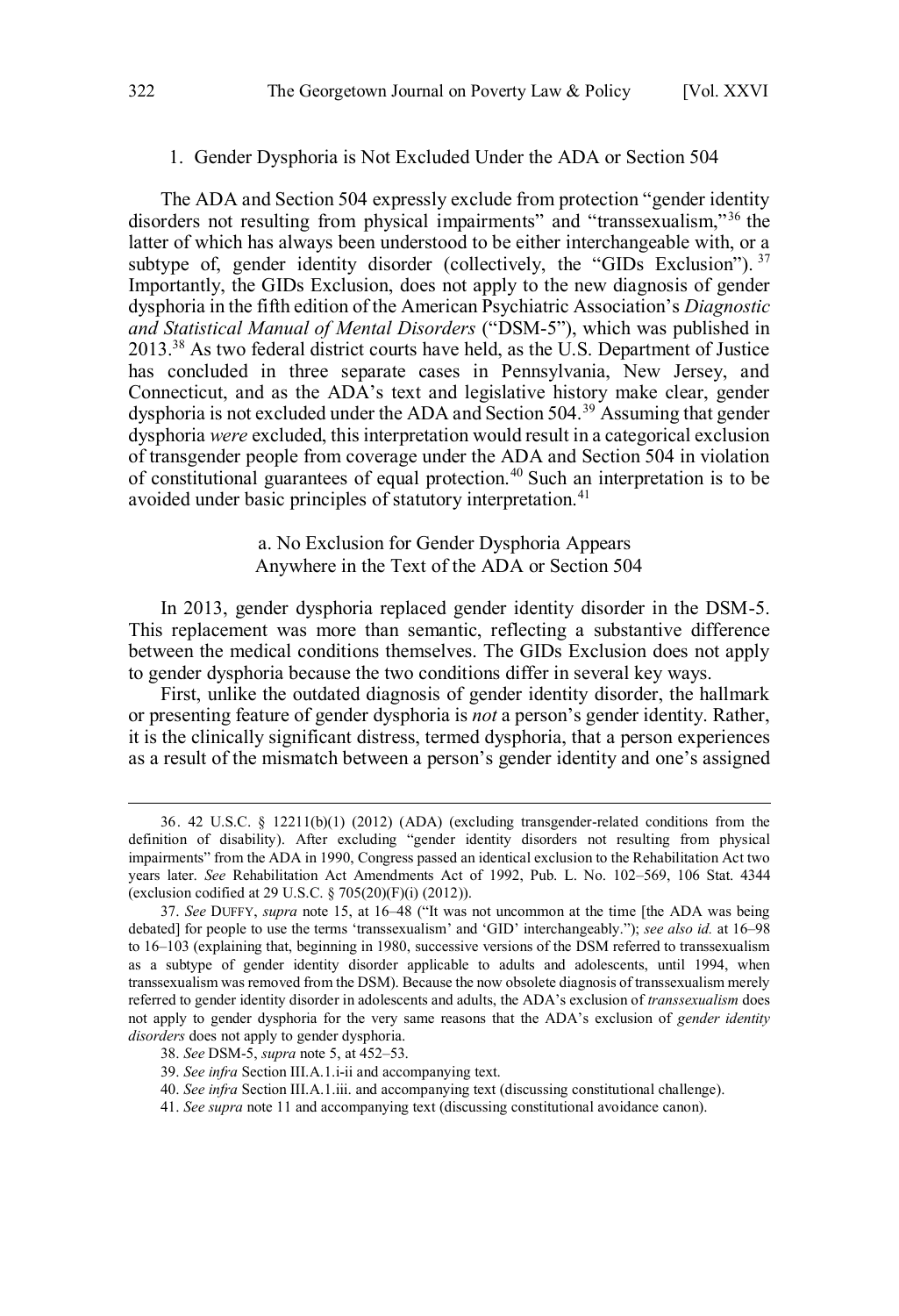sex.<sup>42</sup> Reflecting this distinction, the diagnostic criteria for gender dysphoria in the DSM-5 are different than those for gender identity disorder. Gender identity disorder was characterized by a "strong and persistent cross-gender identification" and a "persistent discomfort" with one's sex or "sense of inappropriateness" in the gender role of that sex.<sup>43</sup> In contrast, gender dysphoria is defined as a "marked incongruence" between gender identity and assigned sex, rather than a crossgender identification *per se*. <sup>44</sup> Even though both gender identity disorder and gender dysphoria require clinical distress as an accompanying feature of the diagnosis, gender dysphoria focuses on the incongruity of a person's identity and sex and not on cross-gender identification, a significant change in the presenting feature of the diagnosis.

Next, the criteria for gender dysphoria, unlike gender identity disorder, include a "post-transition specifier for people who are living full-time as the desired gender."<sup>45</sup> The specifier was "modeled on the concept of full or partial remission," recognizing that someone diagnosed with gender dysphoria who undergoes gender transition to alleviate one's distress—putting the person in remission—can still have a gender dysphoria diagnosis.<sup>46</sup> Significantly, this substantive change means there are people with gender dysphoria that would not meet the criteria for gender identity disorder, underscoring that gender dysphoria is a different diagnosis.

Lastly, inclusion of a new and different diagnosis rests upon a growing body of new scientific research showing that gender dysphoria has a physical cause. DSM-5 includes a new section entitled "Genetic and Physiological," which specifically discusses the genetic and hormonal underpinnings of gender dysphoria. <sup>47</sup> These findings, together with numerous recent medical studies, strongly suggest that gender dysphoria results from physical impairments, i.e., an atypical interaction of sex hormones and the brain.<sup>48</sup>

In sum, even if the GIDs Exclusion could be interpreted to exclude all persons with *gender identity disorder* from bringing claims, it does not apply to persons diagnosed with *gender dysphoria*, a new and distinct diagnosis. As the District of Massachusetts recently held in *Doe v. Massachusetts Department of Corrections*, the ADA and Section 504 do not exclude gender dysphoria, in part, because it "is not merely another term for 'gender identity disorder,'" but is rather a distinct

*See* AM. PSYCHIATRIC ASS'N, GENDER DYSPHORIA 2 (2013), 42.

[https://www.psychiatry.org/File%20Library/Psychiatrists/Practice/DSM/APA\\_DSM-5-Gender-](https://www.psychiatry.org/File%20Library/Psychiatrists/Practice/DSM/APA_DSM-5-Gender-Dysphoria.pdf)

[Dysphoria.pdf](https://www.psychiatry.org/File%20Library/Psychiatrists/Practice/DSM/APA_DSM-5-Gender-Dysphoria.pdf) [hereinafter APA, GENDER DYSPHORIA] (stating that gender identity disorder connoted "that the patient is 'disordered'").

<sup>43.</sup> *See* DSM-5, *supra* note 5, at 581.

<sup>44.</sup> *Id*. at 452; *see also id.* at 814 (stating that DSM-5 "emphasiz[es] the phenomenon of 'gender incongruence' rather than cross-gender identification per se, as was the case in DSM-IV gender identity disorder").

<sup>45.</sup> GENDER DYSPHORIA, *supra* note 42, at 1.

<sup>46.</sup> DSM-5, *supra* note 5, at 815; *see also id.* at 451.

<sup>47.</sup> *See* DSM-5, *supra* note 5, at 457.

<sup>48.</sup> *See* DUFFY, *supra* note 15, at 16–72 to 16–74 & n.282 (citing numerous medical studies that "point in the direction of hormonal and genetic causes" of gender dysphoria).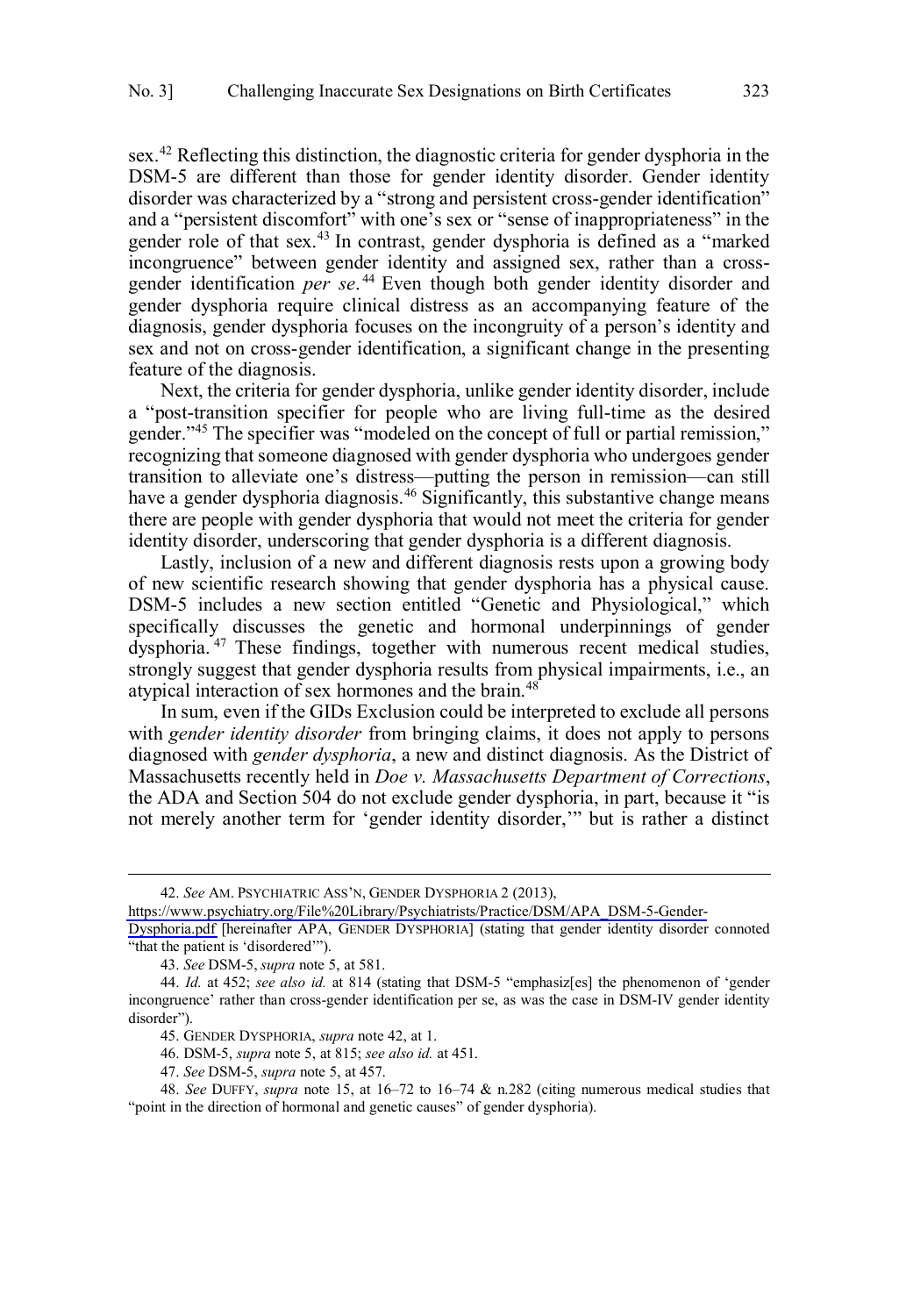<span id="page-11-0"></span>diagnosis with different diagnostic criteria.<sup>49</sup> This interpretation is also consistent with the 2008 amendments to the ADA and Section 504, which clarify Congress' intent that the definition of disability should "be construed in favor of broad coverage of individuals . . . to the maximum extent permitted."<sup>50</sup>

## b. Even if Gender Dysphoria is a "Gender Identity Disorder," the GIDs Exclusion Does Not Apply to All Claims Based on that Condition

The ADA and Section 504 exclude "gender identity disorders *not resulting from physical impairments*."<sup>51</sup> Therefore, even if a court were to disregard the significant differences between gender dysphoria and gender identity disorder, gender dysphoria is nevertheless protected by the ADA and Section 504 because the burgeoning medical research underlying gender dysphoria points to a physical etiology—namely, an atypical interaction of sex hormones and the developing brain that results in a person being born with circulating hormones inconsistent with the person's brain sex.<sup>52</sup> This atypical interaction of sex hormones and the

50. 42 U.S.C. § 12102(4)(A) (2012) (ADA); *see also* 29 U.S.C. § 705(9)(B), (20)(B) (2012) (crossreferencing ADA definition of disability under Section 504).

In Blatt v. Cabela's Retail, Inc*.*, the Eastern District of Pennsylvania advanced a separate reason for why the GIDs Exclusion does not apply to gender dysphoria. According to the court, "gender identity disorders," as used in the ADA, refers not to a medical condition but rather to "the condition of identifying with a different gender," i.e., being transgender. Blatt v. Cabela's Retail, Inc*.*, No. 5:14-cv-04822, 2017 WL 2178123, at \*2 (E.D. Pa. May 18, 2017). Like being gay, lesbian, or bisexual, the court reasoned, being transgender is, by itself, not a medical condition and therefore is not a disability under the ADA. *See id.* at \*3. Gender dysphoria, by contrast, *is* a medical condition. "[A] condition like Blatt's gender dysphoria," the court concluded, "goes beyond merely identifying with a different gender and is characterized by clinically significant stress and other impairments." *Id.* at \*2. Simply put, the GIDs Exclusion "exclud[es] certain *sexual identities* from the ADA's definition of disability"—not the *medical conditions* "that persons of those identities might have." *Id.* at \*3 (emphasis added); *see also* Kevin Barry & Jennifer Levi, *Blatt v. Cabela's Retail, Inc. and a New Path for Transgender Rights*, 127 YALE L.J. F. 373, 385 (2017) (discussing *Blatt*'s holding). *But see supra* note 49 (discussing erroneous interpretation of *Blatt*'s holding in Parker v. Strawser Constr., Inc*.*, 307 F. Supp. 3d 744, 754 (S.D. Ohio 2018)).

51. 42 U.S.C. § 12211(b)(1) (2012) (emphasis added); *see also* 29 U.S.C. § 705(20)(F)(i) (2012).

52. *See* DUFFY, *supra* note 15, at 16–72 to 16–74 & n.282 (citing studies showing physical etiology of gender dysphoria); *see also* DSM-5, *supra* note 5, at 457 (discussing genetic and, possibly, hormonal contribution to gender dysphoria); Elesline Hoekzema et al., *Regional Volumes and Spatial Volumetric* 

<sup>49.</sup> Doe v. Mass. Dep't of Corr., No. 17-12255, 2018 WL 2994403, at \*7 (D. Mass. June 14, 2018); *id.* at \*6 ("In contrast to DSM-IV, which had defined 'gender identity disorder' as characterized by a 'strong and persistent cross gender-identification' and a 'persistent discomfort' with one's sex or 'sense of inappropriateness' in a given gender role, the diagnosis of GD in DSM-V requires attendant disabling physical symptoms, in addition to manifestations of clinically significant emotional distress."); *see also id.* (expressing agreement with plaintiff's argument that "the decision to treat 'Gender Dysphoria' in DSM-V as a freestanding diagnosis is more than a semantic refinement. Rather, it reflects an evolving re-evaluation by the medical community of transgender issues and the recognition that GD involves far more than a person's gender identification."). *But see* Parker v. Strawser Constr., Inc*.*, 307 F. Supp. 3d 744, 754 (S.D. Ohio 2018) (erroneously conflating gender dysphoria with gender identity disorders, and concluding that plaintiff's *gender dysphoria* was not protected by the ADA because "Congress intended to exclude from the ADA's protection both disabling and non-disabling *gender identity disorders* that do not result from a physical impairment") (emphasis added).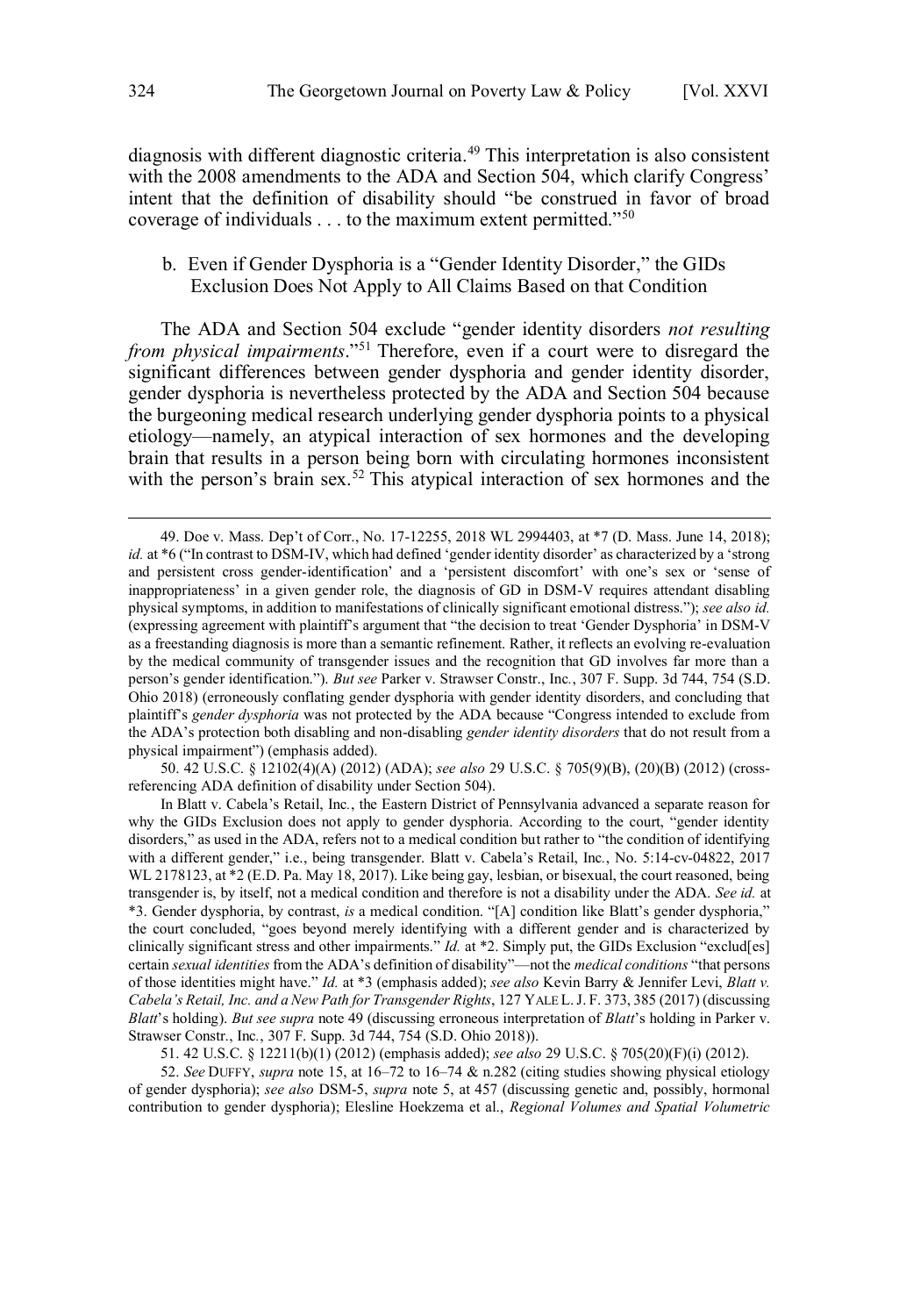<span id="page-12-0"></span>brain is a "physiological . . . condition . . . affecting one or more body systems," including "neurological . . . [and] endocrine" systems.<sup>53</sup> As the United States recently opined in the case of *Blatt v. Cabela's Retail, Inc.*, and as it has maintained in two additional cases:

While no clear scientific consensus appears to exist regarding the *specific* origins of gender dysphoria (*i.e.*, whether it can be traced to neurological, genetic, or hormonal sources), the current research increasingly indicates that gender dysphoria has physiological or biological roots. . . . In light of the evolving scientific evidence suggesting that gender dysphoria may have a physical basis, along with the remedial nature of the ADA and the relevant statutory and regulatory provisions directing that the terms "disability" and "physical impairment" be read broadly, the GIDs Exclusion should be construed narrowly such that gender dysphoria falls outside its scope.<sup>54</sup>

The District Court of Massachusetts has similarly concluded that "[w]hile medical research in this area remains in its initial phases," the plaintiff had "point[ed] to recent studies demonstrating that [the gender dysphoria] diagnoses have a physical etiology, namely hormonal and genetic drivers contributing to the in-utero development of dysphoria."<sup>55</sup>

> c. The GIDs Exclusion is a Transgender Classification that Violates Equal Protection

If a court were to interpret the GIDs Exclusion to apply to gender dysphoria, such an interpretation would create a facially discriminatory classification that violates equal protection. Specifically, by excluding a medical condition that is closely associated with transgender people (indeed, only transgender people have gender dysphoria), the GIDs Exclusion is a transgender classification that is not

*Distribution of Gray Matter in the Gender Dysphoric Brain*, 55 PSYCHONEUROENDOCRINOLOGY 59, 60 (2015) (discussing biological factors contributing to gender dysphoria).

<sup>53. 28</sup> C.F.R. § 42.540(k)(2)(i) (DOJ Section 504 regulations); 28 C.F.R. § 35.108(b)(1) (DOJ ADA regulations).

<sup>54.</sup> Second Statement of Interest of U.S. at 5–6, Blatt v. Cabela's Retail, Inc*.*, No. 5:14-CV-04822, (E.D. Pa. Nov. 16, 2015) (emphasis added); *accord* Statement of Interest of U.S. at 2–3, Doe v. Dzurenda, No. 3:16-CV-1934 (D. Conn. Oct. 27, 2017); Statement of Interest of U.S. at 2, Doe v. Arrisi, No. 3:16 cv-08640 (D.N.J. July 17, 2017); *see also* DUFFY, *supra* note 15, at 16–52, 16–76 (noting similarities between gender dysphoria and physical conditions with complex etiologies not fully understood by the medical community that are nevertheless protected by the ADA and Section 504, including polycystic ovary syndrome, cerebral palsy, strabismus, dyslexia, microvascular angina, stuttering, and Tourette syndrome—the latter two of which were once believed to be purely mental conditions).

<sup>55.</sup> *See* Doe v. Mass. Dep't of Corr., No. 17-12255, 2018 WL 2994403, at \*6 (D. Mass. June 14, 2018) ("Doe has raised a dispute of fact that her GD may result from physical causes."). Notably, the plaintiff in *Parker* failed to allege that gender dysphoria results from a physical impairment. Parker v. Strawser Constr., Inc*.*, 307 F. Supp. 3d 744, 755 (S.D. Ohio 2018).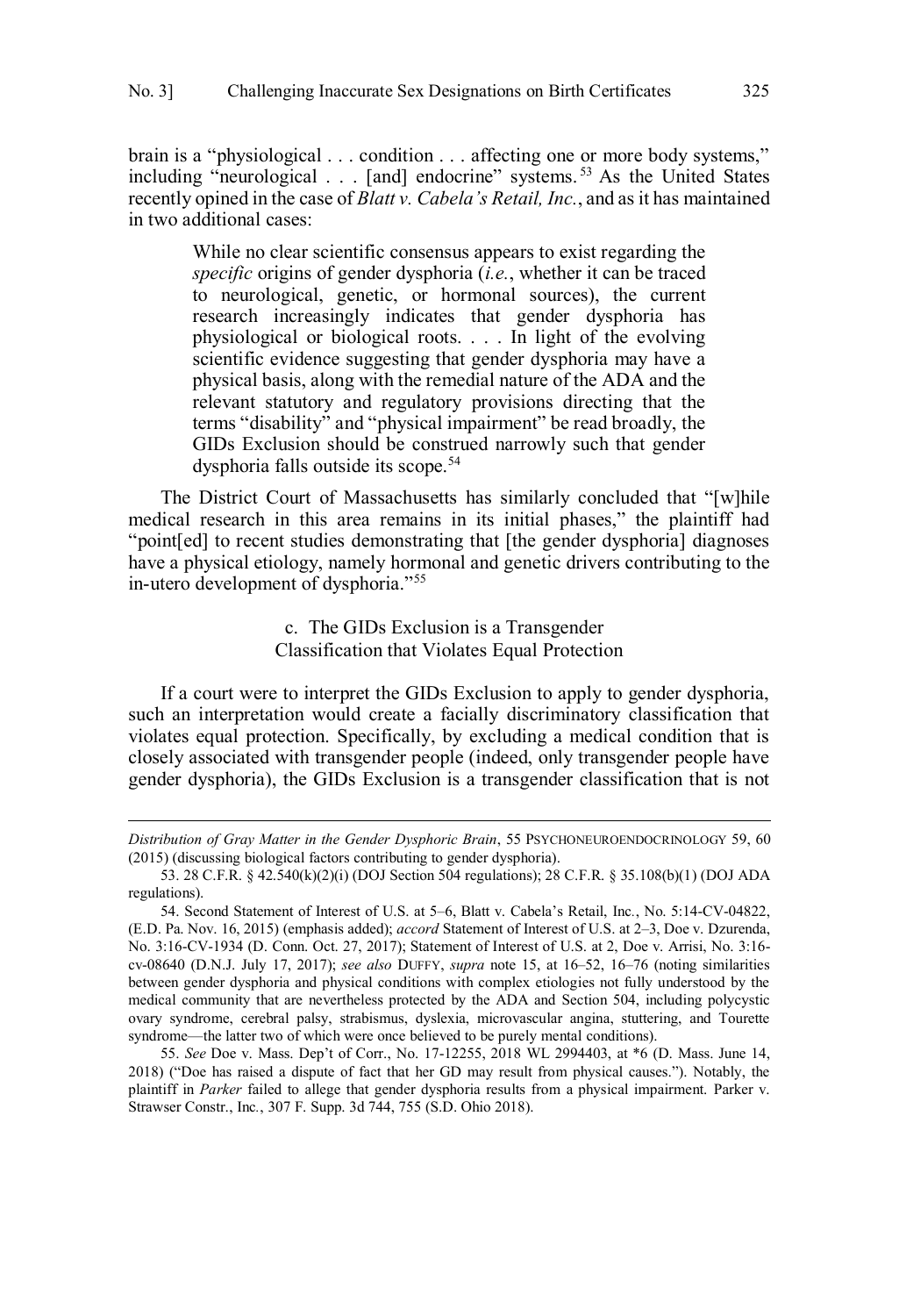narrowly tailored or substantially related to the achievement of a compelling or important governmental interest and, therefore, fails heightened scrutiny.<sup>56</sup> Under well-settled law, such an interpretation must be avoided. $57$ 

There are two theories under which courts have applied heightened scrutiny to transgender classifications. First, by targeting transgender individuals for exclusion, the GIDs Exclusion constitutes a suspect/quasi-suspect classification under the United States Supreme Court's four-factor test and is therefore subject to strict or intermediate scrutiny (collectively, "heightened scrutiny"). <sup>58</sup> Specifically, "transgender people have suffered a history of persecution and discrimination"; <sup>59</sup> an incongruence between a transgender person's assigned sex and gender identity "bears no relation to ability to contribute to society";  $60$ transgender people exhibit immutable distinguishing characteristics that are core to a person's identity<sup>61</sup>; and transgender people are a minority at 0.6 percent of the adult population and lack political power.<sup> $62$ </sup> A growing number of lower courts have applied heightened scrutiny to facially discriminatory transgender classifications based on these four factors.<sup>63</sup>

Second, apart from the four-factor test, Defendants' construction of the statute to exclude transgender people warrants heightened scrutiny because a transgender

60. *Trump*, 2017 WL 4873042, at \*27 ("[T]he Court is aware of no argument or evidence suggesting that being transgender in any way limits one's ability to contribute to society."); *Adkins*, 143 F. Supp. 3d at 139.

61. *Adkins*, 143 F. Supp. 3d at 139.

62. *Id.* at 139; *Trump*, 2017 WL 4873042, at \*27 ("[T]ransgender people as a group represent a very small subset of society lacking the sort of political power other groups might harness to protect themselves from discrimination.").

63. *See, e.g.*, Karnoski v. Trump, No. C17-1297-MJP, 2018 WL 1784464 at \*11 (W.D. Wash. Apr. 13, 2018) (holding that transgender classifications "must satisfy strict scrutiny" because "transgender people constitute a suspect class"); Stone v. Trump, 280 F. Supp. 3d 747, 768 (D. Md. 2017) (applying "intermediate scrutiny" because "transgender individuals appear to satisfy the criteria of at least a quasisuspect classification"); Doe 1, 275 F. Supp. 3d at 208–09 (applying "intermediate level of scrutiny" because "discrimination on the basis of someone's transgender identity is a quasi-suspect form of classification that triggers heightened scrutiny"); *Adkins*, 143 F. Supp. 3d at 139–40 (applying "intermediate scrutiny" because "transgender people are a quasi-suspect class"); *accord* Evancho v. Pine-Richland Sch. Dist., No. CV 2:16-01537, 2017 WL 770619, at \*13 (W.D. Pa. Feb. 27, 2017) (applying "intermediate standard"); Bd. Of Educ. of the Highland Local Sch. Dist. V. United States Dep't of Educ., 208 F. Supp. 3d 850, 874 (S.D. Ohio 2016) (applying "heightened scrutiny"); *cf.* Fabian v. Hosp. of Cent. Conn., 172 F. Supp. 3d 509, 524 n.8 (D. Conn. 2016) (citing *Adkins* for proposition that "transgender people are a 'quasi-suspect' class and therefore . . . disparate treatment alleged to violate the Equal Protection Clause is subject to the elevated 'intermediate scrutiny' standard").

<sup>56.</sup> *See infra* notes 58–64 and accompanying text (discussing heightened scrutiny).

<sup>57.</sup> *See supra* note 11 and accompanying text (discussing constitutional avoidance canon).

<sup>58.</sup> *See infra* note 58–63 and accompanying text (discussing Supreme Court's four-factor test).

<sup>59.</sup> Whitaker v. Kenosha Unified Sch. Dist. No. 1 Bd. of Educ., 858 F.3d 1034, 1051 (7th Cir. 2017) ("There is no denying that transgender individuals face discrimination, harassment, and violence because of their gender identity."); *accord* Doe v. Trump, No. 17–1597, 2017 WL 4873042, at \*27 (D.D.C. Oct. 30, 2017) ("As a class, transgender individuals have suffered, and continue to suffer, severe persecution and discrimination."); Adkins v. City of New York, 143 F. Supp. 3d 134, 139 (S.D.N.Y. 2015); Brocksmith v. United States, 99 A.3d 690, 698 n.8 (D.C. 2014) ("The hostility and discrimination that transgender individuals face in our society today is well-documented.").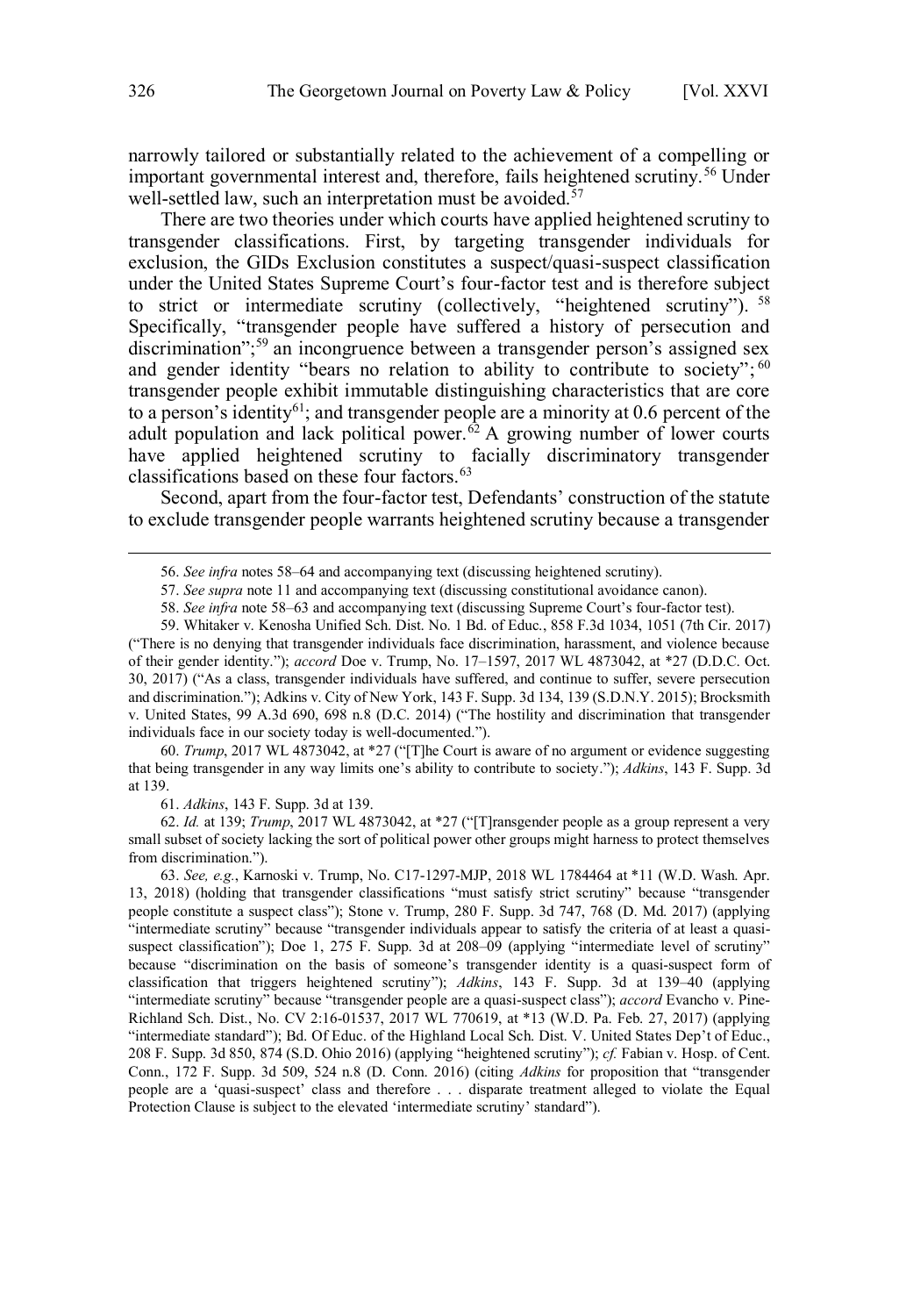classification is necessarily sex-based. A wall of established precedent recognizes that transgender-based classifications are sex-based—either because they reflect sex-stereotypes, or because the root of the discrimination is based on a person's change of sex or assigned sex at birth. $64$ 

Additionally, the GIDs Exclusion fails under any level of review because it is rooted in moral animus against transgender people, and such "a bare [congressional] desire to harm a politically unpopular group cannot constitute a *legitimate* governmental interest"—much less a compelling or important one.<sup>65</sup> The legislative history associated with the GIDs Exclusion is replete with evidence of animus of U.S. senators who erroneously equated medical conditions associated with being transgender with moral failure. For example, Senator William Armstrong, the architect of the GIDs Exclusion, "could not imagine the [ADA] sponsors would want to provide a protected legal status to somebody who has such [mental] disorders, particularly those [that] might have a moral content . . . .".<sup>66</sup> According to Senator Jesse Helms, "the U.S. Government" had no right to "tell[]

 $\overline{a}$ 

Numerous circuit and district courts have similarly held that transgender discrimination is sex-based discrimination pursuant to *statute*. *See, e.g.*, *Whitaker*, 858 F.3d at 1049 (holding that transgender discrimination is sex-based discrimination under Title IX); *accord* Schwenk v. Hartford, 204 F.3d 1187, 1200–02 (9th Cir. 2000) (Gender Motivated Violence Act); Rosa v. Park W Bank Trust Co*.*, 214 F.3d 213, 215–16 (1st Cir. 2000) (Equal Credit Opportunity Act); Schroer v. Billington, 577 F. Supp. 2d 293, 308 (D.D.C. 2008) (Title VII); *Fabian*, 172 F. Supp. 3d at 527 (Title VII); *Examples of Court Decisions Supporting Coverage of LGBT-Related Discrimination Under Title VII*, U.S. EQUAL EMP'T OPPORTUNITY COMM'N, [https://www.eeoc.gov/eeoc/newsroom/wysk/lgbt\\_examples\\_decisions.cfm](https://www.eeoc.gov/eeoc/newsroom/wysk/lgbt_examples_decisions.cfm) (last visited Apr. 21, 2019) (compiling federal court decisions holding that discrimination against transgender people is sexbased discrimination). These statutory sex discrimination cases are significant because they inform the equal protection analysis. *See, e.g.*, *Glenn*, 663 F.3d at 1316–18 (relying on Title VII case law in holding that discrimination against transgender employee was sex discrimination in violation of Equal Protection Clause); *accord* Smith, 378 F.3d at 577; *see also* Duffy, *supra* note 15, at 15–5 ("Constitutional discrimination claims by LGBT employees often rely significantly on case law interpreting federal statutes that prohibit sex discrimination, including Title VII.").

65. Romer v. Evans, 517 U.S. 620, 634–35 (1996) (emphasis in original) (quoting U.S. Department of Agriculture v. Moreno, 413 U.S. 528, 534 (1973)); *see also* City of Cleburne, Texas v. Cleburne Living Ctr., Inc., 473 U.S. 432, 446 (1985) ("The State may not rely on a classification whose relationship to an asserted goal is so attenuated as to render the distinction arbitrary or irrational.").

66. *See, e.g.*, 135 Cong. Rec. S10734-02 (daily ed. Sep. 7, 1989) (statement of Sen. Armstrong), 1989 WL 183115.

*See, e.g.*, *Whitaker*, 858 F.3d at 1051 (holding that school district's restroom policy that 64 . discriminated against transgender students was "inherently based upon a sex-classification" in violation of equal protection); Glenn v. Brumby, 663 F.3d 1312, 1316–18 & n.5 (11th Cir. 2011) ("[S]ex discrimination includes discrimination against transgender persons because of their failure to comply with stereotypical gender norms."); Smith v. City of Salem, 378 F.3d 566, 577 (6th Cir. 2004) (holding that transgender employee's "claims of gender discrimination . . . easily constitute a claim of sex discrimination grounded in the Equal Protection Clause"); *Stone*, 280 F.Supp.3d at 768 (applying "intermediate scrutiny" because transgender classification was "a form of discrimination on the basis of gender"); Doe v. Trump, 2017 WL 4873042, at \*27–28 (holding that transgender discrimination is "a form of discrimination on the basis of gender, which is itself subject to intermediate scrutiny"); Norsworthy v. Beard, 87 F. Supp. 3d 1104, 1119 (N.D. Cal., 2015) ("[D]iscrimination against transgender individuals is a form of gender-based discrimination subject to intermediate scrutiny."); *accord.* Stockman v. Trump, 331 F. Supp. 3d 990, 1002 (2018).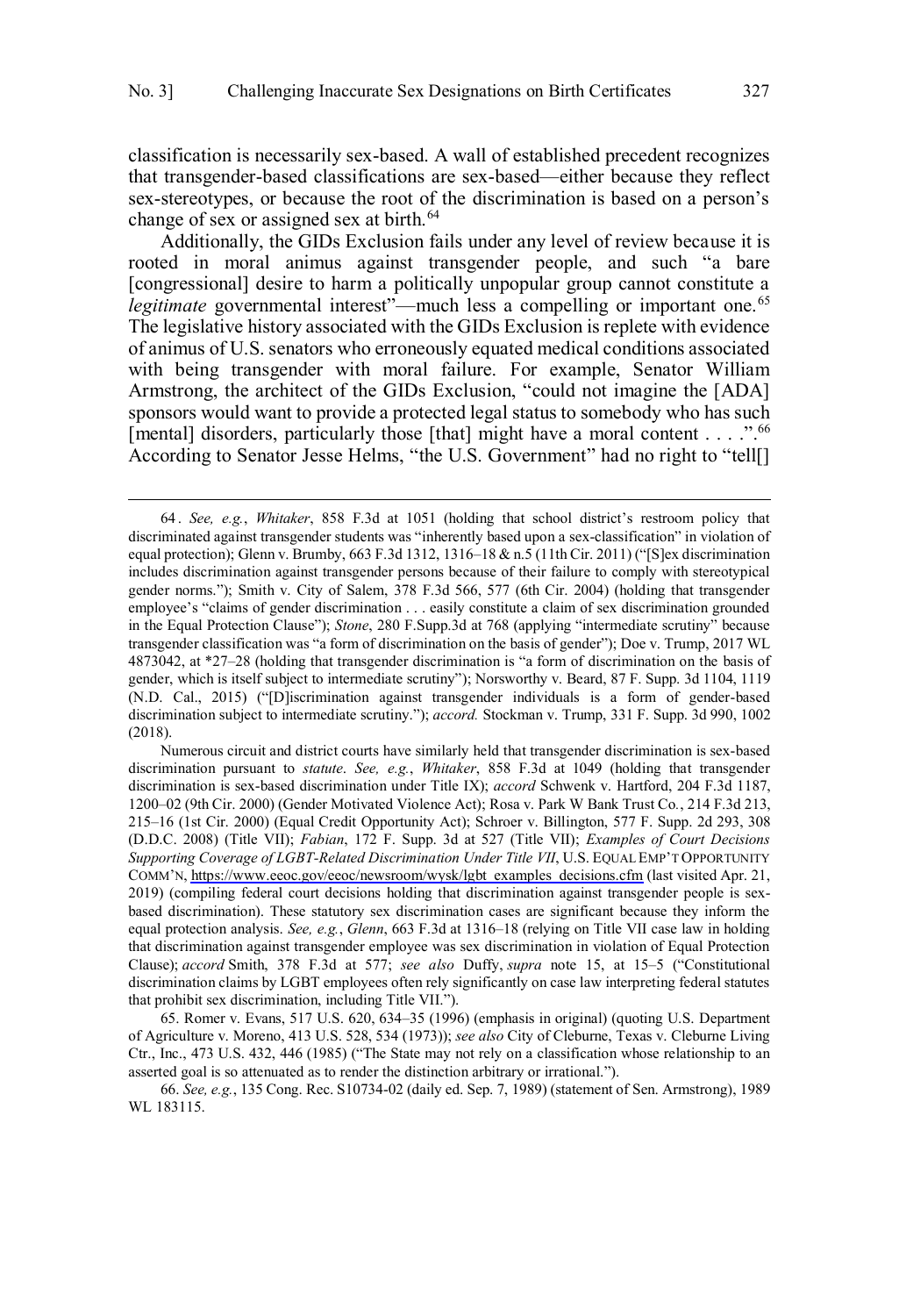<span id="page-15-0"></span>the employer that he cannot set up any moral standards for his business."<sup>67</sup> And Senator Warren Rudman similarly concluded that the ADA should not protect "behavior that is immoral, improper, or illegal, and which individuals are engaging in of their own volition, admittedly for reasons we do not fully understand."<sup>68</sup> According to the District of Massachusetts, the exclusion of gender dysphoria under the ADA and Section 504 would be "constitutionally suspect," particularly given "the pairing of gender identity disorders with conduct that is criminal or viewed by society as immoral or lewd," which raised "a serious question as to the light in which the drafters of this exclusion viewed transgender persons."<sup>69</sup>

## 2. A Person with Gender Dysphoria Meets the Definition of Disability Under the ADA and Rehabilitation Act

Assuming that gender dysphoria is protected by the ADA and Section 504, a showing of "disability" is straightforward. Under both statutes, as amended by the ADA Amendments Act of 2008, the definition of disability is to be construed broadly in favor of expansive coverage.<sup>70</sup> In determining whether an impairment substantially limits a major life activity, impairments must be assessed "without regard to the ameliorative effects of mitigating measures," such as medication, therapy, and reasonable accommodations; impairments that are "episodic or in remission" must be assessed in their active state; and a "major life activity" includes "the operation of a major bodily function," including neurological, brain, endocrine, and reproductive functions.<sup>71</sup>

70. 42 U.S.C. §§ 12102(4)(A)–(B) (2012) (ADA); *see also* 28 C.F.R. §§ 35.108(a)(2)(i), (d)(1)(i) (2016) (DOJ ADA regulations); *see also* ADA Amendments Act of 2008, Pub. L. No. 110–325, 122 Stat.  $3553 \t S$   $2(b)(1)$  (2009) ("reinstating a broad scope of protection to be available under the ADA"). The definition of disability under the ADA and Rehabilitation Act is identical; the expanded definition of "disability" under the ADAAA applies with equal force to both statutes. *Compare* 42 U.S.C. § 12102 (2012) (defining "disability"), *with* 29 U.S.C. §§ 705(9)(B), (20)(B) (2012) (cross-referencing ADA definition of "disability"); *see also* ADA Amendments Act of 2008, Pub. L. No. 110–325, § 7, 122 Stat. 3553 (2008) (codified at 29 U.S.C. § 705) (conforming Section 504 of Rehabilitation Act's definition of "disability" to definition of disability "in section 3 of the Americans with Disabilities Act of 1990").

71. 42 U.S.C. §§ 12102(2)(B) (2012) ("major bodily function"), (4)(D) ("episodic or in remission"),  $(4)$ (E)(i) (2012) ("mitigating measures").

<sup>67</sup> . 135 Cong. Rec. S10765-01 (daily ed. Sep. 7, 1989) (statement of Sen. Helms), 1989 WL 183216. 68. *Id.* (statement of Sen. Rudman); *see also* Kevin M. Barry et al., *A Bare Desire to Harm: Transgender People and the Equal Protection Clause*, 57 B.C. L. REV. 507, 574 (2016) ("Senators Armstrong, Helms, and Rudman repeatedly invoked immorality as the justification for the transgender exclusions, decrying the ADA's coverage of 'sexually deviant behavior.'") (quoting legislative history); *accord* DUFFY, *supra* note 15, at 16–38 to 16–39 (compiling ADA's legislative history); Ruth Colker, *Homophobia, AIDS Hysteria, and the Americans with Disabilities Act*, 8 J. GENDER RACE & JUST. 33, 36– 38, 42–44, 50 (2004) (same).

<sup>69.</sup> *See* Doe v. Mass. Dep't of Corr., No. 17-12255, 2018 WL 2994403, at \*7 (D. Mass. June 14, 2018) (citing, *inter alia*, United States v. Carolene Prods. Co., 304 U.S. 144, 152 n.4 (1938)); *see also id*. at \*8 ("It is virtually impossible to square the exclusion of otherwise bona fide disabilities [like gender dysphoria] with the remedial purpose of the ADA, which is to redress discrimination against individuals with disabilities based on antiquated or prejudicial conceptions of how they came to their station in life.").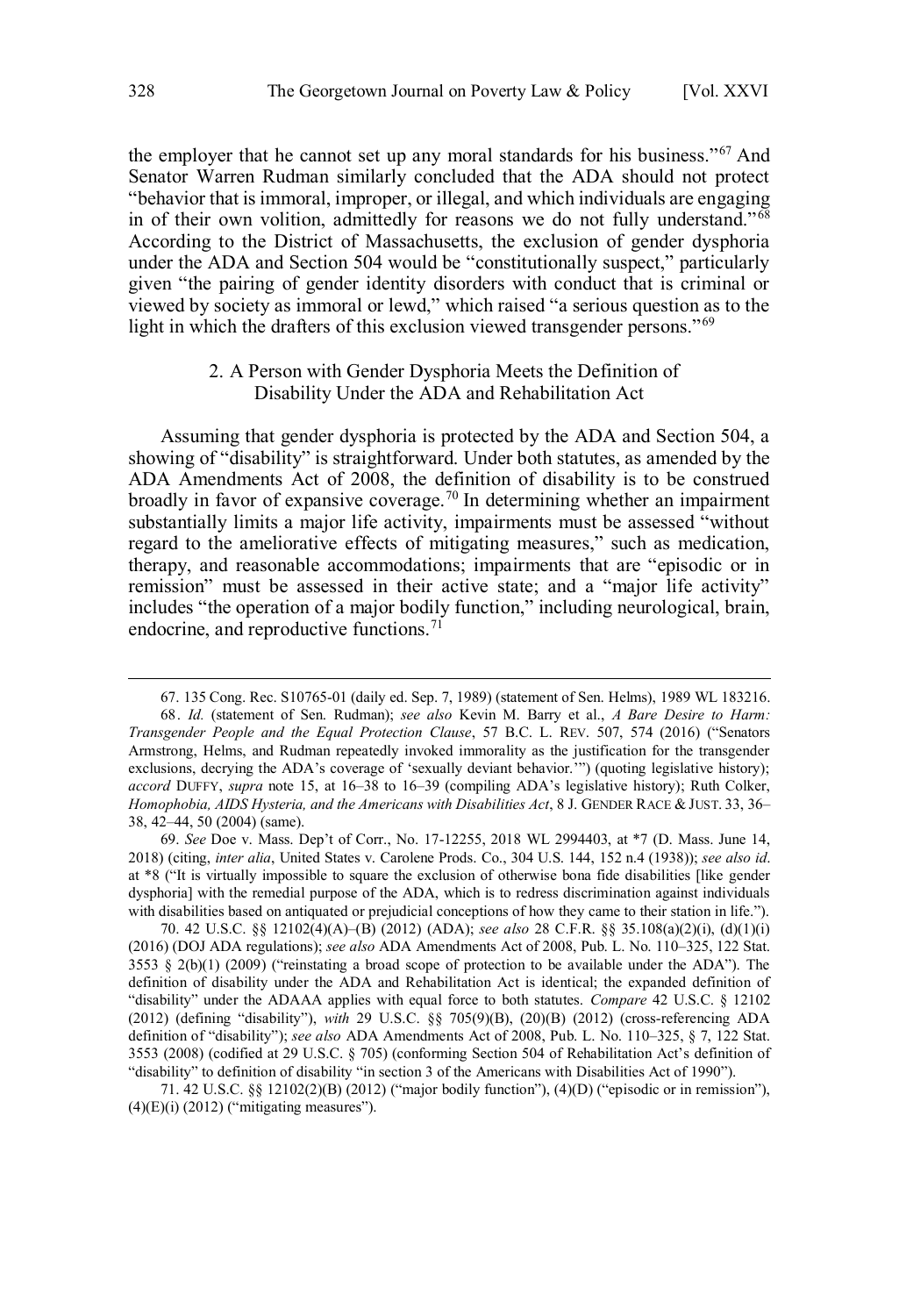<span id="page-16-0"></span>People who have gender dysphoria (or who would, absent treatment, have gender dysphoria), and those who once had gender dysphoria and have successfully treated it, easily meet the definition of disability under all three prongs of the ADA. The person is disabled under the first and second prongs of the definition of disability because gender dysphoria,<sup>72</sup> *when considered in its active state and without regard to the ameliorative effects of treatment*, substantially limits the person in a range of major life activities, including the ability to care for oneself, eating, sleeping, learning, concentrating, thinking, communicating, interacting with others, and reproducing. <sup>73</sup> Gender dysphoria also substantially limits the operation of major bodily functions, including neurological function, brain function, and reproductive function.<sup>74</sup>

Additionally, a person who transitions without GCS, and who is denied an accurate birth certificate as a result, also "meets the requirement of 'being regarded as having' an impairment that substantially limits one or more major life activities" because the person "has been subjected to an action prohibited under th[e ADA]" because of gender dysphoria—namely, the State's refusal to issue an accurate birth certificate absent GCS.<sup>75</sup>

# 3. A Person Who Transitions Without GCS and Seeks an Amended Birth Certificate is a "Qualified Individual"

A person who seeks an amended birth certificate, absent GCS, as part of one's transition is a "qualified individual" within the meaning of Title II of the ADA because the person "meets the essential eligibility requirements for the receipt of services or the participation in programs or activities provided by a public entity," "with or without reasonable modifications to rules, policies, or practices."<sup>76</sup> According to the DOJ, "[t]he 'essential eligibility requirements' for participation in many activities of public entities" are exceedingly minimal.<sup>77</sup> That is the case here. Generally speaking, the only essential eligibility requirement for receipt of an accurate birth certificate is simply that one be born in the state.<sup>78</sup>

 $\overline{a}$ 

76. 42 U.S.C. § 12131(2) (2012).

*See* U.S. DEP'T. OF JUSTICE, THE AMERICANS WITH DISABILITIES ACT: TITLE II TECHNICAL 77. ASSISTANCE MANUAL II-2.8000 (2015),<https://www.ada.gov/taman2.html>("For example, most public entities provide information about their programs, activities, and services upon request. In such situations, the only 'eligibility requirement' for receipt of such information would be the request for it.") (last visited Apr. 21, 2019) [hereinafter DOJ TITLE II MANUAL].

78. *See, e.g.*, N.J. STAT. ANN. § 26:8–23 (2007) ("The Department of Health shall . . . procure the prompt *and accurate* registration of . . . [births].") (emphasis added); *see also id.* § 26:8–25 ("The local

<sup>72.</sup> Gender dysphoria, a diagnosis listed in the DSM-5, is undoubtedly a "physical or mental impairment" under the ADA and Section 504. *See* 28 C.F.R. §§ 35.108(b)(1) (2016) (DOJ ADA regulations); *see also* 28 C.F.R. § 42.540 (2004) (DOJ Section 504 regulations).

<sup>73.</sup> *See* 42 U.S.C. § 12102(1)(A)–(B), (2), (4) (2012).

<sup>74.</sup> *Id.* § 12102(2)(B).

<sup>75.</sup> *Id.* § 12102(3)(A); *see also* 28 C.F.R. § 35.108(a)(1)(iii) (2016) ("[T]he 'regarded as' prong of the definition of 'disability' . . . does not require a showing of an impairment that substantially limits a major life activity or a record of such an impairment.").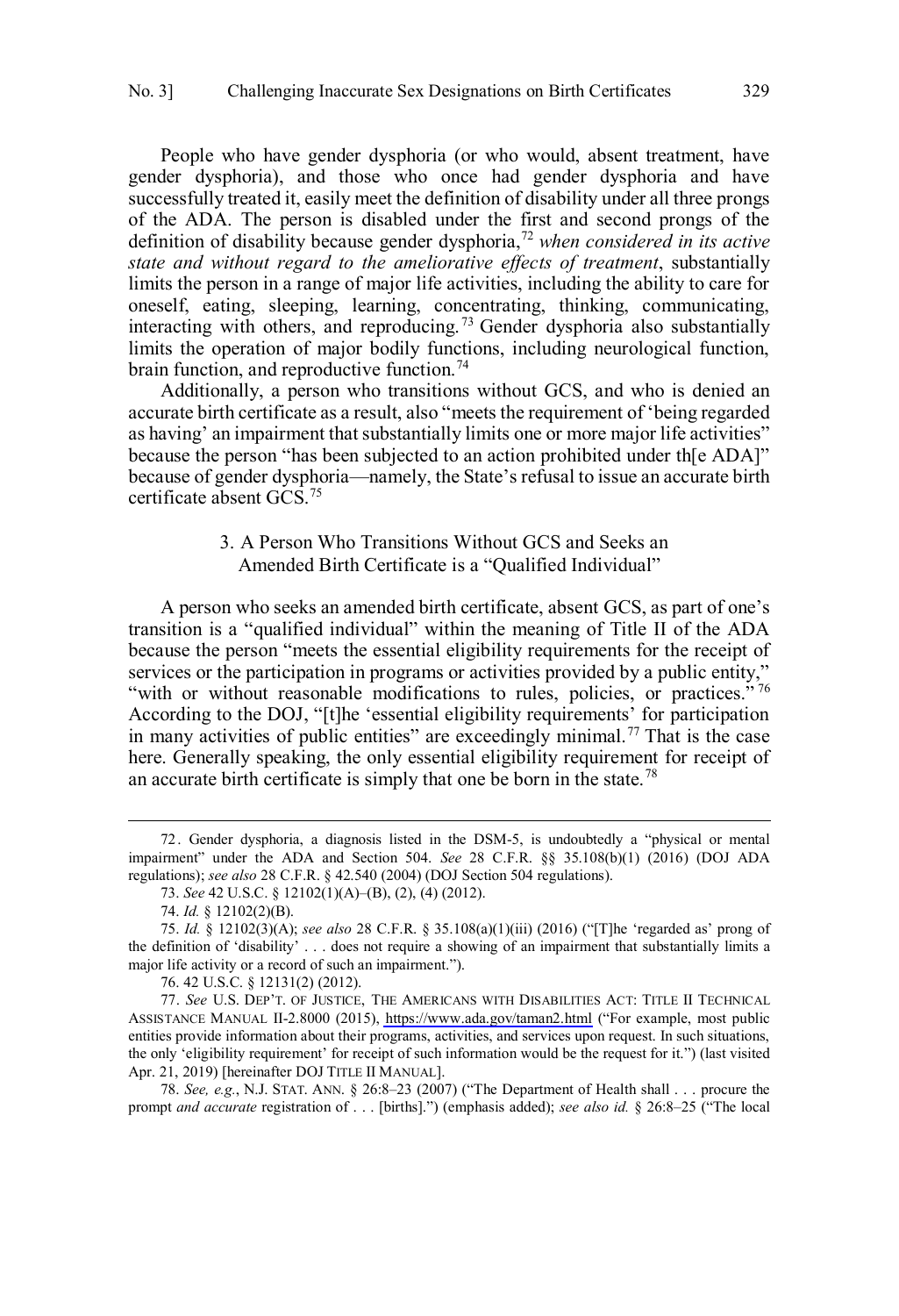<span id="page-17-0"></span>Even if the presence of particular external genitalia is considered to be an eligibility requirement for receiving an accurate birth certificate, it is not an "essential" one.<sup>79</sup> Such a requirement can easily be modified, as demonstrated by the over twenty states that do not require GCS in order to amend the sex designation on birth certificates, the federal government's and nearly forty states' refusal to require GCS in order to amend the sex designation on a host of other official documents (e.g., social security cards, U.S. passports, and state driver's licenses), and the fact that external genitalia are merely one of a number of verifiable characteristics—including gender identity, hormones, and secondary sex characteristics—that come together to define one's sex.<sup>80</sup>

#### *B. The GCS Requirement Discriminates Based on Disability*

In passing the ADA, Congress acknowledged the "inferior status" that people with disabilities, as a group, occupy in our society, and the "various forms of discrimination" that they experience—from outright intentional exclusion typified by architectural and communication barriers, to more subtle forms of discrimination, such as overprotective rules and the failure to modify existing practices.<sup>81</sup> Accordingly, Title II of the ADA and Section 504 broadly prohibit a public entity from discriminating against a qualified person with a disability by "exclud[ing]" the person "from participation in" or "deny[ing] the benefits of" a "public service, program, or activity," or by "subject[ing]" the person "to discrimination." <sup>82</sup> DOJ regulations reiterate this general prohibition and also provide a list of specific actions that constitute discrimination.<sup>83</sup> Under Title II and its implementing regulations, a person may prove a violation of the ADA in one of three ways: "(1) [S]howing disparate treatment, also termed intentional

registrar shall . . . make a complete *and accurate* copy of each birth . . . on a form or in a manner prescribed by the State registrar . . . .") (emphasis added).

<sup>79.</sup> DOJ Title II Manual, *supra* note 77, at II-3.7200 ("Whether a specific requirement is 'essential' will depend on the facts of the particular case.").

<sup>80.</sup> *See generally* TRANSGENDER LAW CENTER, *infra* note 103, at 5, 25 (discussing federal laws); *ID Documents*, *supra* note 9 (collecting state birth certificate laws with no surgery requirement); *see also infra* Sections III.B and IV.A (discussing characteristics that define one's sex).

<sup>81. 42</sup> U.S.C. § 12101(a)(5)–(6) (2012); *see also* ADA Amendments Act of 2008 § 2(a)(2), Pub. L. No. 110–325, 122 Stat. 3553 (2008) (codified at 42 U.S.C. §§ 12101–13) ("[I]n enacting the ADA, Congress recognized that . . . people with physical or mental disabilities are frequently precluded from [fully participating in all aspects of society] because of prejudice, antiquated attitudes, or the failure to remove societal and institutional barriers."); Kevin M. Barry & Jennifer L. Levi, *Symposium: Contemporary Issues In Disability Rights Law—The Future of Disability Protections for Transgender People*, 35 TOURO L. REV. 25, 26–34 (2019) (discussing prejudice, stereotypes, and neglect targeted by ADA and Section 504).

<sup>82. 42</sup> U.S.C. § 12132 (2012) (ADA); 29 U.S.C. § 794(a) (2012) (Section 504).

<sup>83.</sup> *Compare* 28 C.F.R. § 35.130(a) (2016) (ADA), *and* § 42.503(a) (2003) (Section 504), *with id.* § 35.130(b) (2016) (DOJ ADA regulations), *and* § 42.503(b) (2003) (DOJ Section 504 regulations); *see also* Helen L. v. DiDario, 46 F.3d 325, 330 (3d. Cir. 1995) ("Because Title II was enacted with broad language and directed the Department of Justice to promulgate regulations . . ., *the regulations* which the Department promulgated *are entitled to substantial deference*.") (emphasis in original).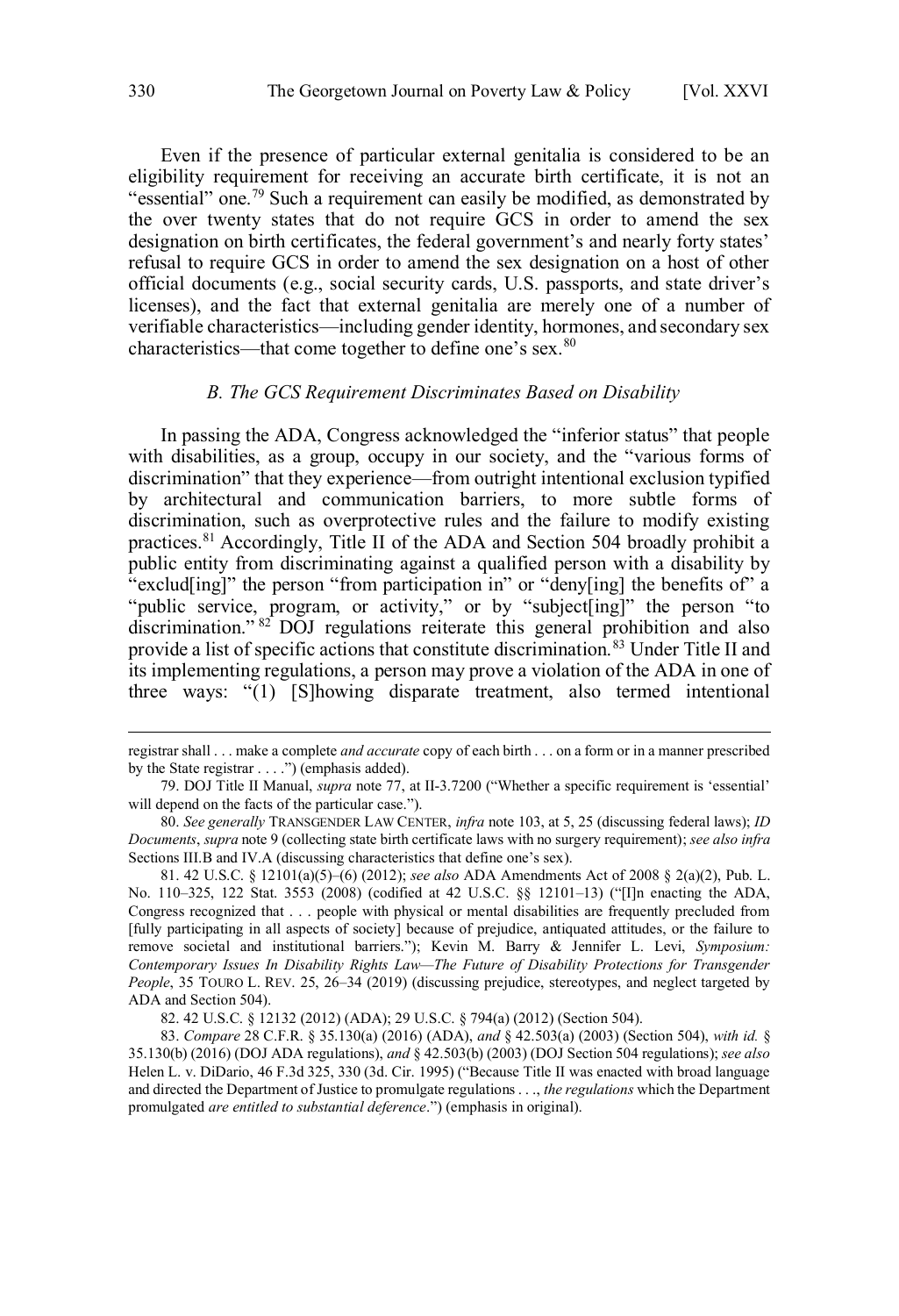<span id="page-18-0"></span>discrimination, (2) showing disparate impact, or (3) showing a refusal to make reasonable accommodations."<sup>84</sup> A state's refusal to change the sex designation on a birth certificate absent proof of GCS constitutes discrimination based on gender dysphoria under each of these three theories.

# 1. The GCS Requirement is Intentionally Discriminatory Because It Denies an Accurate Birth Certificate to a Subclass of People with Gender Dysphoria

When the State designates a transgender man "female" on a birth certificate based on external genitalia, the State creates an inaccurate birth certificate. The same is true for a transgender woman who is classified as "male." In either case, the person's gender identity—the primary determinant of sex—is not reflected on the birth certificate. A transgender female who has undergone hormone therapy, for example, has sex hormones circulating in her body that are comparable to nontransgender women, and, as a result of such therapy, she also has female secondary sex characteristics, such as breasts.<sup>85</sup> The same is true for a transgender man who has undergone hormone therapy: He has sex hormones circulating in his body that are comparable to a man who was assigned the male sex at birth and, as a result, he will experience increased muscle mass, a deepened voice, and a cessation of menses.<sup>86</sup>

By classifying transgender people as the wrong sex on their birth certificates i.e., the sex assigned to them at birth on the basis of external genitalia alone, rather than the sex that accords with their gender identity (which is the primary determinant of sex) and with other aspects of sex such as hormones and secondary sex characteristics—the GCS requirement discriminates against people with gender dysphoria. Specifically, the GCS requirement denies an accurate birth certificate to a subset of people with gender dysphoria who do not treat their condition through GCS. As a result, people with gender dysphoria who do not undergo GCS are the *only* people who are refused an accurate birth certificate. All others receive an accurate birth certificate—namely, non-transgender people who, by definition, are accurately identified at birth, and transgender people who treat their gender dysphoria through GCS and are thus able to obtain an accurate birth certificate after undergoing surgery.

The GCS requirement is therefore facially discriminatory because it provides "different or separate aids, benefits, or services"—namely, inaccurate as opposed to accurate birth certificates—"to . . . [a] *class of individuals with disabilities* than

<sup>84.</sup> Lapid Ventures, LLC v. Twp. Of Piscataway, No. Civ. 10-6219 (WJM), 2011 WL 2429314, at \*5 (D.N.J. June 13, 2011); *accord* Doe v. Mass. Dep't of Corr., No. 17-12255, 2018 WL 2994403 at \*8 (D. Mass. June 14, 2018).

<sup>85.</sup> SOC, *supra* note 22, at 36 (discussing physical effects of hormone therapy).

<sup>86.</sup> *Id.*; *see also infra* Section IV.A (discussing characteristics that define one's sex).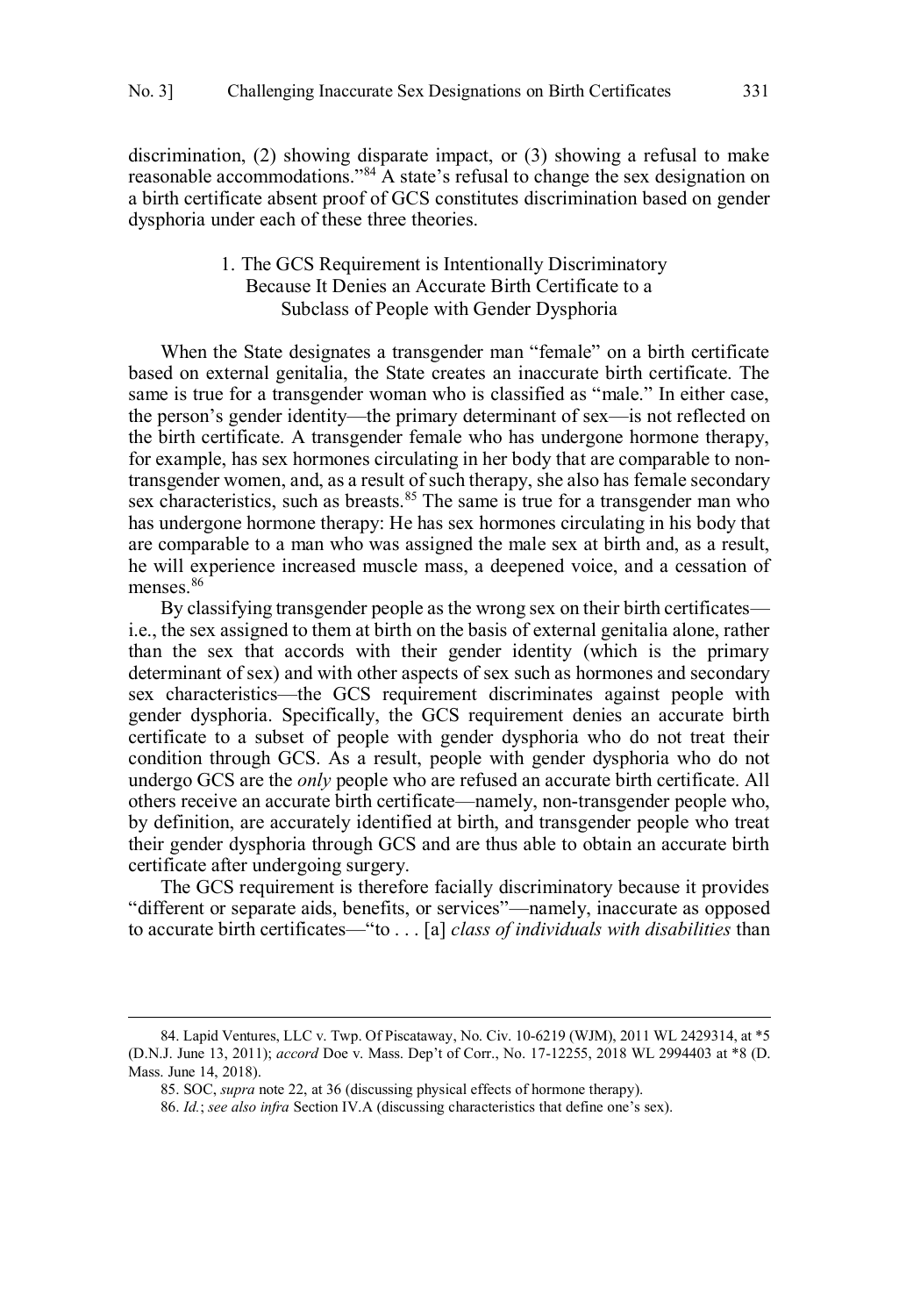is provided to others."<sup>87</sup> Numerous cases support the conclusion that such conduct constitutes intentional discrimination based on disability*.* 88

Importantly, the consequences of such discrimination are significant. An inaccurate birth certificate discloses to all the world that a person with gender dysphoria is transgender and accordingly exposes that person to the risk of violence and other adverse treatment.<sup>89</sup> In order to avoid such disclosure, some people with gender dysphoria may seek invasive surgery that is not otherwise medically indicated or may even be contraindicated. Such discrimination therefore places a subclass of people with gender dysphoria in a double bind: Transition without GCS and risk violence and other adverse treatment, or undergo invasive

88. *See, e.g.*, New Directions Treatment Servs. v. City of Reading, 490 F.3d 293, 305 (3d Cir. 2007) (holding that Pennsylvania zoning law that "facially singles out methadone clinics, and thereby methadone patients, for different treatment, thereby render[s] the statute facially discriminatory"); *id.* at 301 (stating that "a statute that facially discriminates against disabled individuals" faces a "skeptical inquiry under the ADA and Rehabilitation Act"); Rodde v. Bonta, 357 F.3d 988, 997–98 (9th Cir. 2004) (holding that closure of hospital providing "rehabilitative services and treatment for complex and disabling medical conditions, such as paralysis and conditions associated with severe diabetes" likely violated ADA because it "would deny certain disabled individuals meaningful access to government-provided services because of their unique needs, while others would retain access to the same class of services"); *id.* at 997 (stating that closure of hospital "that provides services disproportionately required by the disabled and available nowhere else in the County [wa]s simply *not* [a] . . . facially neutral reduction" of services); *Mass. Dep't of Corr*., 2018 WL 2994403, at \*8 (holding that inmate with gender dysphoria stated claim for disparate treatment because "she was assigned to a men's prison by virtue of her gender assignment at birth and denied access to facilities and programs that would correspond with her gender identification"); Galloway v. Superior Court of the District of Columbia, 816 F. Supp. 12, 16–19 & n.5 (D.D.C. 1993) (rejecting "the assumption that visual observation is an essential function or attribute of a juror's duties," and holding that categorical exclusion of blind people from juries violated Rehabilitation Act and ADA based, in part, on: lack of evidence that visual capacity is an essential function of a juror that cannot be reasonably modified in individual cases, such as through "word pictures"; laws in ten states forbidding the exclusion of blind jurors; and no similar exclusion of *deaf* jurors); *see also* DOJ Title II Manual, *supra* note 77, at II-3.2000– 3000 (stating that discrimination would include: The refusal "to admit an individual to a city council meeting that is open to the public merely because the individual is deaf"; the requirement that applications to participate in a government program be filed "in a second-floor office of a building without an elevator" that is inaccessible to people who use wheelchairs; or "the use of printed information alone" that is inaccessible to people with vision impairments); *cf. Helen L.*, 46 F.3d at 335 ("The ADA is intended to insure that qualified individuals receive services in a manner consistent with basic human dignity rather than a manner which shunts them aside, hides, and ignores them.") (citation omitted).

89. *See* NATIONAL SURVEY, *supra* note 21 at 138, 154 ("Legal and bureaucratic barriers to amending transgender people's identity documents marginalize and stigmatize transgender people. . . . Whenever people with incongruent identification documents must produce them, they are potentially revealed as transgender, whether to an employer, clerk, police officer, or airport personnel. Each of these 'outings' presents the possibility for disrespect, harassment, discrimination or violence . . . ."); *accord.* Adkins v. City of New York, 143 F. Supp. 3d 134, 139 (S.D.N.Y. 2015) ("A mismatch between the gender indicated on the [birth certificate] and the gender of the holder calls down discrimination.").

<sup>87. 28</sup> C.F.R. § 35.130(b)(1)(iv) (2016) (DOJ ADA regulations) (emphasis added); *accord* 28 C.F.R. § 42.503(b) (2003) (DOJ Section 504 regulations). Other DOJ Title II regulations likewise support this theory of intentional discrimination. *See, e.g.*, 28 C.F.R. §§ 35.130(b)(1), (d) (2016); *id.* pt. 35, app. B ("[T]hese provisions are intended to prohibit exclusion and segregation of individuals with disabilities and the denial of equal opportunities enjoyed by others, based on, among other things, presumptions, patronizing attitudes, fears, and stereotypes about individuals with disabilities.").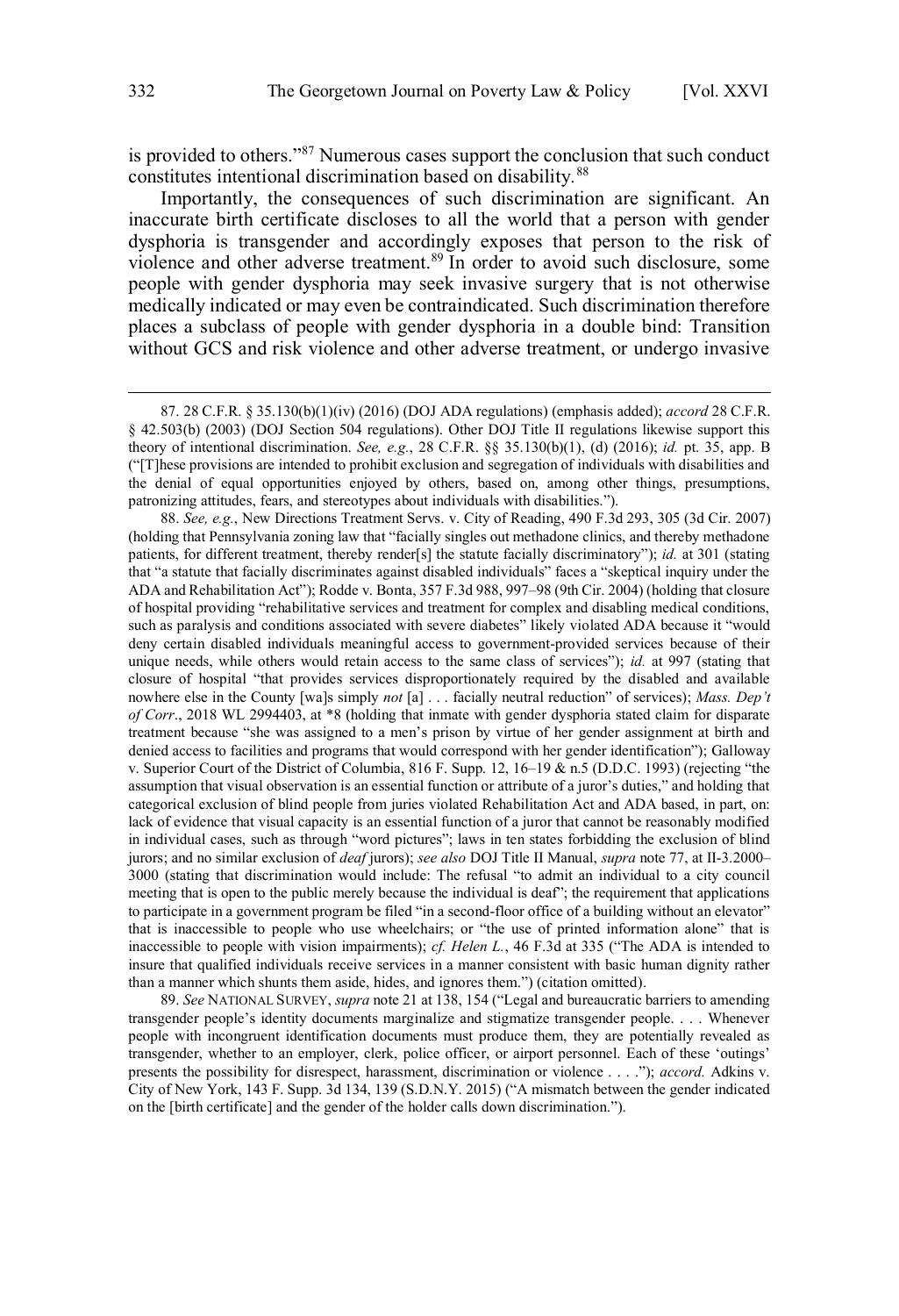<span id="page-20-0"></span>medical surgery that one otherwise would not need in order to avoid such risk. Furthermore, because obtaining an accurate birth certificate is often part of the process of medical transition that helps "to alleviate [one's] gender dysphoria," the GCS requirement literally interferes with life-saving, medically necessary treatment. <sup>90</sup> In recognition of the negative consequences of inaccurate birth certificates for people who do not need or undergo GCS, the American Medical Association has called for the "elimination of any requirement that individuals undergo gender affirmation surgery in order to change their sex designation on birth certificates and supports modernizing state vital statistics statutes to ensure accurate gender markers on birth certificates."<sup>91</sup>

# 2. The GCS Requirement is Discriminatory in Effect Because It Screens Out a Subclass of People with Gender Dysphoria from Obtaining an Accurate Birth Certificate

By prohibiting a subclass of people with gender dysphoria—i.e., those who do not undergo GCS—from obtaining accurate birth certificates, the GCS requirement is also discriminatory in effect. Specifically, the requirement violates the ADA's prohibition on "utiliz[ing] criteria or methods of administration . . . [t]hat *have the effect of* subjecting qualified individuals with disabilities to discrimination on the basis of disability," as well as the ADA's prohibition on "eligibility criteria that screen out or tend to screen out . . . any class of individuals with disabilities from fully and equally enjoying any service, program, or activity, unless such criteria can be shown to be necessary for the provision of the service, program, or activity being offered."<sup>92</sup> Many cases have recognized that conduct that imposes a disparate impact on people with disabilities violates the ADA.<sup>93</sup>

 $\overline{a}$ 

92. 28 C.F.R. §§ 35.130(b)(1)(3)(i) (2016) (DOJ ADA regulations) (emphasis added), (b)(8); *accord.*  28 C.F.R. § 42.503(b)(3) (2004) (DOJ Section 504 regulations).

<sup>90.</sup> SOC, *supra* note 22, at 10; *see also* DSM-5, *supra* note 5, at 454–55 (stating that, when left untreated, gender dysphoria can result in debilitating depression, anxiety and, for some people, suicidality and death).

*Conforming Birth Certificate Policies to Current Medical Standards for Transgender Patients H-*91. *65.*967, AM. MED. ASS'N.,

[https://policysearch.ama-assn.org/policyfinder/detail/transgender ?uri=%2FAMADoc%2FHOD.xml-0-](https://policysearch.ama-assn.org/policyfinder/detail/transgender?uri=%2FAMADoc%2FHOD.xml-0-5096.xml) [5096.xml](https://policysearch.ama-assn.org/policyfinder/detail/transgender?uri=%2FAMADoc%2FHOD.xml-0-5096.xml) (last visited Apr. 21, 2019); *see also* Press Release, AMA Calls for Modernizing Birth Certificate Policies: Requirements for Changing Sex Designations Do Not Reflect Current Medical Options, AM. MED. ASS'N. (June 9, 2014), [http://www.marketwired.com/press-release/ama-calls-for-modernizing-birth](http://www.marketwired.com/press-release/ama-calls-for-modernizing-birth-certificate-policies-1918754.htm)[certificate-policies-1918754.htm](http://www.marketwired.com/press-release/ama-calls-for-modernizing-birth-certificate-policies-1918754.htm) (stating that gender confirmation surgery "should not be a government requirement to amend a sex designation on a birth certificate").

<sup>93.</sup> *See, e.g.*, Crowder v. Kitagawa, 81 F.3d 1480, 1483–84 (9th Cir. 1996) (concluding that "Congress intended to prohibit outright discrimination, as well as those forms of discrimination which deny disabled persons public services disproportionately due to their disability," and holding that state's animal quarantine law violated ADA because it "burdens visually-impaired persons [with service animals] in a manner different and greater than it burdens others[,] . . . effectively den[ying] these persons . . . meaningful access to state services, programs, and activities while such services, programs, and activities remain open and easily accessible by others"); Helen L. v. DiDario, 46 F.3d 325, 335 (3d Cir. 1995) (declining to construe ADA "to proscribe only conduct fueled by a discriminatory intent," and stating that "the ADA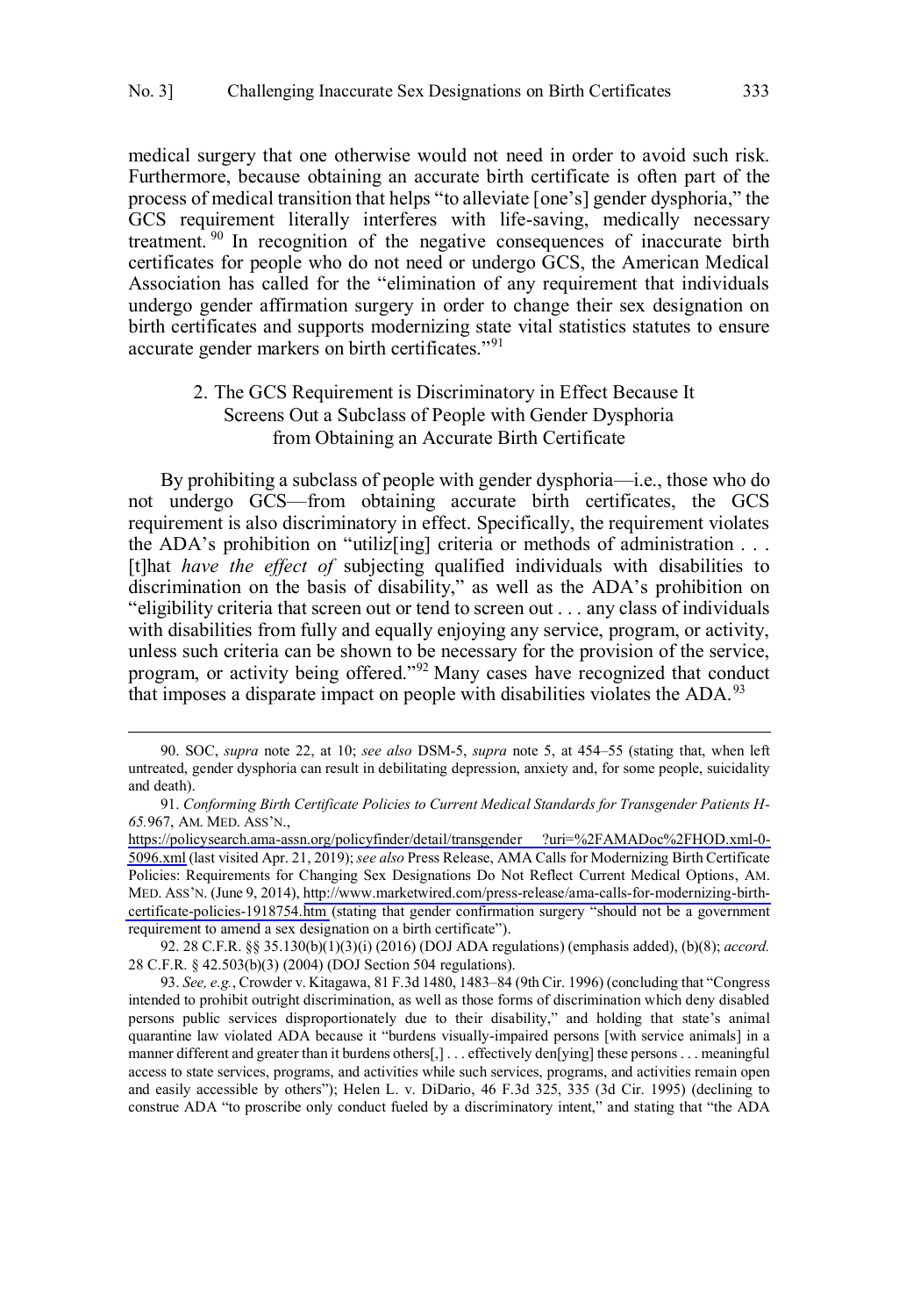<span id="page-21-0"></span>A public entity is, of course, free to impose appropriate restrictions, such as requiring that a person with gender dysphoria submit documentation to confirm that the person has undergone gender transition as medically indicated for that individual.<sup>94</sup> But a GCS requirement is not an appropriate or tailored restriction it is a blanket denial of an accurate birth certificate to all people with gender dysphoria who do not undergo the State's preferred form of medical treatment.

# 3. The State's Refusal to Issue an Accurate Birth Certificate Absent GCS Constitutes a Failure to Make Reasonable Modifications for a Subclass of People with Gender Dysphoria

Lastly, a state's failure to modify its GCS requirement to permit a subclass of people with gender dysphoria—those who do not need or undergo surgery—to receive an accurate birth certificate constitutes a failure to "make reasonable modifications in policies, practices, or procedures when the modifications are necessary to avoid discrimination on the basis of disability."<sup>95</sup> A state can satisfy its reasonable modification obligation in a variety of ways, such as requiring documentation that a person has undergone hormonal or other treatment clinically appropriate for the purpose of gender transition, or simply requiring a person to

evolved from an attempt to remedy the effects of 'benign neglect' resulting from the 'invisibility' of the disabled"); Doe v. Mass. Dep't of Corr., No. 17-12255, 2018 WL 2994403 at \*8 (D. Mass. June 14, 2018) (holding that inmate with gender dysphoria "made out a claim that the DOC's biological sex-based assignment policy has a disparate impact on inmates with GD because it injects them into a prison environment that is contrary to a critical aspect of their prescribed treatment (that they be allowed to live as, in [the plaintiff's] case, a woman)"); *see also* DOJ TITLE II MANUAL, *supra* note 77, at II-3.7200 ("[A public entity's blanket denial of] a license to all individuals who have missing limbs, for example, would be discriminatory if an individual who could operate a vehicle safely without use of the missing limb were denied a license. A public entity, however, could impose appropriate restrictions as a condition to obtaining a license, such as requiring an individual who is unable to use foot controls to use hand controls when operating a vehicle."); 28 C.F.R. pt. 35, app. B (2016) ("[R]equiring presentation of a driver's license as the sole means of identification for purposes of paying by check would violate this section in situations where, for example, individuals with severe vision impairments or developmental disabilities or epilepsy are ineligible to receive a driver's license and the use of an alternative means of identification, such as another photo I.D. or credit card, is feasible.").

<sup>94.</sup> *See, e.g.* CONN. GEN. STAT. ANN. § 19a-42 (2015) ("The commissioner shall issue a new birth certificate to reflect gender change upon receipt of the following documents submitted in the form and manner proscribed by the commissioner: ... . (2) A notarized affidavit by a physician ... stating that the applicant has undergone surgical, hormonal, or other treatment clinically appropriate for the applicant for the purpose of gender transition").

<sup>95. 28</sup> C.F.R. § 35.130(b)(7)(i) (2016). The "demonstration that a disability makes it difficult for a plaintiff to access benefits that are available to both those with and without disabilities is sufficient to sustain a claim for a reasonable accommodation." Henrietta D. v. Bloomberg, 331 F.3d 261, 277 (2d Cir. 2003) (quoting Baxter v. Pa. Dep't of Corr*.*, 661 F. App'x 754, 757 (3d Cir. 2016)); *see also id.* at 276 ("[T]he statute itself does not literally require a showing of 'discrimination.' A plaintiff can prevail either by showing 'discrimination' *or* by showing 'deni[al of] the benefits' of public services.") (emphasis added).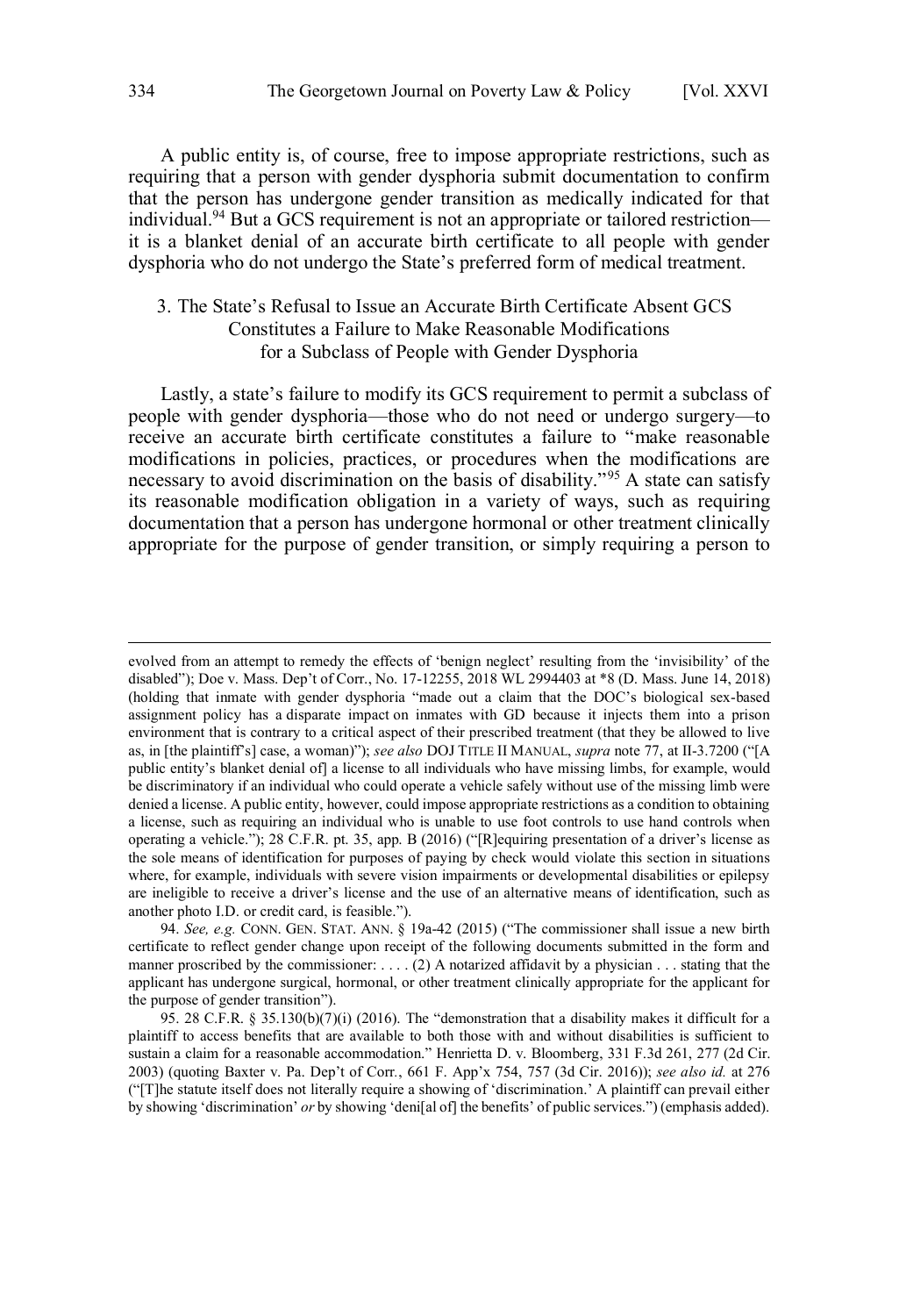attest to the non-fraudulent purpose for which the birth certificate is sought.<sup>96</sup> A state's failure to meet this obligation is discrimination under the ADA.<sup>97</sup>

Importantly, a state may avoid liability if it can "demonstrate that making the modifications would fundamentally alter the nature of the service, program, or activity."<sup>98</sup> There is no fundamental alteration here. Indeed, of the approximately seventeen states that explicitly require GCS for changes to birth certificates, approximately two-thirds—eleven states—do not require GCS for other official documents, such as driver's licenses.<sup>99</sup> In these eleven states, removal of the GCS requirement in the birth certificate context is entirely consistent with—not a fundamental alteration of—the services offered by the State. Moreover, regardless of whether a state has abandoned the GCS requirement in like contexts, the failure to require GCS to amend a birth certificate in over twenty states plus the District of Columbia, together with the federal government's removal of the GCS requirement for social security cards and U.S. passports, severely undermines the assertion that removal of the GCS requirement is fundamentally unworkable.<sup>100</sup>

 $\overline{a}$ 

98. 28 C.F.R. § 35.130(b)(7)(i) (2016); *see also* Hindel v. Husted, 875 F.3d 344, 347 (6th Cir. 2017) ("'Fundamental alteration' is an affirmative defense under the ADA . . . .").

99 . *See ID Documents*, *supra* note 9 (collecting state driver's license laws with no surgery requirement). Arizona, Arkansas, Colorado, Kansas, Maine, Michigan, Missouri, Nebraska, North Carolina, Ohio, and Virginia require GCS for changes to birth certificates but not for driver's licenses. *Id*. 100. *See* TRANSGENDER LAW CENTER, ID PLEASE CA: FULL GUIDE TO CHANGING CALIFORNIA

AND FEDERAL IDENTITY DOCUMENTS 5, 25 (2018), [http://transgenderlawcenter.org/wp](http://transgenderlawcenter.org/wp-content/uploads/2019/02/ID-Please-Final-January-2019.pdf)[content/uploads/2019/02/ID-Please-Final-January-2019.pdf](http://transgenderlawcenter.org/wp-content/uploads/2019/02/ID-Please-Final-January-2019.pdf) (including no surgery requirement for amending sex designation on social security card or U.S. passport); *ID Documents*, *supra* note 9 (collecting state birth certificate laws with no surgery requirement); *see, e.g.*, *Bloomberg*, 331 F.3d at 279–80 (stating that "Title II seeks principally to ensure that disabilities do not prevent access to public services where the disabilities can reasonably be accommodated," and holding that accommodation designed to facilitate people with HIV's access to public services was reasonable because, *inter alia*, "it does not appear to impose costs that obviously outweigh its benefits"); Helen L. v. DiDario, 46 F.3d 325, 337–38 (3d Cir. 1995) (holding that modification of state policy to permit plaintiff to receive health care services at home rather than in a nursing home did not constitute a "fundamental alteration" of services); Strathie v. Dep't of Transp*.*, 716 F.2d 227, 232–34 (3d Cir. 1983) (rejecting state's arguments in support of categorical exclusion of hearing aid wearers from obtaining school bus driver's licenses, and remanding for determination of whether driver's license requirement could be reasonably modified under Rehabilitation Act); Soto v. Newark, 72 F. Supp. 2d 489, 496 (D.N.J. 1999) (holding that state violated ADA by refusing to reasonably modify its municipal wedding program by providing sign-language interpreters, and stating that such modification "would impose little burden. Indeed, the Municipal Court routinely supplies sign-language interpreters for other Municipal Court functions. . . ."); Galloway v. Superior Court of the District of Columbia, 816 F. Supp. 12, 16–20 & n.5 (D.D.C. 1993) (holding that categorical exclusion of blind people from juries, "without even considering or offering accommodation," violated Rehabilitation Act and ADA).

<sup>96.</sup> *Compare* CONN. GEN. STAT. ANN. §19a-42 (2015) (requiring clinically appropriate treatment), with N.J. STAT. ANN § 26:8-40.12 (2019) (requiring non-fraudulent purpose). "[T]he question of whether a proposed accommodation is reasonable is a question of fact." Williams v. Phila. Hous. Auth. Police Dep't, 380 F.3d 751, 771 (3d Cir. 2004).

<sup>97.</sup> *See, e.g.*, Doe v. Mass. Dep't of Corr*.*, 2018 WL 2994403, at \*8 (holding that inmate with gender dysphoria stated claim that the State discriminated against her by denying her the "reasonable accommodation of a transfer to a woman's prison, as well as that she be addressed by prison personnel in a manner consistent with her gender identity").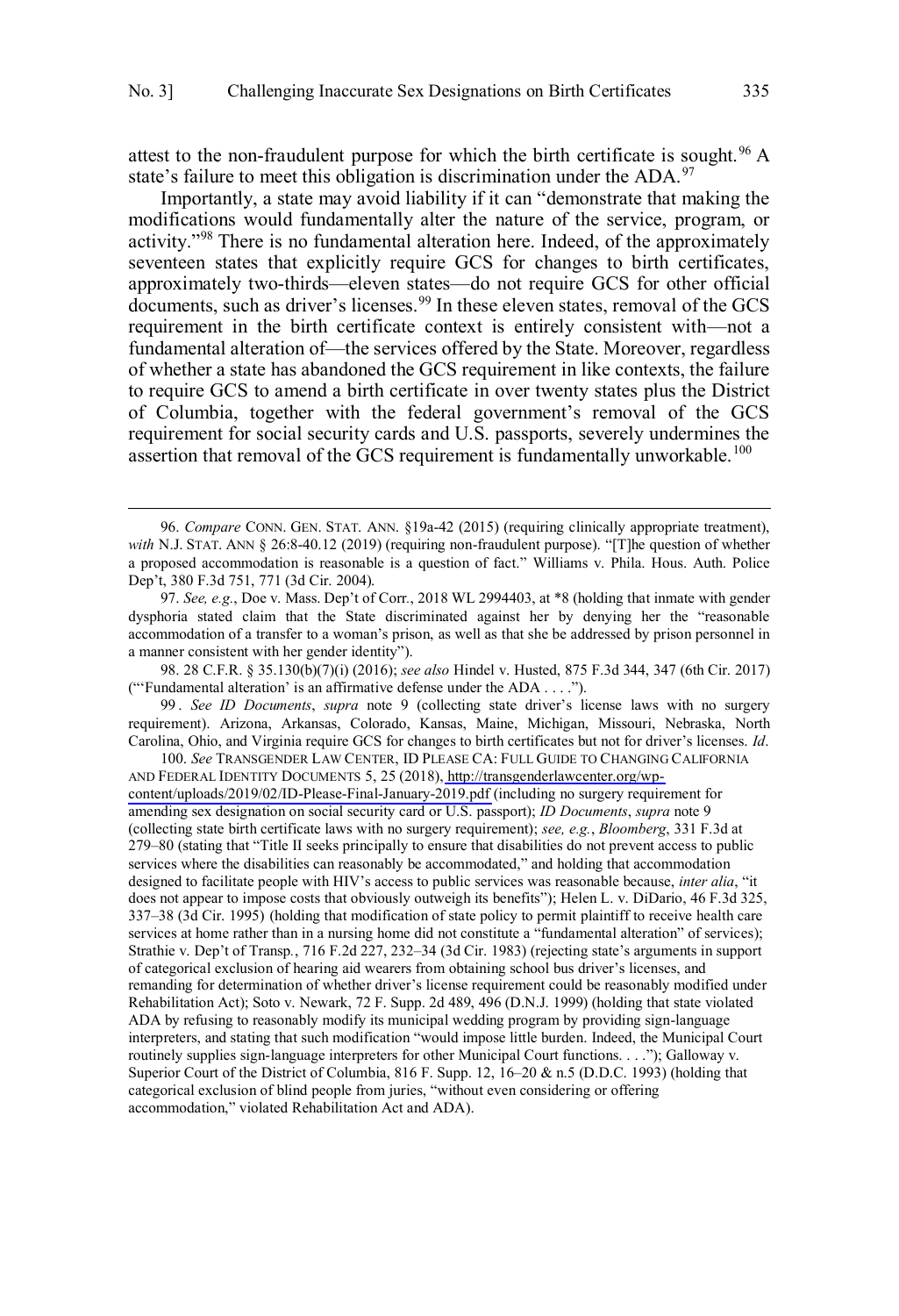#### IV. COUNTERARGUMENTS

<span id="page-23-0"></span>This Part considers several counterarguments to a disability rights challenge to the GCS requirement and why they are not persuasive.

## *A. "The GCS Requirement is Not Discriminatory Because It Does Not Result in 'Inaccurate' Birth Certificates"*

A state might argue that the GCS requirement does not discriminate because it creates no inaccuracy. Birth certificates reflect a person's "sex," the argument goes, and "sex" means external genitalia—not "gender identity."<sup>101</sup> Rather than treating a subset of people with gender dysphoria differently, the GCS requirement therefore treats everyone the same, that is, consistent with their external genitalia.

This argument is as offensive as it is wrong because it relies on a hard-and-fast distinction between "sex" and "gender identity" that does not exist.<sup>102</sup> As the burgeoning scientific literature explains, "sex" and "gender identity" are closely intertwined.<sup>103</sup> Since the beginning of the twentieth century, researchers have established that external genitalia alone does not establish one's sex.<sup>104</sup> Instead, an

102. The fact that many states use the terms "sex" and "gender" interchangeably throughout their statutory and administrative codes demonstrates the fallacy of the argument that "sex" refers only to external genitalia, not to gender identity as well. *Compare, e.g.*, N.J. STAT. ANN. § 39:3-10h (2012) (listing information contained in New Jersey driver's license, including, among other things, "*gender*") (emphasis added), *with* N.J. MOTOR VEHICLE COMM'N, DECLARATION OF GENDER DESIGNATION CHANGE FOR NEW JERSEY MOTOR VEHICLE COMMISSION (MVC) DRIVER LICENSE OR IDENTIFICATION CARD (2019) <https://www.state.nj.us/mvc/pdf/license/genderchange.pdf>(requiring person seeking to "change the *gender designation* on [one's] driver license/identification card" to certify that the "request for change of *sex designation* is for the purpose of making my driver license identification card reflect my *gender identity*," and requiring physician to certify that "the applicant's *gender identity* is . . . Male [or] Female and can reasonably be expected to continue as such for the foreseeable future") (emphasis added).

103. *See generally* DUFFY, *supra* note 15, at 16–55 to 57 (compiling scientific studies demonstrating "multifaceted nature of a person's sex").

104. *See* P.T. Cohen-Kettenis & L.J.G. Gooren, *Transsexualism: A Review of Etiology, Diagnosis and Treatment*, 46 J. OF PSYCHOSOMATIC RES. 315, 318 (1999) ("[T]he process of sexual differentiation, of becoming male or female, is not completed with the formation of external genitalia (the criterion for a newborn child's gender assignment). Also, the brain undergoes a differentiation into male or female . . . .") [hereinafter Cohen-Kettenis & Gooren]; HANDBOOK OF SEXUAL AND GENDER IDENTITY DISORDERS 327 (David L. Rowland & Luca Incrocci eds., 2008) ("[W]e [have] come to realize that an endpoint as seemingly simple as our sex . . . represents a continuum consisting of many dimensions: the biological, the psychological, the social, and the cultural."), quoted in DUFFY, *supra* note 15, at 16–55; DUFFY, *supra* note 15, at 16–55 to 56 ("Today, 'sex' is understood as a mosaic of characteristics that come together to define our sex."); *cf.* G.G. ex rel. Grimm v. Gloucester Cty. Sch. Bd*.*, 822 F.3d 709, 721 (4th Cir. 2016), *vacated and remanded on other grounds*, 137 S. Ct. 1239 (2017) ("[T]he [dictionary] definitions [of 'sex'] also suggest that a hard-and-fast binary division on the basis of reproductive organs—although useful in most cases—was not universally descriptive."); Schroer v. Billington, 424 F. Supp. 2d 203, 213 (D.D.C. 2006) ("[S]cientific observation may well confirm . . . that sex is not a cut-and-dried matter of chromosomes.") (citation omitted).

<sup>101.</sup> *See, e.g.*, Motion to Dismiss Plaintiff's Amended Complaint at 32, Doe v. Arrisi, 2017 WL 7805785 (D.N.J. Nov. 6, 2017) (No. 3:16-CV-08640) ("[B]irth certificates reflect sex, and not gender. . . .").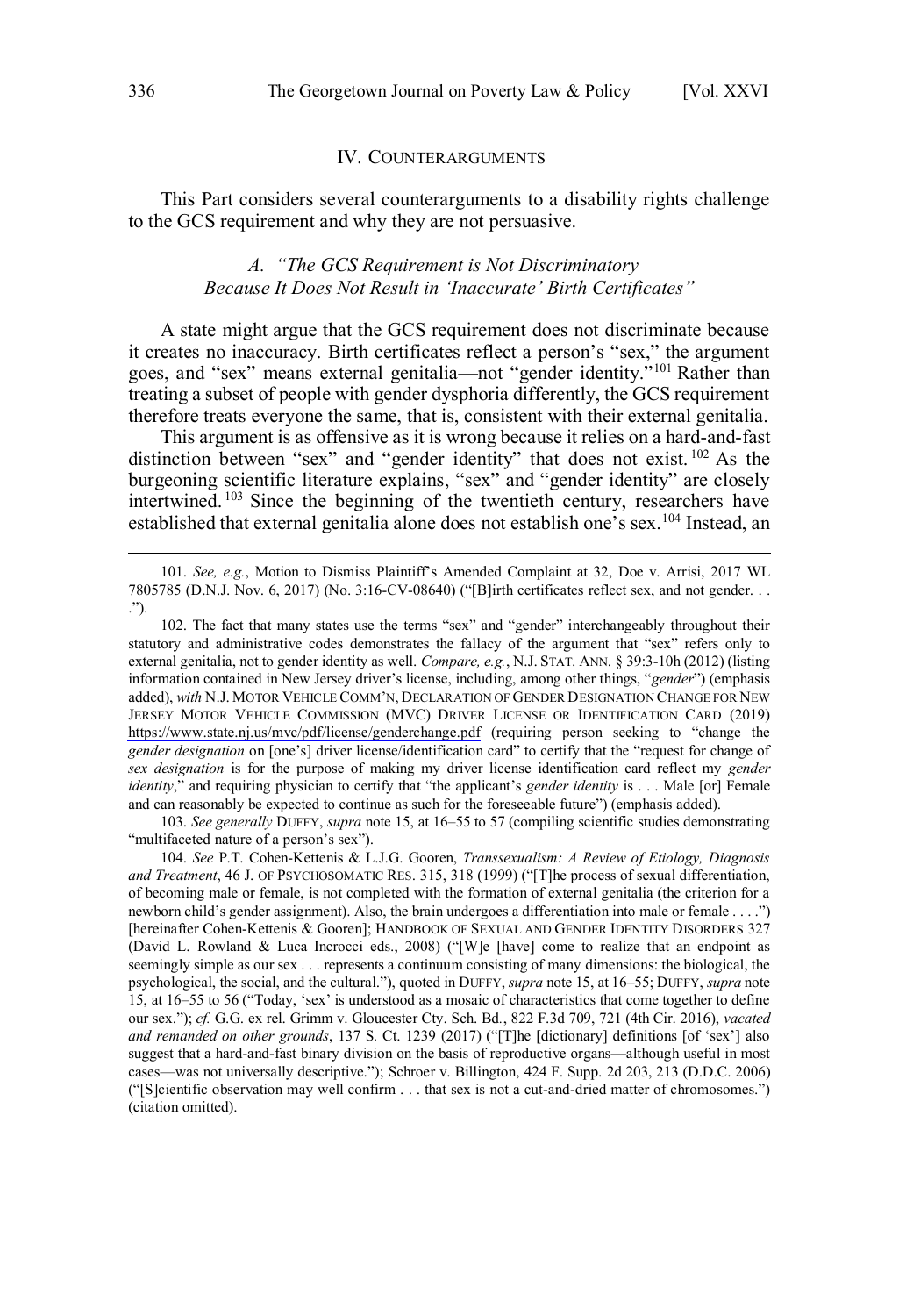<span id="page-24-0"></span>individual's "sex" depends primarily on "gender identity," <sup>105</sup> which is an individual's internal sense of being male, female, or some category other than male or female.<sup>106</sup> Other factors, such as hormones and secondary-sex characteristics, also play a role.<sup>107</sup> Because external genitalia are but one component of sex and not always determinative of a person's sex, and because gender identity is the primary factor in establishing one's sex, a transgender man's sex is male and a transgender woman's sex is female. A birth certificate that reflects otherwise is plainly inaccurate. Notably, birth certificates that designate "sex" do *not* contain a narrower classification for "external genitalia" and the corresponding options of "penis" and "vagina." Assuming that states have a legitimate interest in accurately recording their citizens' external genitalia (although it is exceedingly difficult to imagine what that interest would be), they must be more specific.<sup>108</sup>

### *B. "Even if the GCS Requirement Discriminates, It Does Not Do So Based on 'Disability'"*

A state might also argue that, even if its refusal to change the sex classification on a person's birth certificate absent GCS results in inaccurate birth certificates for a subset of people, this is not "discrimination" under the ADA and Section 504 because it is not based on a person's *disability*; rather, it is based on a person's failure to undergo GCS. After all, the argument goes, the GCS requirement does not deny accurate certificates to *all* people with gender dysphoria—just those who forego surgery. This argument is unavailing.

 $\overline{a}$ 

108. Even assuming (incorrectly) that "sex" refers only to external genitalia, and that the sex designation on the birth certificate of a person who transitions without surgery is therefore "accurate," one might reasonably argue that the State's refusal to change the sex designation absent surgery is nevertheless discriminatory because it subjects the person to adverse treatment not experienced by others. The adverse treatment is three-fold. The person carries a birth certificate that outs the person as being transgender, thereby exposing the person to the risk of violence and other mistreatment. Furthermore, to avoid being outed, the law requires the person to undergo medical treatment that may not be medically appropriate or available. And, lastly, the law interferes with medical treatment by preventing a person from obtaining an amended birth certificate, which is often part of the process of medical transition. Critically, those without gender dysphoria, and those who alleviate their gender dysphoria by undergoing surgery, are not similarly treated: The State does not out them, require them to undergo unwanted medical treatment, or interfere with their medical treatment.

<sup>105.</sup> *See* Baudewijntje P.C. Kreukels & Antonio Guillamon, *Neuroimaging Studies in People with Gender Incongruence*, 28 INT'L REV. PSYCHIATRY 120, 120 (2016) ("[T]he largest difference [between men and women] may be found in gender identity . . . ."); Cohen-Kettenis & Gooren, *supra* note 104, at 318 (stating that "the process of sexual differentiation" includes "brain sexual differentiation"); *see also* Diamond, *supra* note 15, at 596 n.13 (2006) ("It is not the presence or absence of a penis but the sex of the brain—how it has developed—that determines how one comes to identify as male or female and how one wants to live.").

<sup>106.</sup> *See, e.g.,* DSM-5, *supra* note 5, at 451.

<sup>107.</sup> *See* DUFFY, *supra* note 15, at 16–60 to 16–62 (stating that "'sex' is composed of a multitude of factors. . . Perhaps the greatest irony in this discussion is that the 'traditional,' at-birth indicator of sex does the newborn have a clitoris or penis?—may well be the least important indicator, whereas gender identity may be the most important.").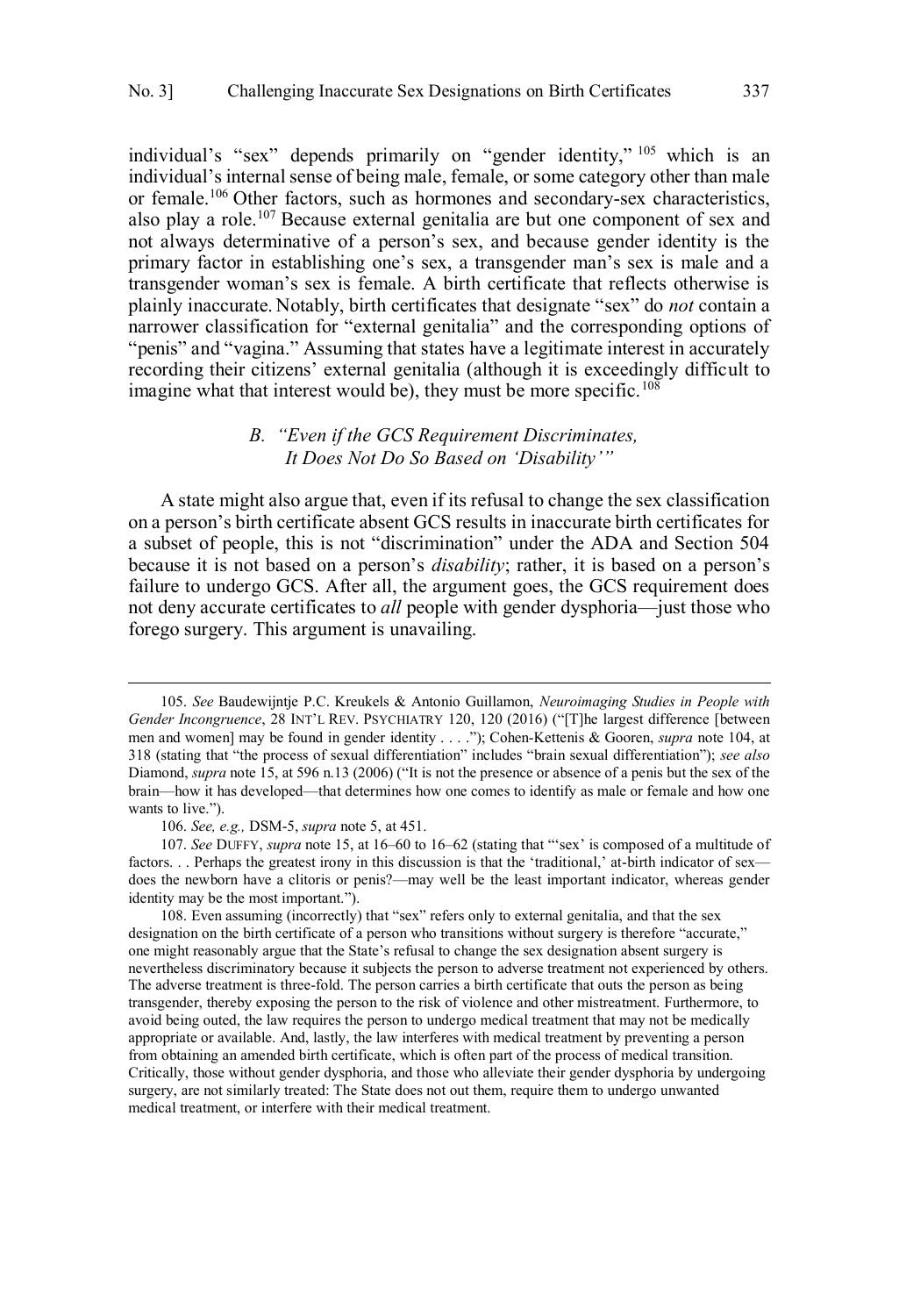<span id="page-25-0"></span>By requiring GCS in order to receive an accurate birth certificate, the State discriminates against people based on how they *treat* their disability, i.e., without surgery.<sup>109</sup> Just as differential treatment because of a person's *failure to treat* a condition is discrimination based on disability, so too is discrimination based on the *type of treatment* someone pursues for a medical condition.

In short, a covered entity cannot force a person to treat a medical condition or treat a medical condition in a preferred way—in order to receive a benefit.<sup>110</sup> This is exactly what restrictive birth certificate laws do: They force people to treat gender dysphoria with a form of medical intervention that may be unnecessary, contraindicated, or infeasible in order to receive an accurate birth certificate. A state cannot escape this conclusion by claiming that the GCS requirement is not based on disability.<sup>111</sup>

# *C. "Eleventh Amendment Immunity Bars Claims for Monetary Damages Under Title II of the ADA"*

States may attempt to defend an ADA challenge to the GCS requirement by invoking sovereign immunity under the Eleventh Amendment, which generally prohibits claims for monetary damages against state governments in federal courts.<sup>112</sup> Although Supreme Court case law in this area "has been conflicting and inconsistent," the Court has recognized two ways in which Congress can validly

110. *See* U.S. EQUAL EMP'T OPPORTUNITY COMM'N, *supra* note 109 at ¶ 38 & n.106.

<sup>109 .</sup> *See, e.g.*, U.S. EQUAL EMP'T OPPORTUNITY COMM'N, ENFORCEMENT GUIDANCE: REASONABLE ACCOMMODATION AND UNDUE HARDSHIP UNDER THE AMERICANS WITH DISABILITIES ACT, NO. 915.002 (2002), at ¶ 38 & n.106 (stating that differential treatment based on one's failure "to take medication, to obtain medical treatment, or to use an assistive device (such as a hearing aid)" is discrimination based on disability, and noting that "[t]here are many reasons why a person would choose to forgo treatment, including expense and serious side effects")*; cf.* Henrietta D. v. Bloomberg, 331 F.3d 261, 279 (2d Cir. 2003) (holding that district court "did not clearly err in concluding, in effect, that the plaintiffs' disabilities were a substantial cause of their inability to obtain services, or that that inability was not so remotely or insignificantly related to their disabilities as not to be 'by reason' of them").

<sup>111.</sup> *Cf.* Sch. Bd. of Nassau Cty. v. Arline, 480 U.S. 273, 281–82 (1987) (rejecting defendants' argument that termination of employee based on others' fears of contagiousness did not constitute discrimination based on "disability" under Rehabilitation Act).

<sup>112.</sup> *See* ERWIN CHEMERINSKY, CONSTITUTIONAL LAW: PRINCIPLES AND POLICIES 188 (5th ed. 2015) [hereinafter CHEMERINSKY]. The Eleventh Amendment does not preclude a person from suing state officers under the ADA for *injunctive* relief (here, for example, discontinuance of the GCS requirement). *See id.* at 208 (discussing *Ex Parte Young* doctrine). Additionally, the Eleventh Amendment does not preclude a person from suing a state under *Section 504* for monetary damages. *Compare* 42 U.S.C. § 2000d-7A (2012) ("A State shall not be immune under the Eleventh Amendment of the Constitution of the United States from suit in Federal court for a violation of section 504 of the Rehabilitation Act of 1973 . . ."), *with* Lane v. Pena, 518 U.S. 187, 200 (1996) (recognizing "unambiguous waiver of the States' Eleventh Amendment immunity" under 42 U.S.C. § 2000d-7A), *and* Nihiser v. Ohio Envtl. Prot. Agency, 269 F.3d 626, 628 (6th Cir. 2001) ("States waive their Eleventh Amendment immunity with regard to Rehabilitation Act claims when they accept federal funds . . .") (collecting cases).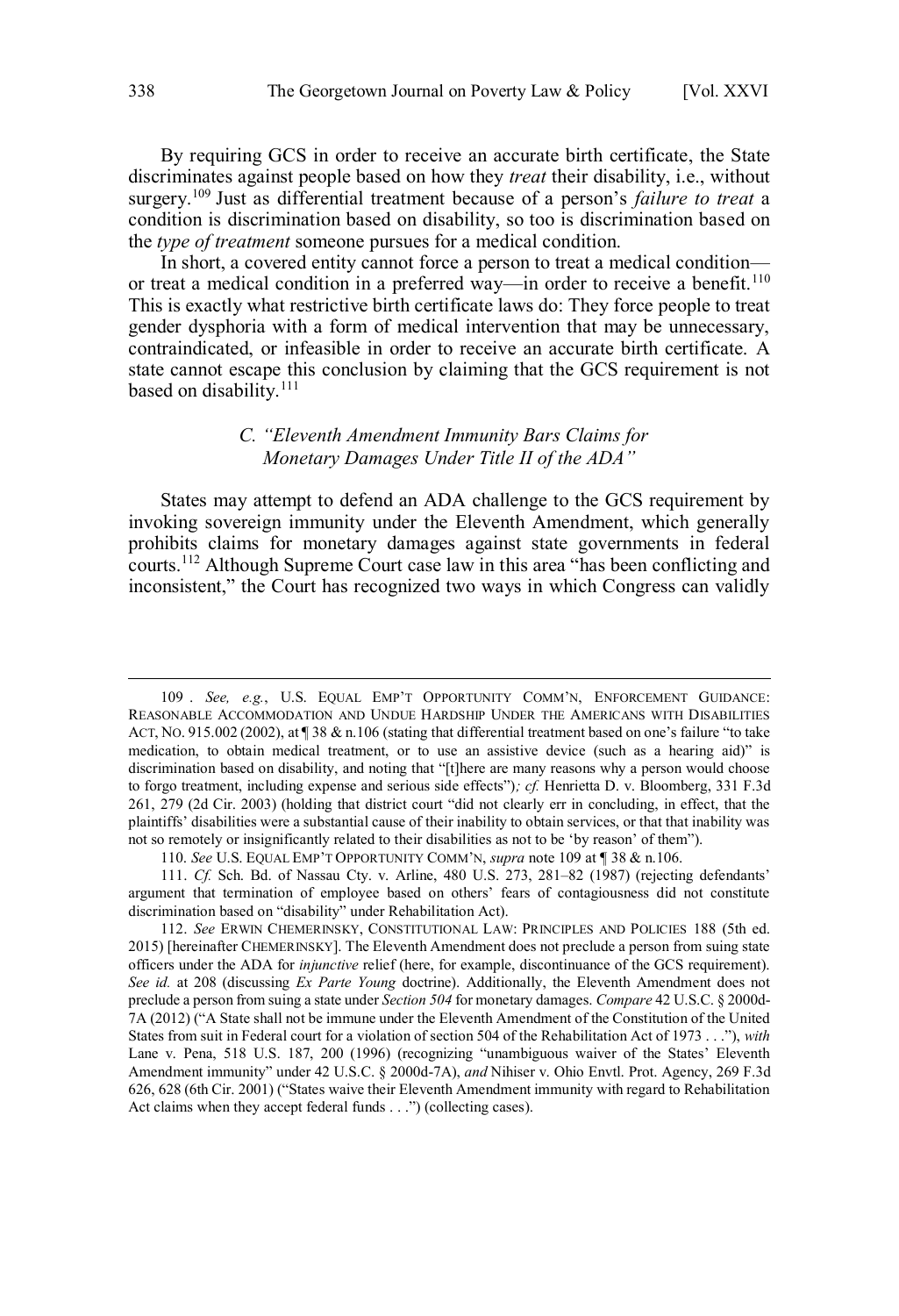<span id="page-26-0"></span>abrogate Eleventh Amendment immunity. <sup>113</sup> First, as the Court held in *United States v. Georgia*, Congress can abrogate Eleventh Amendment immunity by creating a private right of action for money damages against the State for "conduct that *independently* violate[s] the provisions of § 1 of the Fourteenth Amendment."<sup>114</sup> Second, pursuant to its "broad" enforcement power under  $\S 5$  of the Fourteenth Amendment, "Congress may enact so-called prophylactic legislation that proscribes facially constitutional conduct, in order to prevent and deter unconstitutional conduct."<sup>115</sup> As the Court stated in *City of Boerne v. Flores*, "Section 5 legislation is valid if it exhibits 'a congruence and proportionality between the injury to be prevented or remedied and the means adopted to that end.'"<sup>116</sup> Both theories of abrogation—namely, (1) *Georgia*'s theory of abrogation regarding state conduct that "actually violates" the Fourteenth Amendment, and (2) *Boerne*'s "congruence and proportionality" theory—support claims for monetary damages against the State for discriminating against people with gender dysphoria under Title II of the ADA.<sup>117</sup>

1. A Plaintiff May Maintain a Suit for Damages Under Title II of the ADA for Conduct That "Actually Violates" § 1 of the Fourteenth Amendment

Eleventh Amendment immunity does not bar claims for monetary damages under Title II of the ADA if the plaintiff demonstrates that the State's conduct "actually violates"  $\S$  1 of the Fourteenth Amendment in addition to the ADA.<sup>118</sup> In *United States v. Georgia*, an inmate with paraplegia challenged the conditions of his confinement under both Title II of the ADA and the Eighth Amendment.<sup>119</sup> The Supreme Court reversed the Eleventh Circuit's decision dismissing the Title II ADA claim as barred by sovereign immunity, holding that "insofar as Title II creates a private cause of action for damages against the States for conduct that

117. Before reaching the question of whether Congress's abrogation of sovereign immunity violated the Eleventh Amendment, a court must first determine whether "Congress unequivocally expressed its intent to abrogate the States' sovereign immunity in the statute at issue." *Lane*, 541 U.S. at 517. In *United States v. Georgia*, the Supreme Court held that Congress "unequivocal[ly] . . . intend[ed] to abrogate state sovereign immunity" in enacting the ADA. 546 U.S. at 154 (citing 42 U.S.C. §§ 12101(b)(4), 12202).

118. *Georgia*, 46 U.S. at 158 (recognizing Congress's power "to enforce . . . the provisions of the [Fourteenth] Amendment by creating private remedies against the States for *actual* violations of those provisions") (emphasis in original).

119. *See id.* at 154–56.

<sup>113.</sup> CHEMERINSKY, *supra* note 112, at 188; *see also* Alaska v. EEOC, 564 F.3d 1062, 1067–68 (9th Cir. 2009) (discussing two ways in which Congress abrogates sovereign immunity); *accord* Nat'l Ass'n of Bds. of Pharm. v. Bd. of Regents of the Univ. Sys*.*, 633 F.3d 1297, 1315–16 (11th Cir. 2011) (same).

<sup>114.</sup> United States v. Georgia, 546 U.S. 151, 154–55 (2006) (emphasis added); *see also id.* at 159 (holding that Eleventh Circuit erred in dismissing ADA claims that were based on conduct that "also violated the Fourteenth Amendment").

<sup>115.</sup> Tennessee v. Lane, 541 U.S. 509, 518 (2004) (citation omitted).

<sup>116.</sup> *See id.* at 520 (quoting City of Boerne v. Flores, 521 U.S. 507, 520 (1997)); *see also Georgia*, 546 U.S. at 157–58 (distinguishing abrogation for state conduct that "independently violates" § 1 of the Fourteenth Amendment, from abrogation pursuant to § 5 of the Fourteenth Amendment for "prophylactic" legislation).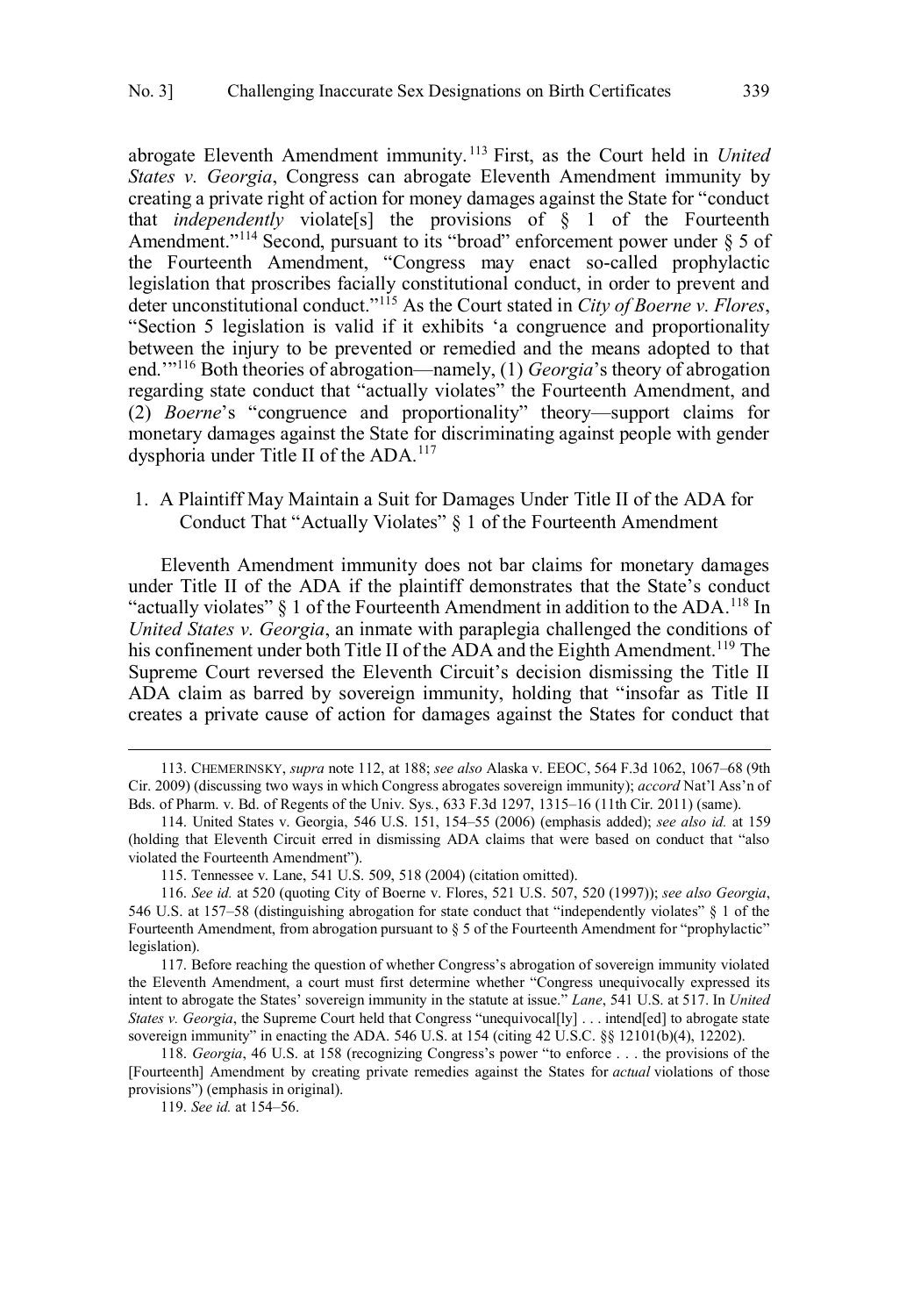<span id="page-27-0"></span>*actually* violates the Fourteenth Amendment, Title II validly abrogates state sovereign immunity."<sup>120</sup> Accordingly, under *Georgia*, a person may maintain a damages action against the State for requiring GCS in violation of Title II of the ADA so long as the person adequately alleges that the GCS requirement *also* violates Fourteenth Amendment rights, namely, substantive due process and/or equal protection.<sup>121</sup>

## 2. A Plaintiff May Maintain a Suit for Damages Under Title II of the ADA Provided that There is "Congruence and Proportionality" Between the Injury to be Prevented or Remedied and the Means Adopted to that End

Even if a person has not adequately alleged a substantive due process or equal protection violation pursuant to the *Georgia* theory of abrogation, Eleventh Amendment immunity does not bar claims for monetary damages under Title II of the ADA because Title II is "congruent and proportional" prophylactic legislation under *Boerne*'s tripartite test.<sup>122</sup> The "congruence and proportionality" test requires a determination of: "(1) The constitutional right or rights that Congress sought to enforce when it enacted the ADA, (2) whether there was a history of unconstitutional discrimination to support Congress's determination that prophylactic legislation was necessary; and (3) whether Title II is an appropriate response to this history and pattern of unequal treatment." <sup>123</sup> According to the Supreme Court, a court should determine "congruence and proportionality" only

122. *See* Tennessee v. Lane, 541 U.S. 509, 531 (2004) (applying *Boerne*'s congruence and proportionality test and holding that Title II of the ADA validly abrogated state sovereign immunity); *see also id.* at 521 (distinguishing Board of Trustees of University of Alabama v. Garrett, 531 U.S. 356, 374 (2001), which held that Eleventh Amendment immunity barred claims for monetary damages under Title I (but not Title II) of the ADA because Title I was not congruent and proportional legislation under *Boerne*).

123. Ass'n for Disabled Ams., Inc. v. Fla. Intern. Univ., 405 F.3d 954, 957 (11th Cir. 2005) (citing *Boerne* and *Garrett*); *accord Alaska*, 564 F.3d at 1077.

<sup>120.</sup> *Id.* at 159 (emphasis in original); *see also id.* at 157 (noting that "the Due Process Clause of the Fourteenth Amendment incorporates the Eighth Amendment's guarantee against cruel and unusual punishment" at issue in *Georgia*).

<sup>121.</sup> *See, e.g.*, Black v. Wigington, 811 F.3d 1259, 1269 (11th Cir. 2016) ("[A]brogation is a valid exercise of Congress's authority under section 5 of the Fourteenth Amendment when a plaintiff complains about conduct that violates both Title II and the Fourteenth Amendment.") (citing United States v. Georgia, 546 U.S. 151 (2006)); *id.* ("easily answer[ing] in the affirmative" the question of whether "Congress abrogated sovereign immunity when a plaintiff alleges a simultaneous violation of Title II and the Equal Protection Clause"); Alaska v. EEOC, 564 F.3d 1062, 1068 (9th Cir. 2009) ("The merits of these claims (and [the State's] various defenses) aren't before us; we consider only whether each claim alleges conduct that, if it occurred and wasn't justified by a valid defense, would have violated the Fourteenth Amendment."); *id.* at 1068-71 (holding that public employees' statutory claims were not barred by Eleventh Amendment immunity because employees adequately alleged actual violations of Fourteenth Amendment); SAMUEL R. BAGENSTOS, DISABILITY RIGHTS LAW:CASES AND MATERIALS 453–54 (2d ed. 2014) (stating that, pursuant to *United States v. Georgia*, "[w]hen a plaintiff alleges that the state violated Title II in a way that also violated her Fourteenth Amendment rights (including her rights under the Bill of Rights provisions incorporated into the Fourteenth Amendment), the statute will be valid enforcement legislation as applied to her case") (emphasis added).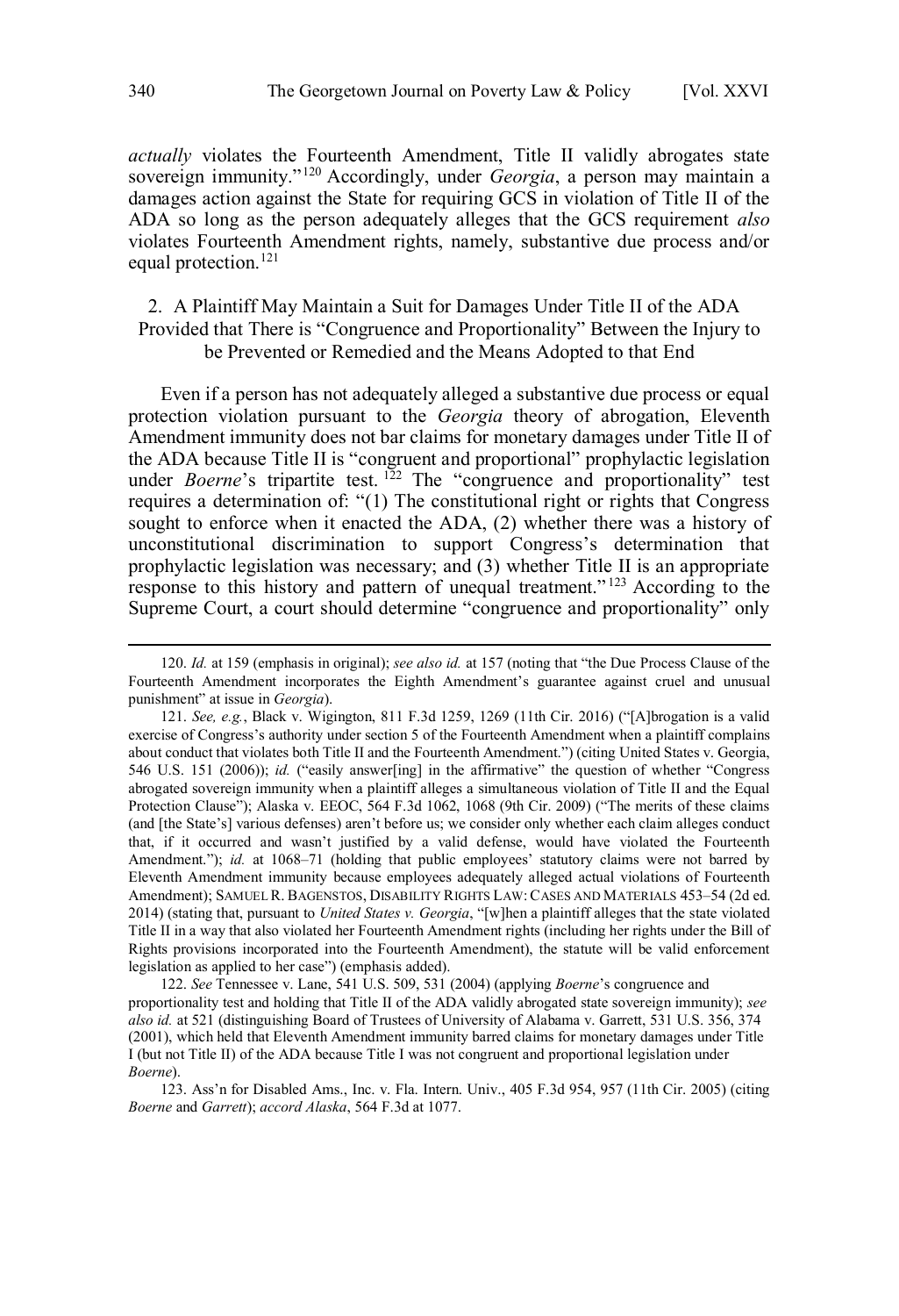if it concludes that the plaintiff has not adequately alleged an independent constitutional violation under *Georgia*. 124

The first question is easily answered: The Supreme Court in *Tennessee v. Lane* concluded that "Title II seeks to enforce the Fourteenth Amendment's prohibition on irrational disability discrimination," as well as "a variety of other basic constitutional guarantees, infringements of which are subject to more searching judicial review."<sup>125</sup> These rights include equal access to government services under the Fourteenth Amendment.<sup>126</sup>

Regarding the second question, the *Lane* Court noted that Congress had documented "pervasive unequal treatment in the administration of state services and programs, including systematic deprivations of fundamental rights," which justified Congress's enactment of a prophylactic remedy. <sup>127</sup> *Lane*'s reasoning plainly applies to the discriminatory denial of accurate birth certificates—a quintessential public service that marks one's status as a living person—based on disability. <sup>128</sup> Indeed, the "widespread exclusion" <sup>129</sup> of people with gender dysphoria from receiving accurate birth certificates reflects the historical "isolat[ion] and segregat[ion]," denial of "access to public services," and "exclusionary qualification standards and criteria, segregation, and relegation to lesser services" that Congress explicitly sought to deter.<sup>130</sup>

As to the third question, the *Lane* Court explained that the congruence and proportionality of remedies must be judged based on the constitutional rights at stake in the particular class of cases at issue.<sup>131</sup> Here, Title II is congruent and proportional legislation as applied to the class of cases implicating equal access to

127. *Lane*, 541 U.S. at 525; *see also Disabled Ams., Inc.*, 405 F.3d at 958 (citing *Lane*).

<sup>124.</sup> *See* United States v. Georgia, 546 U.S. 151, 159 (2006) (instructing Eleventh Circuit on remand to determine "insofar as [the State's] misconduct violated Title II *but did not [independently] violate the Fourteenth Amendment*, whether Congress's purported abrogation of sovereign immunity as to that class of conduct is *nevertheless* valid" under *Boerne*) (emphasis added); *see also Alaska*, 564 F.3d at 1068 ("As *Georgia* indicates by its method, when legislation provides a direct remedy for unconstitutional conduct [i.e., under *Georgia*'s theory of abrogation], the *Boerne* [congruence and proportionality] inquiry is superfluous.").

<sup>125.</sup> *Lane*, 541 U.S. at 523–24. The Supreme Court "did not specify the need for a fundamental right to be at stake in order to satisfy this prong of the inquiry." *Disabled Ams., Inc.*, 405 F.3d at 957 n.2. *Irrational* discrimination is sufficient.

<sup>126.</sup> *See, e.g.*, City of Cleburne, Texas v. Cleburne Living Center, Inc., 473 U.S. 432, 450 (1985) (holding that a city ordinance that irrationally required a special permit for the operation of a group home for people with intellectual disabilities violated equal protection); Skinner v. Oklahoma, 316 U.S. 535, 536 (1942) (holding that state law that permitted involuntary sterilization of people convicted of crimes of moral turpitude violated substantive due process, implicitly overruling Buck v. Bell, 274 U.S. 200 (1927), which upheld the involuntary sterilization of people with intellectual disabilities).

<sup>128.</sup> *See Lane*, 541 U.S. at 525.

<sup>129.</sup> *Id.* at 529.

<sup>130. 42</sup> U.S.C. § 12101(a)(2), (3), (5) (2012).

<sup>131.</sup> *See Lane*, 541 U.S. at 531 ("Title II unquestionably is valid § 5 legislation as it applies to the class of cases implicating the accessibility of judicial services . . . ."); *see also Disabled Ams., Inc.*, 405 F.3d at 958 ("[C]ongruence and proportionality of the remedies in Title II should be judged on an individual or 'as-applied' basis in light of the particular constitutional rights at stake in the relevant category of public services.").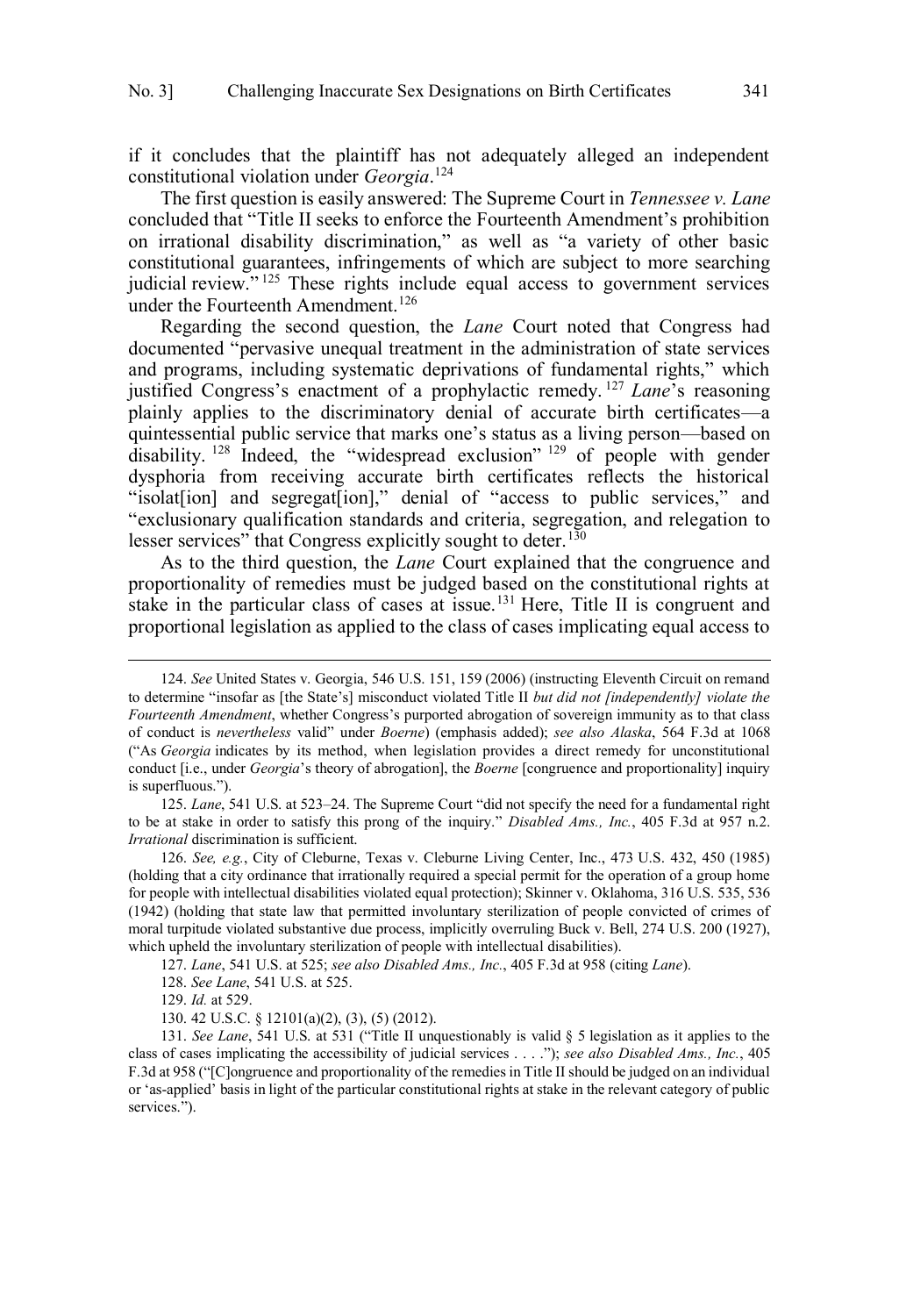<span id="page-29-0"></span>accurate birth certificates. Given the history of state discrimination against people with disabilities in the delivery of public services, "Congress reasonably concluded that there was a substantial risk for future discrimination" and enacted Title II as a prophylactic remedy to prevent it. <sup>132</sup> Importantly, Congress chose a limited remedy. "Title II only prohibits discrimination by reason of disability. . . . Therefore, States retain their discretion to exclude persons from programs, services, or benefits for any lawful reason unconnected with their disability."<sup>133</sup> Furthermore, Title II requires only "reasonable modifications that would not fundamentally alter the nature of the service provided."<sup>134</sup>

As the Supreme Court stated in *Lane*, the validity of § 5 legislation turns not only on the pervasiveness of discrimination, but also on the "gravity of the harm [the law] seeks to prevent."<sup>135</sup> Here, the consequences are grave. As discussed above, an inaccurate birth certificate outs a person with gender dysphoria as transgender and accordingly exposes that person to the risk of violence and other adverse treatment. It also impinges on medical decision-making by forcing a person with gender dysphoria to undergo invasive medical surgery that may not be medically appropriate or available in order to avoid being outed. Furthermore, because obtaining an accurate birth certificate may be part of the medical transition process that helps to alleviate one's gender dysphoria, the GCS requirement interferes with life-saving, medically necessary treatment.<sup>136</sup>

#### V. CONCLUSION

As Justice Thurgood Marshall memorably stated in his partial concurrence in the landmark case of *City of Cleburne v. Cleburne Living Center*, which struck down a local ordinance that discriminated against people with intellectual disabilities:

[T]he case of what once was a "natural" and "self-evident" ordering later comes to be seen as an artificial and invidious constraint on human potential and freedom. Shifting cultural, political, and social patterns at times come to make past practices appear inconsistent with fundamental principles upon which American society rests.<sup>137</sup>

For this proposition, Justice Marshall cited no less than *Brown v. Board of Education*, which overturned *Plessy v. Ferguson*'s "separate but equal" doctrine.<sup>138</sup> The GCS requirement implicates a similar constraint on the potential and freedom

<sup>132.</sup> *Disabled Ams., Inc.*, 405 F.3d at 959.

<sup>133.</sup> *Id.*

<sup>134.</sup> *Id.* (quoting *Lane*, 541 U.S. at 532).

<sup>135.</sup> *Lane*, 541 U.S. at 523.

<sup>136.</sup> *See supra* note 90 and accompanying text.

<sup>137.</sup> City of Cleburne, Texas v. Cleburne Living Center, Inc., 473 U.S. 432, 466 (1985) (Marshall, J., concurring in part and dissenting in part).

<sup>138.</sup> *Id.*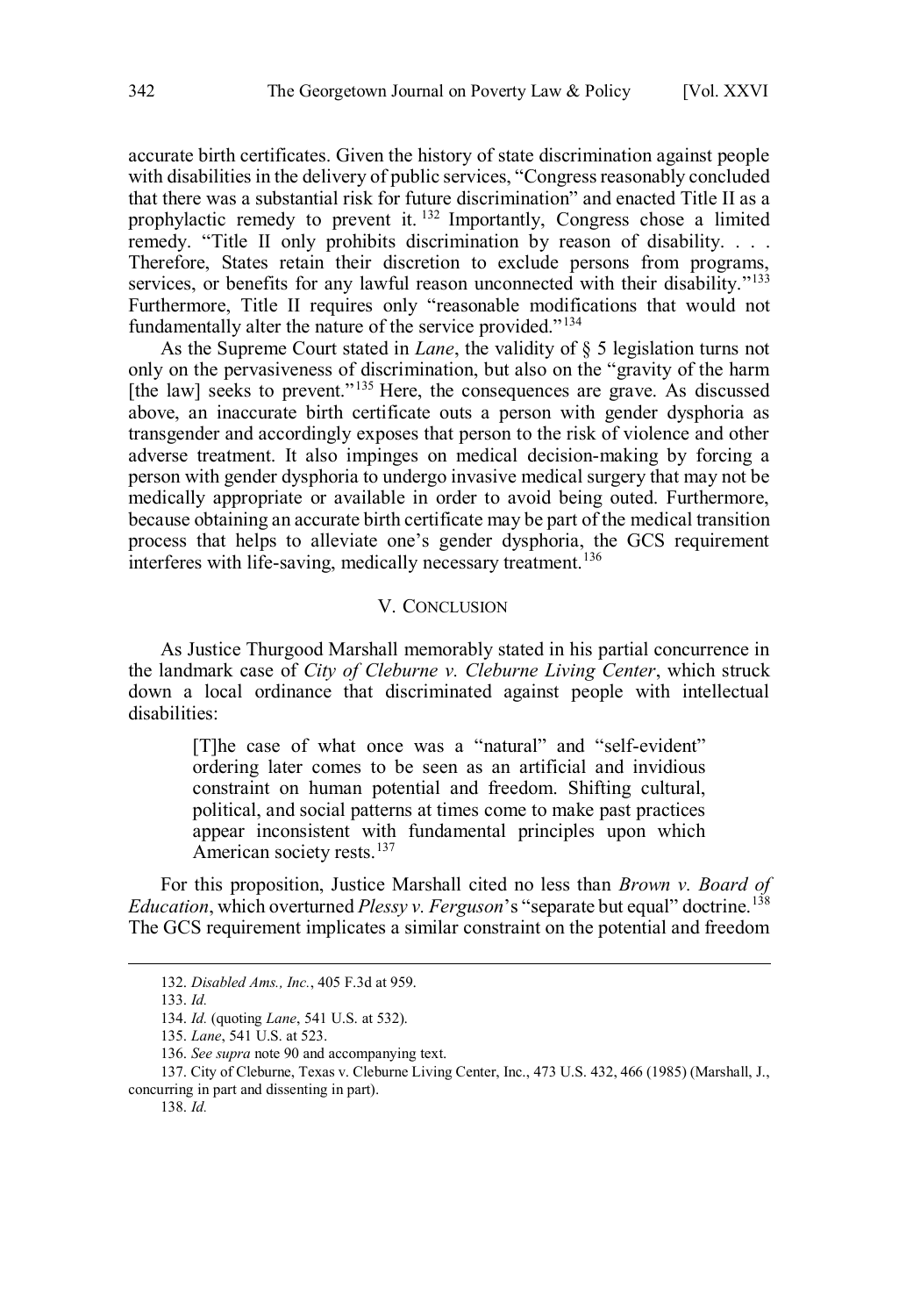of transgender people with gender dysphoria; by denying people with gender dysphoria an accurate sex designation on their birth certificates, the GCS requirement forever marks such people as something they are not. This Article argues that such treatment constitutes disability discrimination.

Some might go further, arguing that birth certificates' designation of sex is, itself, illegitimate; states should not be in the business of recording sex on birth certificates at all.<sup>139</sup> This view is almost certainly right and may well be accepted by a substantial number of states in the future.<sup>140</sup> But we are not there yet. In the meantime, if states are going to designate a person's "sex," they must do so accurately and non-discriminatorily. By requiring GCS in order to change the sex designation on one's birth certificate, states fail this obligation.

*See, e.g.*, Heath Fogg Davis, *It's Time to Remove Sex-Identity from Birth Certificates*, THE 139. WEEK (June 29, 2017), [https://theweek.com/articles/707021/time-remove-sexidentity-from-birth](https://theweek.com/articles/707021/time-remove-sexidentity-from-birth-certificates)[certificates](https://theweek.com/articles/707021/time-remove-sexidentity-from-birth-certificates) ("Our governments have some good reasons for collecting and keeping sex identity information about us in the aggregate for the purposes of demographic studies, public health, and affirmative-action measures. But the sex markers on state-issued birth certificates are not necessary for

In fact, a government has no business collecting information about our *personal* sex identities at birth, or keeping track of the decisions we might make about our sex identities over the course of our lifetimes.").

*Cf.* Fiona Kelly & Hannah Robert, *Explainer: Why Removing Sex from Birth Certificates*  140. *Matters to Gender Diverse People*, THE CONVERSATION (Oct. 25, 2018, 12:52 AM), [https://theconversation.com/explainer-why-removing-sex-from-birth-certificates-matters-to-gender](https://theconversation.com/explainer-why-removing-sex-from-birth-certificates-matters-to-gender-diverse-people-105571)[diverse-people-105571](https://theconversation.com/explainer-why-removing-sex-from-birth-certificates-matters-to-gender-diverse-people-105571) ("The Canadian provinces of Ontario and Saskatchewan, for instance, recently amended their laws to permit individuals to opt out of displaying a sex designation on their birth certificate.").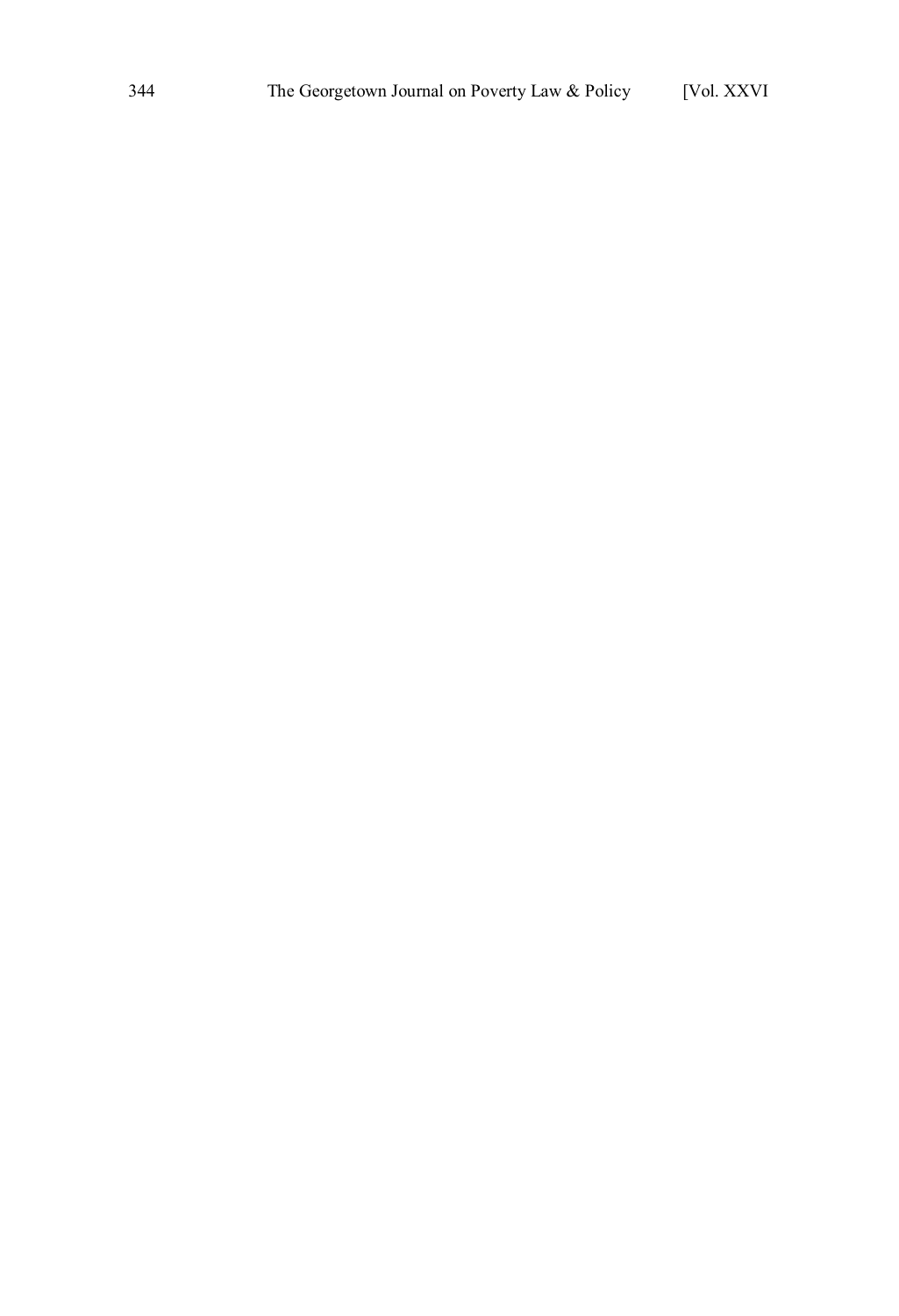<span id="page-32-0"></span>

| <b>State</b> | <b>Is Gender Confirmation</b><br><b>Surgery Required?</b> | <b>Relevant Authority</b>                              |
|--------------|-----------------------------------------------------------|--------------------------------------------------------|
| Alabama      | Yes<br><b>Statutorily Required</b>                        | ALA. CODE § 22-9A-<br>19(2013)                         |
| Alaska       | Not Required                                              | ALASKA STAT ANN<br>§ 18.50.290 (2007) <sup>142</sup>   |
| Arizona      | Yes<br><b>Statutorily Required</b>                        | ARIZ, REV. STAT.<br>ANN. § 36-337(A)(3)<br>(2016)      |
| Arkansas     | Yes<br><b>Statutorily Required</b>                        | ARK. CODE ANN. §<br>$20-18-307(2011)$                  |
| California   | Not Required                                              | CAL. HEALTH &<br><b>SAFETY CODE §</b><br>103426 (2018) |

# APPENDIX: COMPARISON OF STATE LAWS REGARDING CHANGES TO SEX DESIGNATIONS ON BIRTH CERTIFICATES<sup>141</sup>

<sup>141.</sup> Information based on *ID Documents Center*, NAT'L CTR. FOR TRANSGENDER EQUAL., <https://transequality.org/documents> (last visited Apr. 21, 2019); LAMBDA LEGAL, *Changing Birth*  State-By-State [https://www.lambdalegal.org/know-your-rights/article/trans-changing-birth-certificate-sex-designations;](https://www.lambdalegal.org/know-your-rights/article/trans-changing-birth-certificate-sex-designations)<br>MOVEMENT ADVANCEMENT PROJECT, Identity Document Laws and Policies, ADVANCEMENT PROJECT, *Identity Document Laws and* [http://www.lgbtmap.org/equality-maps/identity\\_document\\_laws;](http://www.lgbtmap.org/equality-maps/identity_document_laws) and phone calls to state departments of vital records or the state equivalent. For ease of reference on legal and non-legal search engines, websites and certain citations are not in Bluebook format.

<sup>142.</sup> Health Analytics & Vital Records, THE STATE OF ALA. DEP'T OF HEALTH AND HUMAN SERVS., http://www.transequality.org/sites/default/files/docs/id/Sex%20Change%20Letter\_Name%20Change.pdf (last visited Apr. 21, 2019).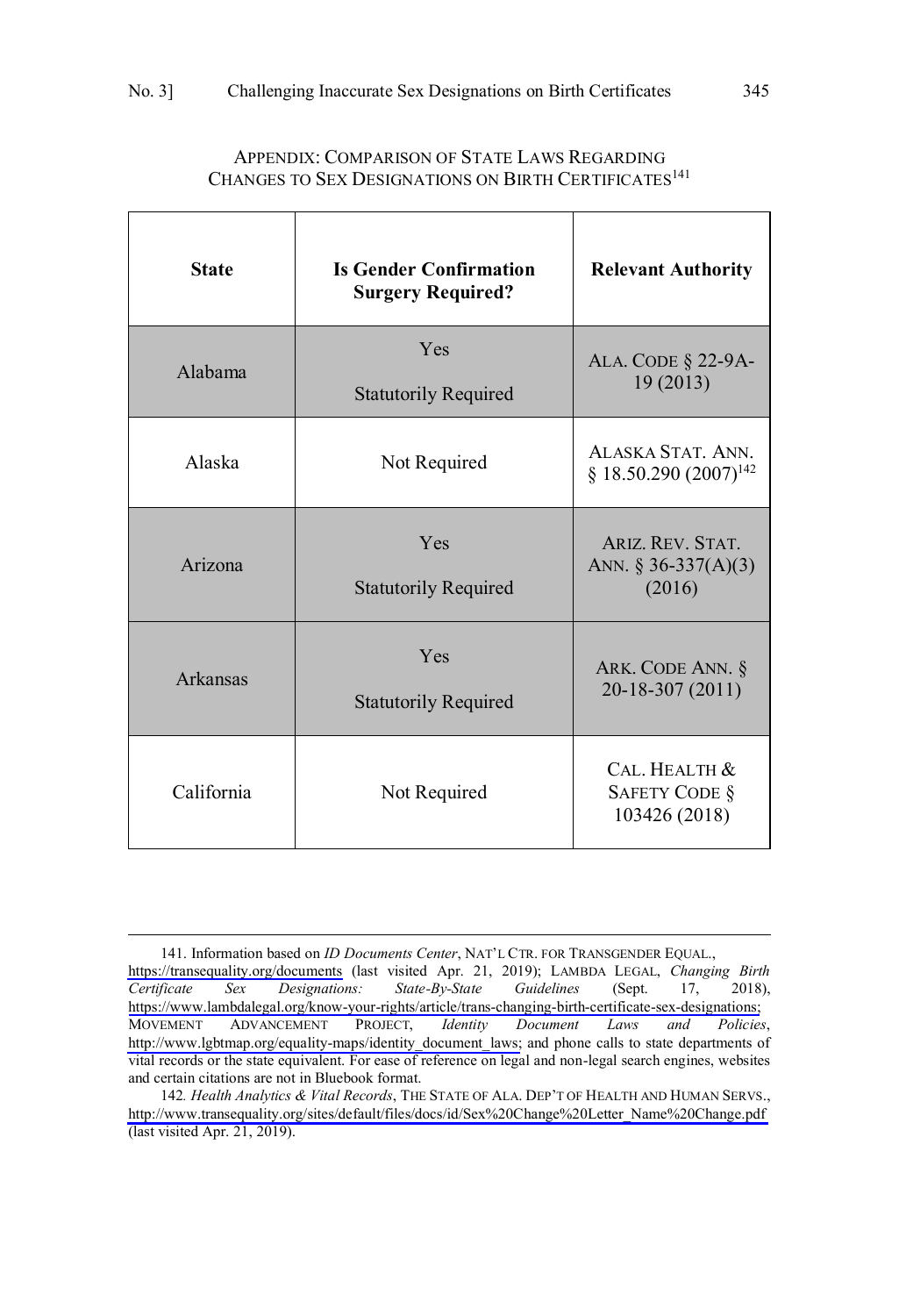| Colorado                | Yes<br><b>Statutorily Required</b> | COLO. REV. STAT. §<br>$25 - 2 - 115$<br>(2017)          |
|-------------------------|------------------------------------|---------------------------------------------------------|
| Connecticut             | Not Required                       | CONN. GEN. STAT.<br>ANN. § 19a-42 (2015)                |
| District of<br>Columbia | Not Required                       | D.C. CODE $§$ 7-<br>231.22 (2001)                       |
| Delaware                | Not Required                       | 16 DEL. ADMIN.<br>CODE 4205-10.0<br>(2017)              |
| Florida                 | Not Required                       | FLA. ADMIN. CODE<br>ANN. r. 64V-1.003<br>$(2018)^{143}$ |
| Georgia                 | Yes<br><b>Statutorily Required</b> | GA. CODE ANN. § 31-<br>$10-23(2012)$                    |
| Hawaii                  | Not Required                       | HAW. REV. STAT.<br>ANN. § 338-17.7                      |
| Idaho                   | Not Required                       | <b>IDAHO ADMIN. CODE</b><br>r. 16.02.08.201 (2006)      |
| Illinois                | Not Required                       | 410 ILL. COMP. STAT.<br>$535/17(1)(d)$ (2018)           |

*Step 5 – Update Birth Certificate*, FLA. NAME CHANGE, 143.

<https://www.floridanamechange.org/step-5---birth-certificate-gender.html>(last visited Apr. 21, 2019).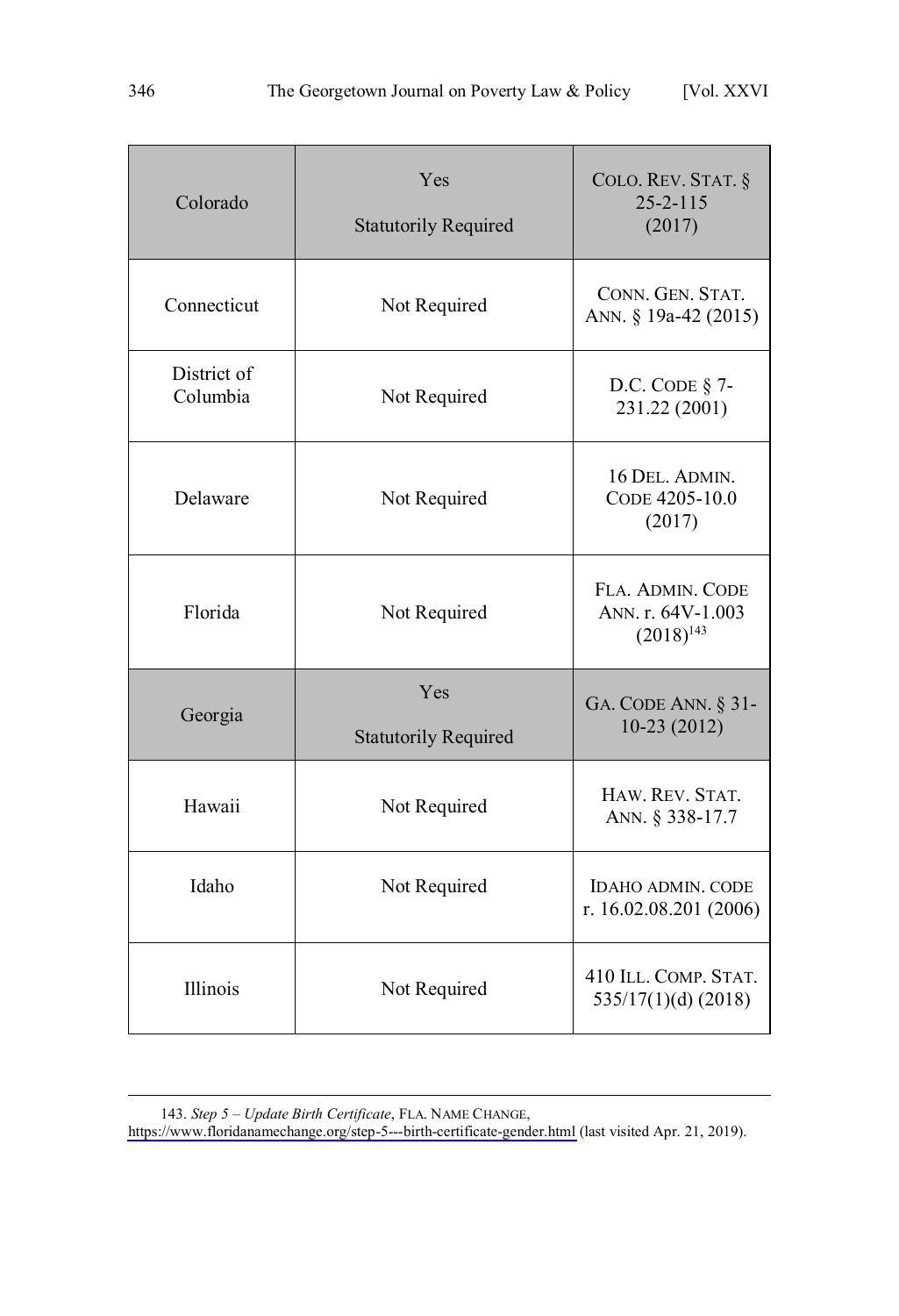| Indiana   | Unclear<br>Statute Silent;<br>Indiana Department of Health<br>Requires Court Order <sup>144</sup>                           | IND. CODE ANN.<br>$§$ 16-37-2-10 (2006)                                                      |
|-----------|-----------------------------------------------------------------------------------------------------------------------------|----------------------------------------------------------------------------------------------|
| Iowa      | Unclear<br>Statute Requires "Surgery or<br>Other Treatment"                                                                 | <b>IOWA CODE ANN.</b><br>§ 144.23(2014)                                                      |
| Kansas    | No Change Permitted<br>Statute Silent, but Interpreted by<br>Court to Prohibit Changes to<br>Sex Designation <sup>145</sup> | KAN. STAT. ANN.<br>$§ 65-2422c(2008)$                                                        |
| Kentucky  | Yes<br><b>Statutorily Required</b>                                                                                          | KY. REV. STAT. ANN.<br>$§$ 213.121 (2006)                                                    |
| Louisiana | Yes<br><b>Statutorily Required</b>                                                                                          | LA. STAT. ANN. §<br>40:62 (2012)                                                             |
| Maine     | Yes<br>Statute Silent;<br><b>Administratively Required</b>                                                                  | ME. REV. STAT. ANN.<br>tit. 22, § 2705 (2004)<br>$\&$<br>ME ADC 10-146 Ch.<br>2, § 11 (2018) |

*Correct/Amend a Birth Certificate*, IND. STATE DEP'T OF HEALTH, 144.

<https://www.in.gov/isdh/26808.htm>(last visited Apr. 21, 2019).

<sup>145.</sup> *In re* Estate of Gardiner, 29 Kan. App. 2d 92 (Kan. App. Ct. 2001). Current regulations permit changes to sex designations on birth certificates based on "the registrant's affidavit . . . that the sex was incorrectly recorded and medical records substantiating the registrant's sex at the time of birth." KAN. ADMIN. REGS. § 28-17-20(b)(1)(A)(i) (2015).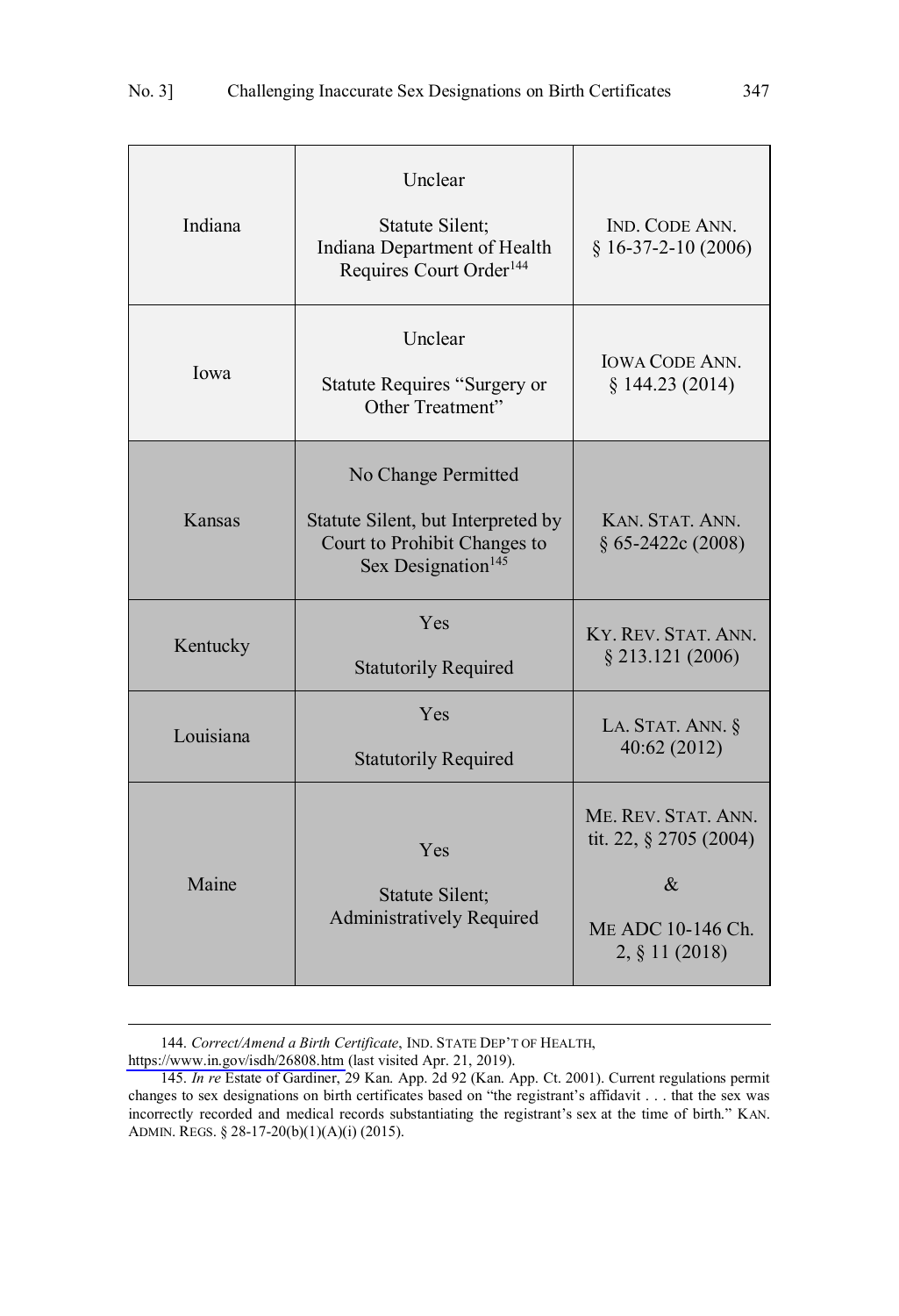| Maryland      | Not Required                                                                                                                                                                                                                                                            | MD. CODE ANN.,<br>HEALTH-GEN.<br>$§$ 4-211 (2015)                                                         |
|---------------|-------------------------------------------------------------------------------------------------------------------------------------------------------------------------------------------------------------------------------------------------------------------------|-----------------------------------------------------------------------------------------------------------|
| Massachusetts | Not Required                                                                                                                                                                                                                                                            | MASS, GEN, LAWS<br>ANN. ch. 46, § 13(e)<br>(2015)                                                         |
| Michigan      | Yes<br><b>Statutorily Required</b>                                                                                                                                                                                                                                      | MICH. COMP. LAWS<br>ANN. § 333.2831<br>(2016)                                                             |
| Minnesota     | Not Required                                                                                                                                                                                                                                                            | MINN. R. 4601.1100<br>(2007)                                                                              |
| Mississippi   | Unclear<br>Statute Silent;<br><b>Regulations Require Court</b><br>Order and "Medical Statement,"<br>but Mississippi Department of<br><b>Health Reportedly Accepts</b><br>Physician's Letter Attesting to<br>Surgical Reassignment or<br>Hormonal Therapy <sup>146</sup> | MISS. CODE ANN. §<br>$41-57-21(2013)$<br>&<br>15 MISS. ADMIN.<br>CODE Pt. 5, Subpt. 85,<br>R. 3.21 (2016) |
| Missouri      | Yes<br><b>Statutorily Required</b>                                                                                                                                                                                                                                      | MO. REV. STAT.<br>§ 193.215 (2016)                                                                        |
| Montana       | Not Required                                                                                                                                                                                                                                                            | MONT. ADMIN. R.<br>37.8.311 (2017)                                                                        |

146. Information provided by agency during phone calls with author on February 26 and 27, 2019.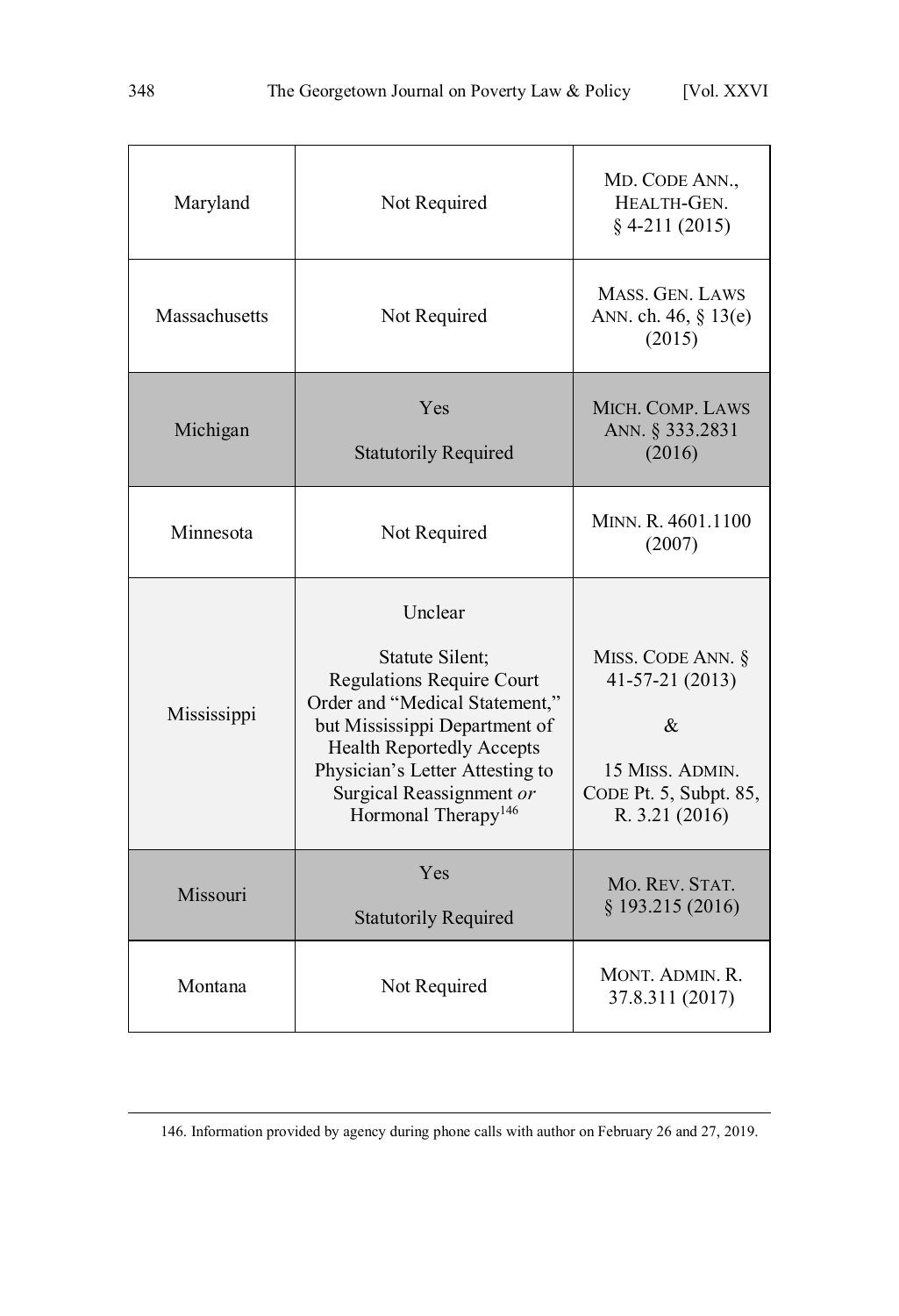| Nebraska       | Yes<br><b>Statutorily Required</b>                          | NEB. REV. STAT.<br>ANN. § 71-604.01<br>(2009)                              |
|----------------|-------------------------------------------------------------|----------------------------------------------------------------------------|
| Nevada         | Not Required                                                | NV ADC 440.030<br>(2018)                                                   |
| New Hampshire  | Unclear<br>Statute Requires "Sex Change"<br>and Court Order | N.H. REV. STAT.<br>ANN. § 5-C:87 (2013)                                    |
| New Jersey     | Not Required                                                | N.J. STAT. ANN §<br>26:8-40.12 (2019)                                      |
| New Mexico     | Not Required                                                | N.M. STAT. ANN. §<br>24-14-25 (2019)                                       |
| New York       | Not Required                                                | N.Y. COMP. CODES R.<br>& REGS. tit. 10,<br>$\S$ 35.2 (2019) <sup>147</sup> |
| North Carolina | Yes<br><b>Statutorily Required</b>                          | N.C. GEN. STAT. $§$<br>130A-118 (2017)                                     |

147. ID Documents Center: New York, NAT'L CTR. FOR TRANSGENDER EQUAL., <https://transequality.org/documents/state/new-york>(last visited Apr. 21, 2019).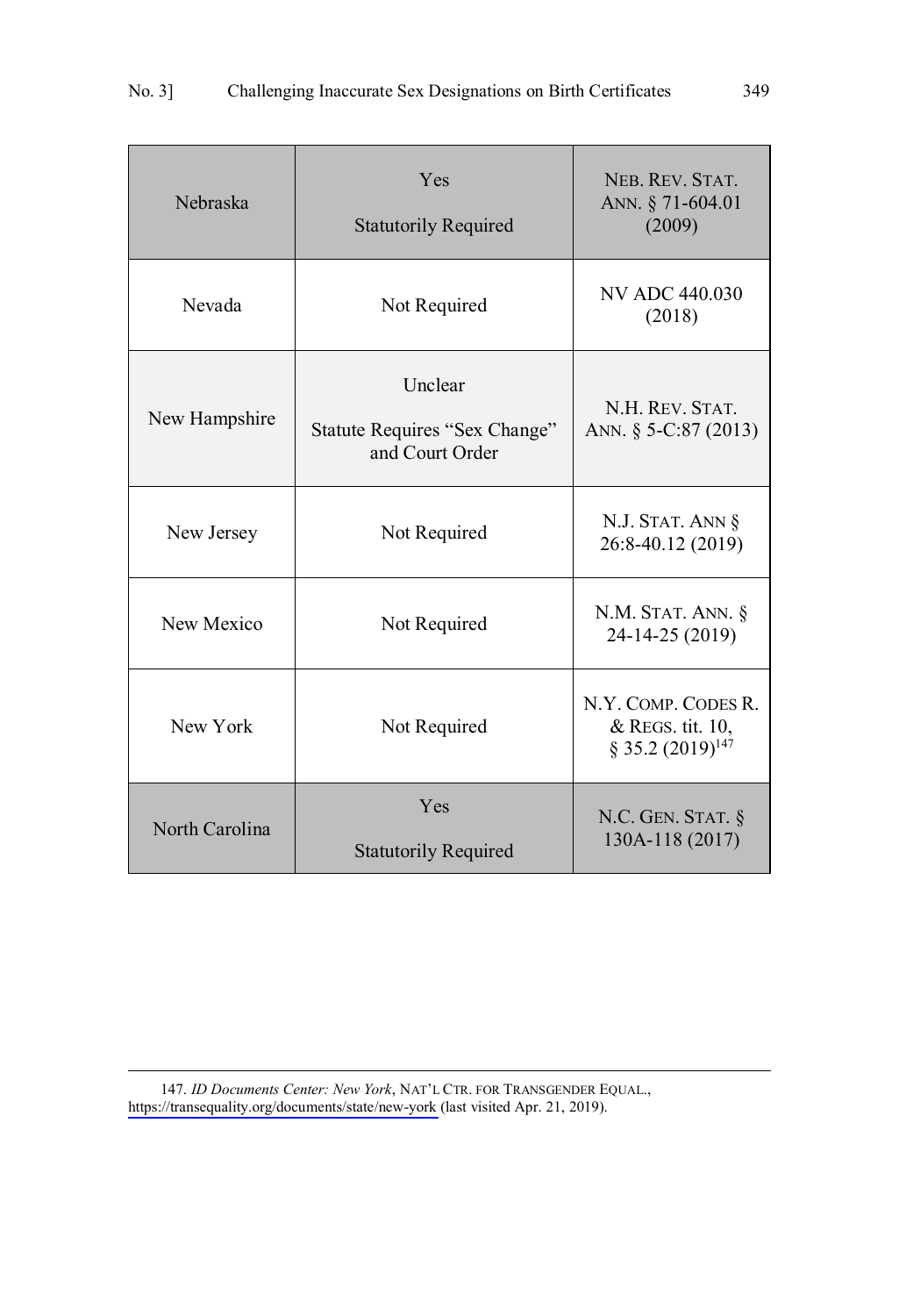| North Dakota | Unclear<br>Administratively Required, but<br>the North Dakota Health<br>Department will Reportedly<br>Accept "Appropriate Clinical<br>Treatment" that Does Not<br>Include GCS <sup>148</sup> | N.D. ADMIN. CODE §<br>33-04-12-02 (2008)                                                                                   |
|--------------|----------------------------------------------------------------------------------------------------------------------------------------------------------------------------------------------|----------------------------------------------------------------------------------------------------------------------------|
| Ohio         | No Change Permitted<br><b>Statute Silent; Statute Requires</b><br>Court Order, but Interpreted by<br>Court to Prohibit Changes to<br>Sex Designation <sup>149</sup>                          | <b>OHIO REV. CODE</b><br>ANN. § 3705.15<br>(2006)                                                                          |
| Oklahoma     | Unclear<br>Statute Silent;<br><b>Regulations Require</b><br>Adjudicative Order                                                                                                               | OKLA, STAT, ANN, tit.<br>63, § 1-321 (2016)<br>$\mathcal{R}_{\mathcal{L}}$<br>OKLA, ADMIN, CODE<br>$310:105 - 3 - 3(2018)$ |
| Oregon       | Not Required                                                                                                                                                                                 | OR. REV. STAT. §<br>432.235 (2011)<br>&<br>OR. ADMIN. R. 333-<br>011-0272 (2018)                                           |

<sup>148.</sup> Information provided by agency during phone calls with author on February 26 and 27, 2019. 149. *In re* Ladrach, 513 N.E.2d 528 (Ohio Prob. Ct. 1987). When contacted on February 26, 2019 regarding amending sex designations on Ohio birth certificates, a representative from the Ohio Bureau of Vital Statistics responded, "Those people will just need to stay the way God made them."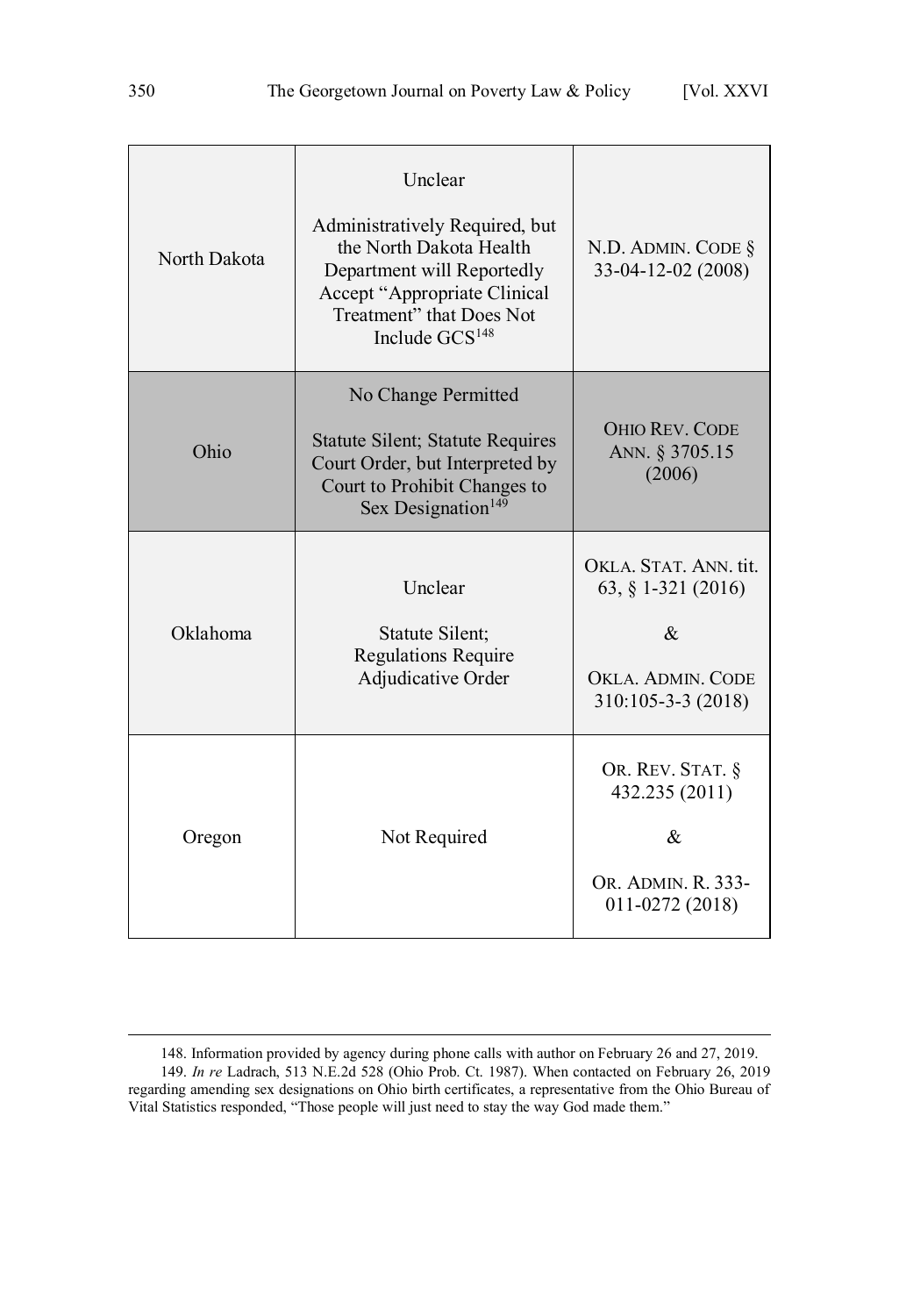| Pennsylvania   | Not Required                                                                                                                                                                                           | 35 PA. ST. AND CONS.<br>STAT. ANN. § 450.603<br>$(2017)^{150}$                         |
|----------------|--------------------------------------------------------------------------------------------------------------------------------------------------------------------------------------------------------|----------------------------------------------------------------------------------------|
| Rhode Island   | Not Required                                                                                                                                                                                           | 216 R.I. CODE R.<br>$§ 10-10-1.37(2019)$                                               |
| South Carolina | Unclear<br>Statute Silent;<br><b>Regulations Require Court</b><br>Order                                                                                                                                | S.C. CODE ANN.<br>$§$ 44-63-150 (2017)<br>$\&$<br>S.C. CODE ANN.<br>REGS. 61-19 (2006) |
| South Dakota   | Unclear<br><b>Regulations Require Court</b><br>Order, but South Dakota<br>Department of Health Also<br>Accepts Documentation that is<br>at Least Seven Years Old<br>Attesting to Gender <sup>151</sup> | S.D. ADMIN. R.<br>44:09:05:02 (2000)                                                   |
| Tennessee      | No Change Permitted<br>"The sex of an individual will<br>not be changed on the original<br>certificate of birth as a result of<br>sex change surgery."                                                 | TENN. CODE ANN. §<br>68-3-203(d) $(2016)$                                              |

<sup>150.</sup> ID Documents Center: Pennsylvania, NAT'L CTR. FOR TRANSGENDER EQUAL.,

<https://transequality.org/documents/state/pennsylvania>(last visited Apr. 21, 2019).

<sup>151.</sup> Information provided by agency during phone calls with author on February 26 and 27, 2019; *Amendments and Court Orders*, S.D. DEP'T OF HEALTH, [http://doh.sd.gov/records/amendments.aspx](https://doh.sd.gov/records/amendments.aspx) (last visited Apr. 21, 2019).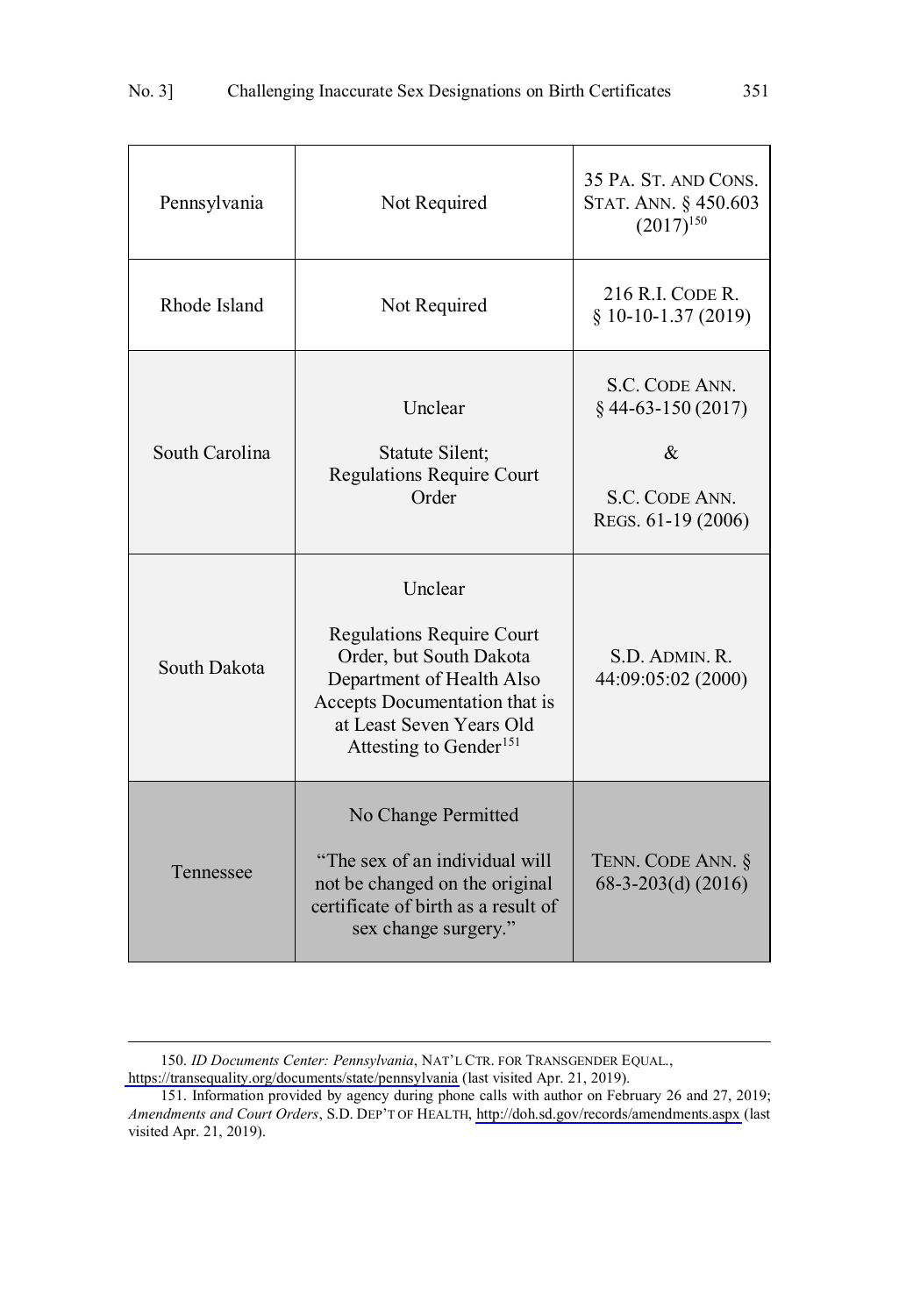| Texas         | Unclear<br><b>Statute Silent</b> ; Texas<br>Department of State Health and<br>Human Services Requires Court<br>Order <sup>152</sup> | TEX. HEALTH &<br>SAFETY CODE ANN. §<br>191.028 (2017)                                     |
|---------------|-------------------------------------------------------------------------------------------------------------------------------------|-------------------------------------------------------------------------------------------|
| Utah          | Unclear<br>Statute Silent;<br><b>Statute Requires Court Order</b>                                                                   | UTAH CODE ANN. §<br>26-2-11 (2014)                                                        |
| Vermont       | Not Required                                                                                                                        | VT. STAT. ANN. tit.<br>18, § 5112 (2011)                                                  |
| Virginia      | Yes<br><b>Statute Requires "Medical</b><br>Procedure"; Regulations<br>Require GCS                                                   | VA. CODE ANN. §<br>$32.1 - 269(2015)$<br>$\&$<br>12 VA. ADMIN. CODE<br>5-550-320 (2018)   |
| Washington    | Not Required                                                                                                                        | WASH. ADMIN. CODE<br>$§$ 246-490-075 (2018)                                               |
| West Virginia | Unclear<br>Statute & Regulations Silent;<br>Court Order Required                                                                    | W. VA. CODE ANN.<br>$§ 16-5-25(2016)$<br>$\&$<br>W. VA. CODE ST. R.<br>$§ 64-32-12(2019)$ |

*Birth and Death Amendments*, TEX. DEP'T OF STATE HEALTH SERVS., 152.

<https://www.dshs.state.tx.us/vs/reqproc/amendment.shtm>(last visited Apr. 21, 2019).